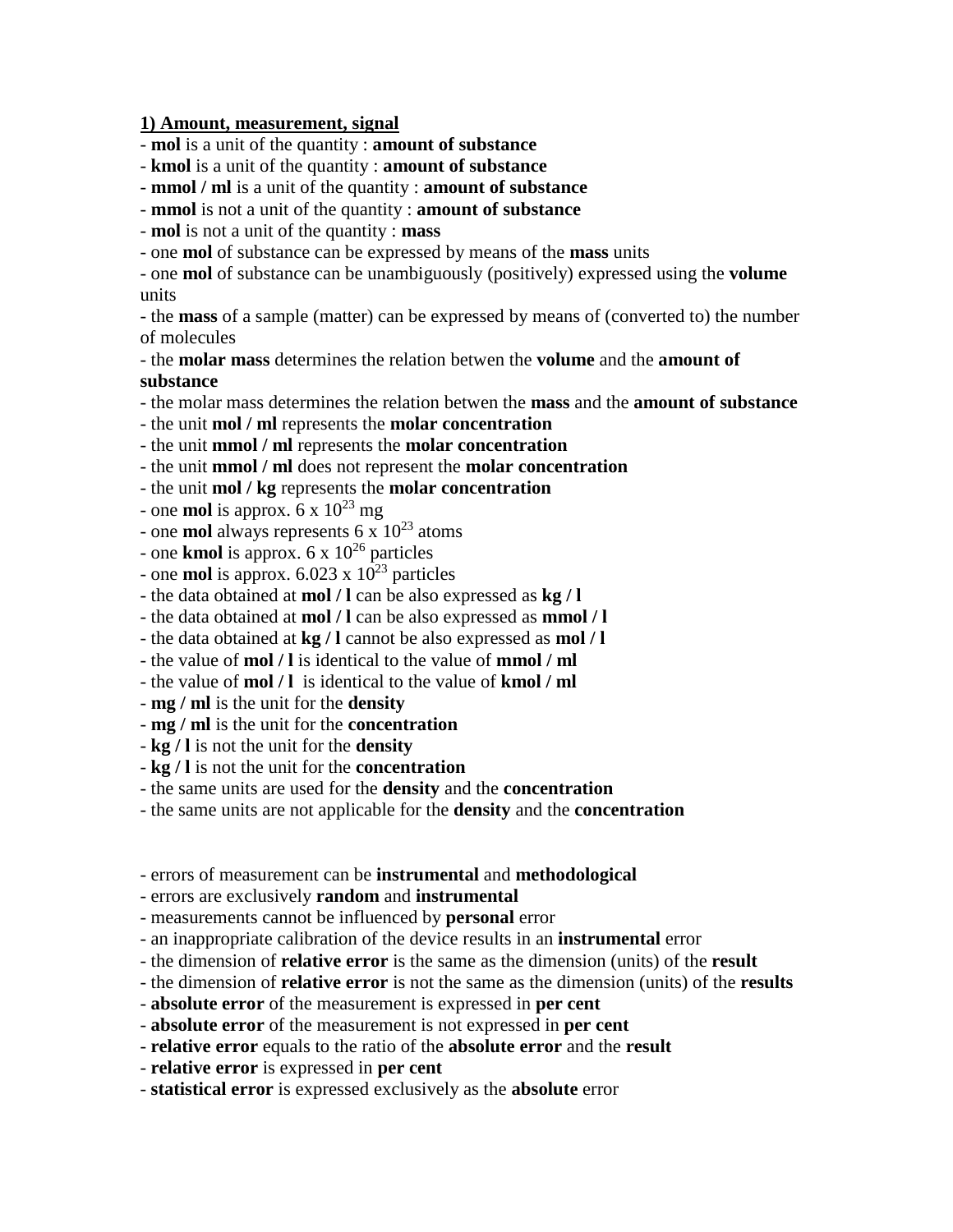- **statistical error** (of the measurement) can be expressed as both the **absolute** and the **relative** errors

- SEM (SE) determines the interval in which the arithmetic mean (average) is never located

- SEM (SE) determines the interval in which the **arithmetic mean** (average) is highly probably located

- there is **over 60%** probability that the arithmetic mean (average) is located in the interval between the **mean minus SEM** (SE) and the **mean plus SEM** 

- there is **below 60%** probability that the arithmetic mean (average) is located in the interval betwen the **mean minus SEM** (SE) and the **mean plus SEM**

- there is **over 60%** probability that the individual measurement appears in the interval between the **arithmetic mean** (average) **minus SD** and the **mean plus SD**

- there **is below 70%** probability that the individual measurement appears in the interval

between the **arithmetic mean** (average) **minus SD** and the **mean plus SD**

- **instrumental error** of the measurement is always expressed in **per cent**

- **random error** of the measurement can be expressed in **per cent**

- **SEM** (SE) is always expressed in **per cent**

- **SD** can be expressed in **per cent**

- **arithmetic mean** (average) is the most appropriate value that characterizes given quantity (at least within the normal Gauss distribution)

- **arithmetic mean** (average) equals to the total (the sum) of all individual measurements (data) divided by the number of these measurements

- **arithmetic mean** (average) equals to the total (the sum) of all individual measurements (data) multiplied by the number of these measurements

- **arithmetic mean** (average) is the most accurate value of each quantity

- **arithmetic mean** (average) is the most probable value for Gauss normal distribution

- **arithmetic mean** (average) never equals to the most frequently measured value

- **arithmetic mean** (average) may equal to the most frequently measured value

- **arithmetic mean** (average) is practicaly identical with **median** in the data of the normal Gauss distribution

- **arithmetic mean** (average) cannot equal to **median**

- **arithmetic mean** (average) cannot equal to **modus (mod)**

- **modus (mod)** may equal to **median**

- **modus (mod)** never equals to **median**

- **modus (mod)** is the ,,middle" value (at least half of the values is more or equal to **modus** and, at the same time, at least half of the values is less or equal to modus) - **median** is the most frequent value

- in the data set : 2, 2, 3, 2, 3 – the **modus (mod)** is 2

- in the data set : 2, 2, 3, 2, 2 – the **modus (mod)** is 3

- **modus (mod)** is the most frequent value in the data set

- in the data set : 2, 2, 3, 3, 2 – the **median** is 2

- **median** is the <sub>"</sub>middle" value (at least half of the values is more or equal to median and, at the same time, at least half of the values is less or equal to median)

- the calibration means to adjust the zero on the device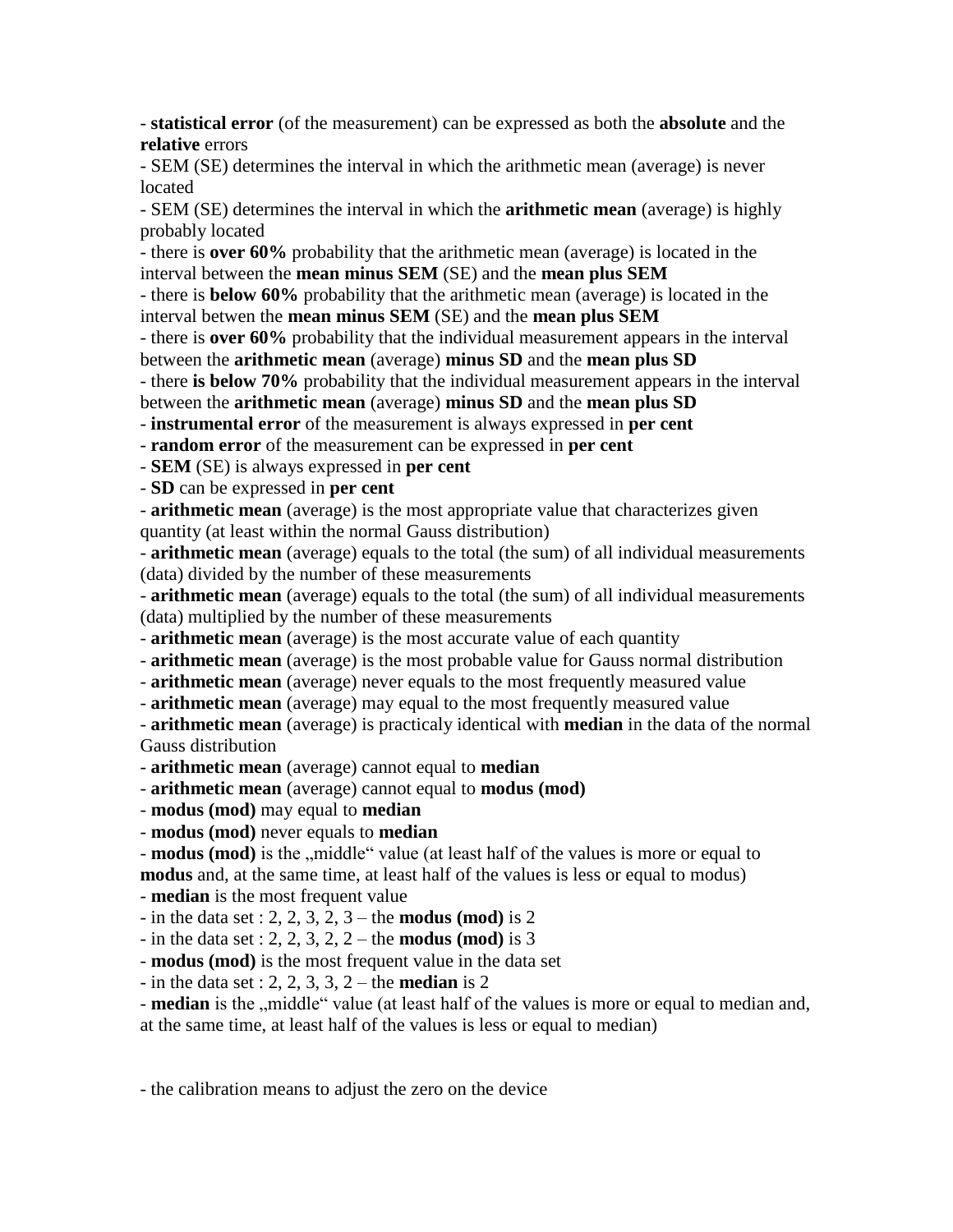- biosignals are all signals produced by organs and tissues within the body

- nerve impulses do not represent the biosignal

- nerve impulses represent the biosignal
- electromyographic signal does not represent the biosignal
- electromyographic signal represents the biosignal
- the mass of myocardium represents the biosignal
- **signal** is a form of matter carrying the information
- **signal** is a form of matter without the information
- electric current never represents any signal

- electric current can represent the signal

- **pressure** never represents any signal

- **pressure** can represent the signal

- non-electric signal is transformed into the electrical one by transducers in order to process them using electrical equipment

- a transducer may employ the changes of electrical resistance

- a transducer never employs the changes of capacity

- a transducer never employs the changes of electrical resistance

- a transducer may employ the changes of capacity

- the negative feedback is the information acquired by the system that "amplify" the deflection (increases the input signal even more when the output increases)

- the negative feedback is the information acquired by the system that "attenuates"

(reduces) the deflection (decreases the input signal when the output increases)

- the positive feedback is the information acquired by the system that "amplify" the

deflection (increases the input signal even more when the output increases)

- the positive feedback is the information acquired by the system that "attenuates"

(reduces) the deflection (decreases the input signal when the output increases)

- the longer the period, the higher the frequency of periodic behavior

- the longer the period, the lower the frequency of periodic behavior

- the higher the amplitude,the lower the frequency of periodic behavior

- the higher the amplitude, the higher the frequency of periodic behavior

- the higher the frequency, the shorter the period of periodic behavior

- the lower the frequency, the longer the period of periodic behavior

- the shorter the period, the higher the amplitude of periodic behavior

- the longer the period, the lower the amplitude of periodic behavior

- an amplifier is a device that increases frequency of the electric voltage, electric current, or electric power

- if the period of signal on oscilloscope is 5 cm representing 50 ms, then the amplitude of this signal is 10 mV

- biosignals are being generated also by the interaction of the organism with an external stimulus (e.g. with electromagnetic field, ionizing radiation, etc.)

- a **comparative method** of measurement (e.g. the density using a pycnometer) is based on the measurement of given quantity on **unknown sample** and also on the **sample, which characteristics (measured quantity) are known**

- when we adjust **zero equillibrium position** of the balance (e.g. by setting it by pushing the "zero" button) it is guaranteed that by balancing the object (e.g. by reading the mass from the display) we get correct result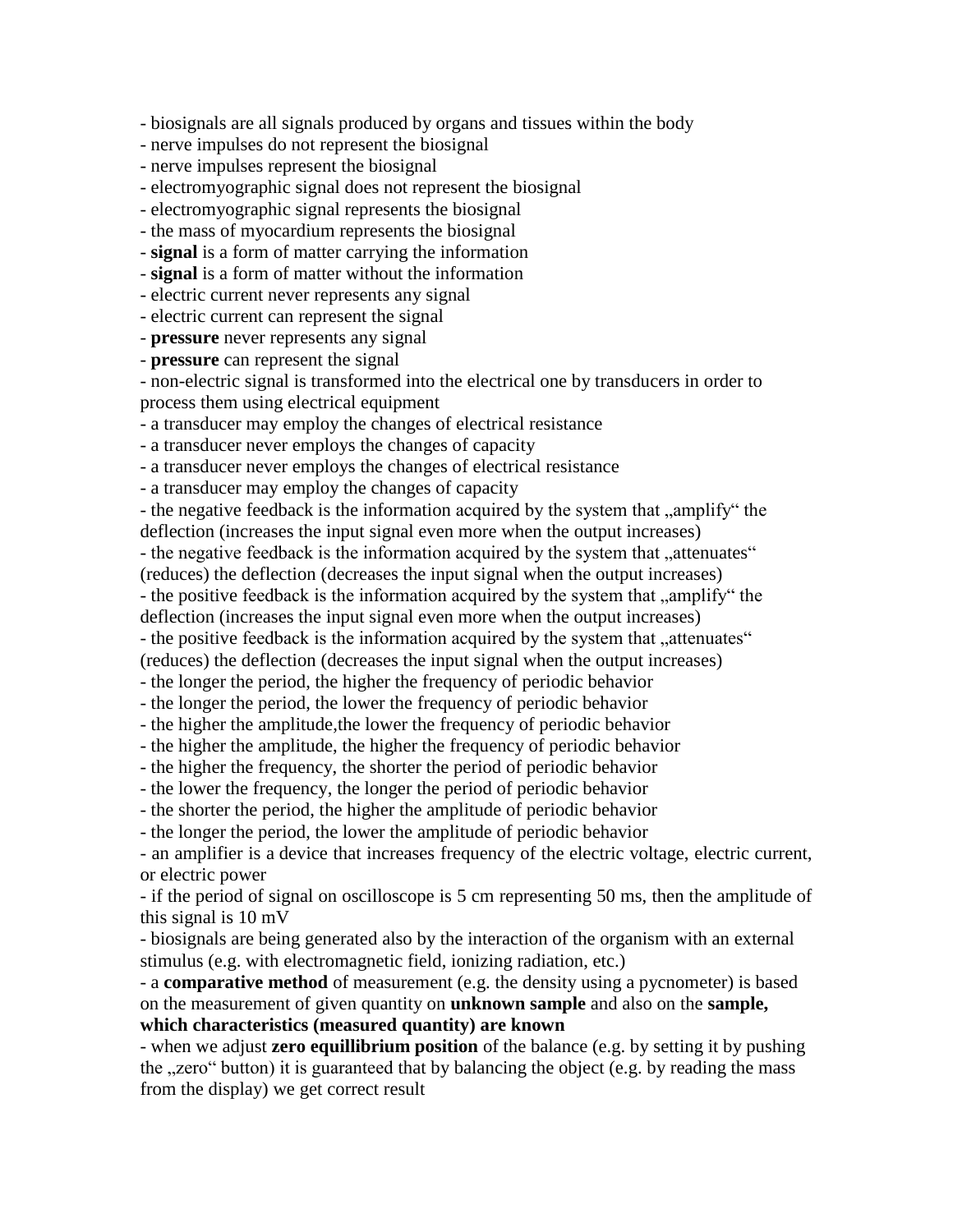- using linear interpolation method, if **3 kg** correspond to **6 ml** and **4 kg** corresponds to **8 ml**, then **3.5 kg** correspond to **7 ml**

- it is easier to measure directly the **amount of substance** (in mole) than the **mass**

- the accuracy of **volume** measurement is usually higher than the accuracy of **weighing**

- an example of linear relationship : 3-fold input results in 3-fold output

- an example of linear relationship : 3-fold input results in constant output

- an example of linear relationship : 3-fold input results in 6-fold output

## **2) Cell, membrane**

- **cell** is a basic structural and functional component of living organisms

- cells can live without an interaction with the surroundings

- cells cannot live without an interaction with the surroundings

- a size of the cell is approx. **0.01 μm (0.005-0.12 μm)**

- a size of the cell is approx. **0.01 nm (0.005-0.12 nm)**

- a size of the cell is approx. **0.01 mm (0.005-0.12 mm)**

- basic features of living cells are metabolism, excitability, reproduction

- basic features of living cells are not metabolism, excitability, reproduction

- the length of a cell can be many times higher than the size of its cell body

- the length of a cell can never be many times higher than the size of its cell body

- air is not exchanged betwen the cell and the extracellular space

- oxygen is not exchanged betwen the cell and the extracellular space

- oxygen is exchanged betwen the cell and the extracellular space

- heat is not exchanged betwen the cell and the extracellular space

- heat is exchanged betwen the cell and the extracellular space

- the intracellular space (cytoplasm) contains particularly (>100 **mmol/liter**) H<sup>+</sup> and K<sup>+</sup>

- the intracellular space (cytoplasm) contains particularly (>100 **mmol/liter**) Na<sup>+</sup> and Ca<sup>+</sup>

- the extracellular space (outside of the cell) contains particularly (> 100 **mmol/liter**)  $Ca^{2+}$  and  $K^+$ 

- the extracellular space (outside of the cell) contains particularly (> 100 **mmol/liter**) Na<sup>+</sup> and water

- the extracellular concentration of  $Na<sup>+</sup>$  is several times higher than its intracellular concentration

- the extracellular concentration of  $Na<sup>+</sup>$  is several times lower than its intracellular concentration

- intra- and extra-cellular concentrations of Cl are identical

- the extracellular concentration of  $K^+$  is several times higher than its intracellular concentration

- the extracellular concentration of  $K^+$  is several times lower than its intracellular concentration

- cholesterol is present in cell membranes

- cholesterol is not present in cell membranes

- water is an eseential component of cell membranes

- water is not an essential component of cell membranes

- proteins are not present in cell membranes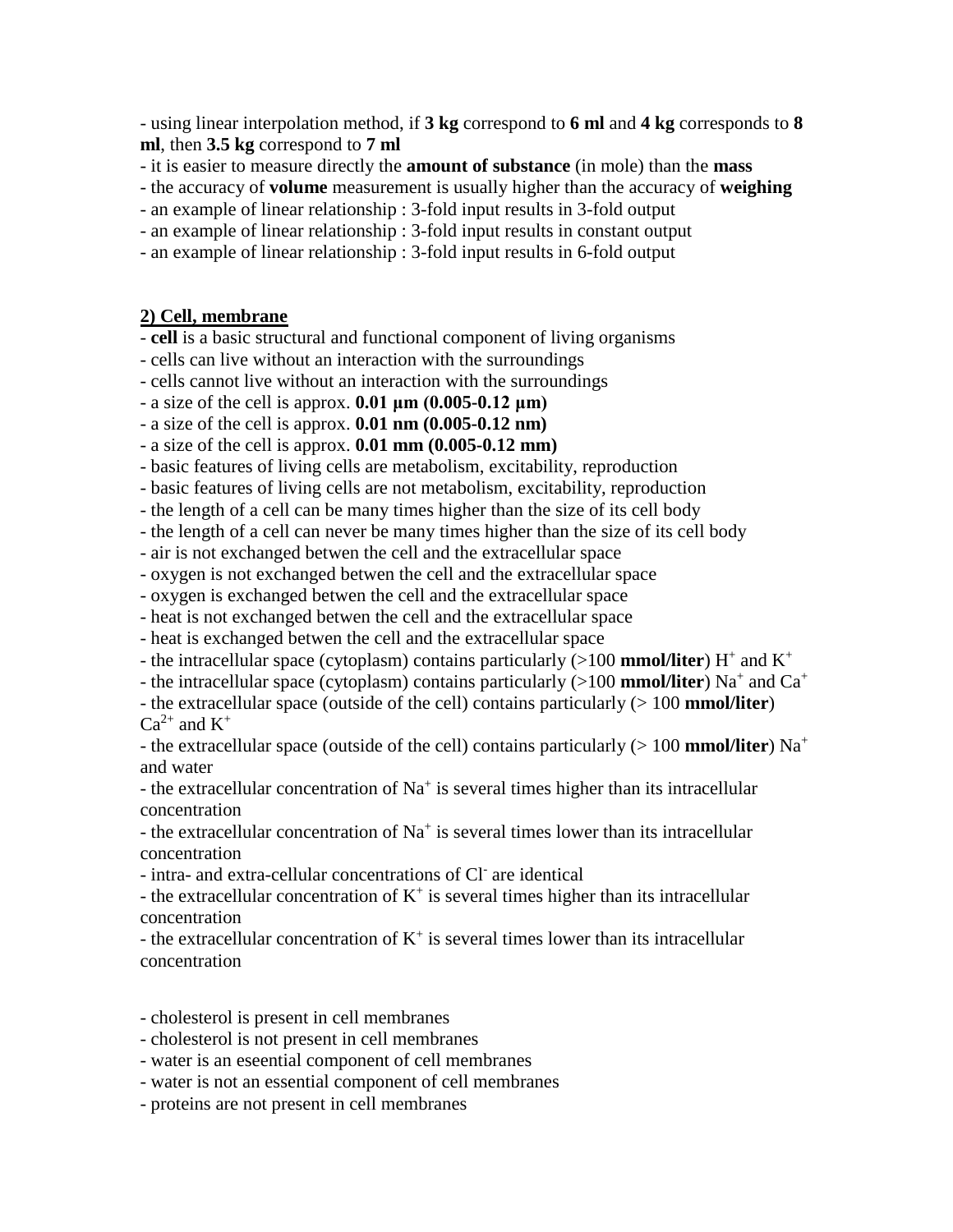- proteins are present in cell membranes

- the cell membrane is built by one layer of phospholipidic cells

- a surface of cell membranes is approx.7.5 **nm**
- a thickness of cell membranes is approx. 7.5 **nm**

- a thickness of cell membranes is approx. 1/1000 of the size of the cell

- a thickness of cell membranes is approx. 1/10 of the size of the cell

- membranes of living cells are electrically depolarized

- membranes of living cells are electrically polarized

- cell membranes contain mostly phospholipids, proteins, molecules of sugar, cholesterol

- cell membranes do not contain phospholipids

- cell membranes do not contain saccharides

- there are the intracellular membranes (covering the surface of organels) and plasmatic membranes (covering the cells)

- membrane channels are built mostly by proteine molecules

- membrane channels are not built by proteine molecules

- membrane receptors might be made of glycoprotein molecules

- membrane receptors are never made of glycoprotein molecules

- main functions of a cellular membrane are : polarization, reproduction, and semipermeability

- semipermeability is an important feature of cell membranes

- polarization is an important feature of cell membranes

- cell mambranes do not contain genes

- cell mambranes contain genes

- the saline (physiological solution) is approx. 300 **mOsm** (300 mmol of particles / litre)

- the saline (physiological solution) is approx. 300 **Osm** (300 mol of particles / litre)

- the haemolysis of RBCs (erythrocytes) is visible in each hypotonic environment

- the haemolysis of RBCs (erythrocytes) is visible in highly hypotonic solution

- RBCs (erythrocytes) shrink (reduce their volume) in strong hypotonic environment

- RBCs (erythrocytes) shrink (reduce their volume) in hypertonic environment

- the molar concentration of hypertonic solution is higher than the concentration of **0.9%** NaCl (isotonic physiological solution - saline)

- the molar concentration of hypertonic solution is lower than the concentration of **0.9%** NaCl (isotonic physiological solution - saline)

- the saline (physiological solution) is **9 g of NaCl / 100 ml** of the solution

- the saline (physiological solution) is **9 g of NaCl / 1000 ml** of the solution

- haemolysed RBCs (erythrocytes) are observed as a sediment (after the sedimentation or centrifugation of samples)

- RBCs (erythrocytes) are observed as a sediment (after the sedimentation or centrifugation of samples)

- an oncotic pressure of proteins represents the difference between the total osmotic pressure and the osmotic pressure of "low-molecules" (particularly inorganic) components in the blood plasma

- an oncotic pressure is manifested on the membrane permeable for water and small molecules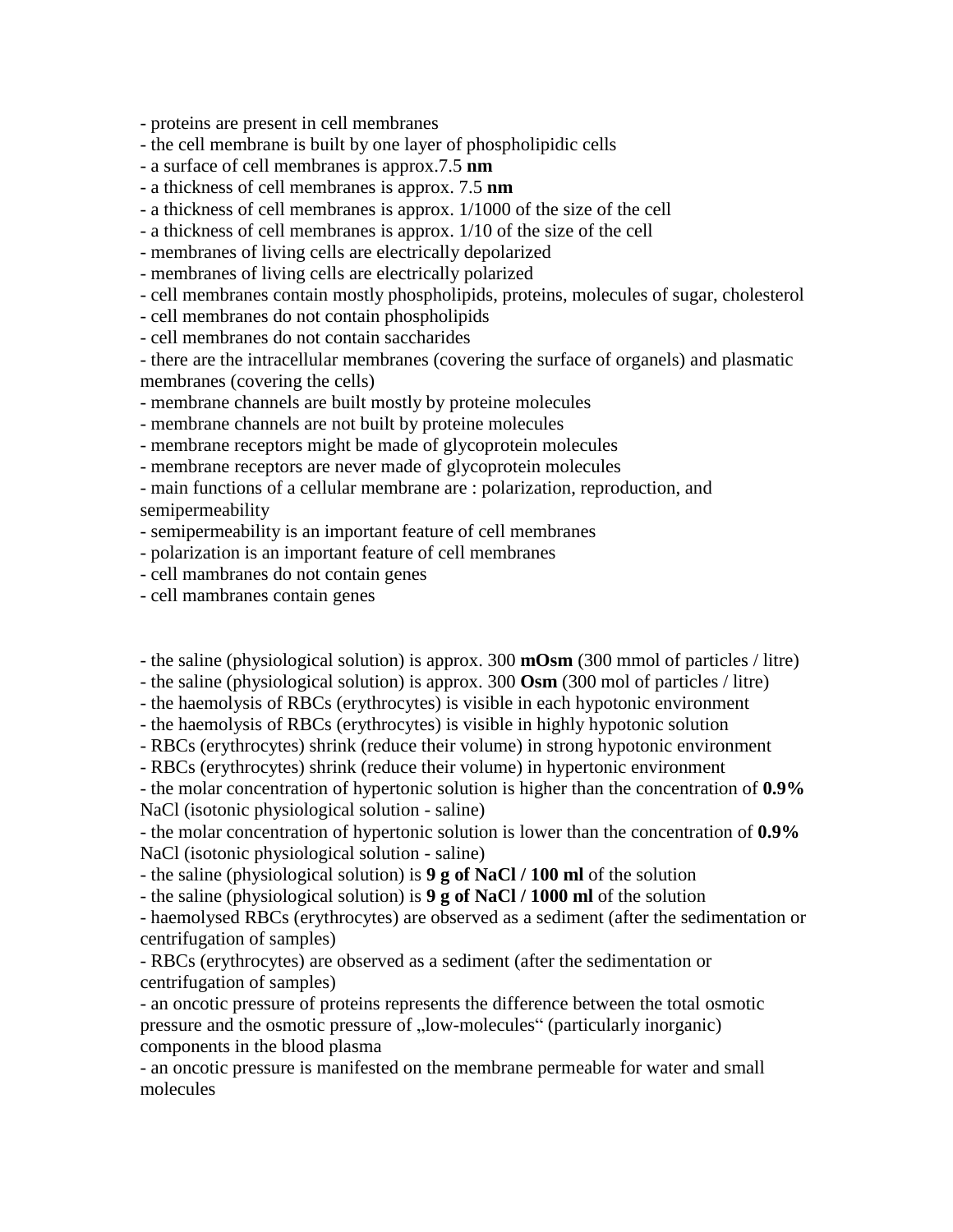- an oncotic pressure is manifested on the membrane permeable for water and colloids

- an oncotic pressure is manifested on the membrane permeable for colloids

- edema occurs when oncotic pressure of plasma is too high
- edema occurs when oncotic pressure of plasma is too low
- edema occurs when blood pressure is too low
- edema occurs when blood pressure is high
- blood cells swell (expand their volume) in hypotonic solution
- blood cells swell (expand their volume) in isotonic solution
- blood cells swell (expand their volume) in hypertonic solution
- the ability of RBCs (erythrocytes) to withstand (to a certain degree) hypotonic

environment is called osmotic resistance of RBCs (erythrocytes)

- elasticity of cell membrane may contribute to osmotic resistance of RBCs (erythrocytes)

# **3) Membrane transport**

- diffusion through membrane channels is a continuous uninterrupted process

- diffusion through membrane channels can be interrupted (reduced) by closing the channels

- diffusion through membrane channels does not depend on the type of diffusing molecules

- diffusion through membrane channels does not depend on the type of these channels

- diffusion through membrane channels depends on the type of diffusing molecules
- diffusion through membrane channels depends on the type of these channels

- membrane transport is performed e.g. by diffusion

- membrane transport is performed e.g. by facilitated diffusion

- carriers within the membrane facilitate the membrane transport for given substance (molecules)

- carriers within the membrane reduce the membrane transport for given substance (molecules)

- diffusion through membrane channels allows the penetration of ions, e.g.  $Na^+$ ,  $K^+$ ,  $Ca^{2+}$ , Cl-across the membrane

- diffusion through membrane channels allows the penetration of macromolecules (e.g. proteins) across the membrane

- facilitated diffusion allows the transport of e.g. amino acid and protein molecules across the membrane

- diffusion through membrane channels is an active transport mechanism through cell membranes

- diffusion through the membrane channels is a passive transport mechanism through cell membranes

- diffusion occurs because thermal (heat) movement of molecules

- diffusion is a spontaneous transport of the substance from the area of its lower concentration to the area with its higher concentration

- diffusion is a spontaneous transport of the substance from the area of its higher concentration to the area with its lower concentration

- diffusion of the substance dissolved in the water depends on the membrane permeability to water molecules

- diffusion does not depend on the temperature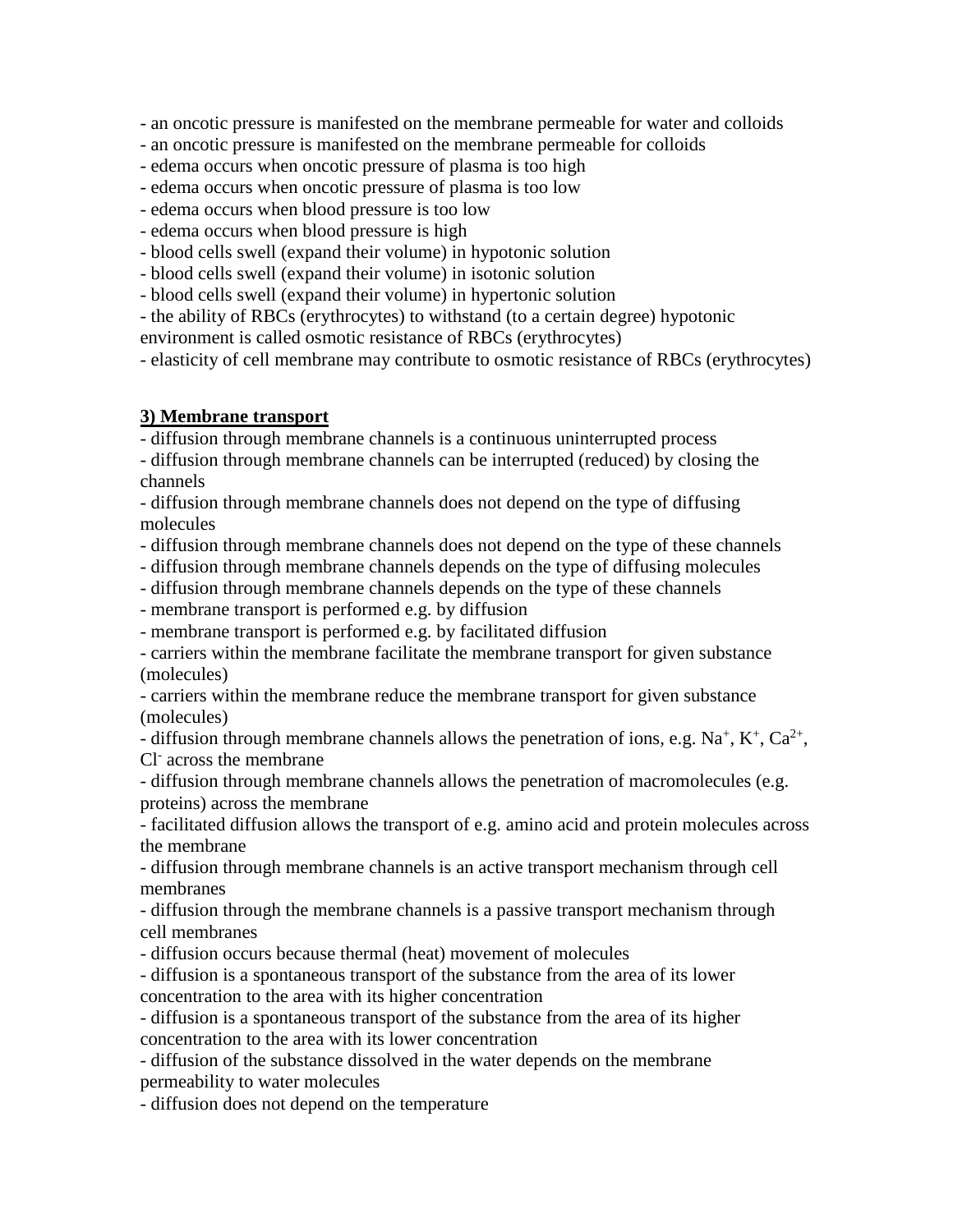- diffusion depends on the temperature

- an amount of diffused substance is proportional to the duration of diffusion

- an amount of diffused substance is not proportional to the duration of diffusion

- an amount of diffused substance is proportional to the square of the surface area through which the substance diffuses

- an amount of diffused substance is proportional to the surface area through which the substance diffuses

- an amount of diffused substance is inversely proportional to the concentration gradient

- an amount of diffused substance is proportional to the concentration gradient

- an amount of diffused substance is proportional to the distance which the substance must pass

- osmosis is reverse process to the difusion (the penetration and movement of the substance reversely than during the difusion)

- osmosis requires some carriers for transport of substances being dissolved

- osmosis is the diffusion being acting through the membrane

- osmosis is an active transport of water molecules only

- channels within the membrane control permeability of the membrane *via* opening and closing them according to the membrane potential or the receptor activity

- osmosis is an active transport through cell membranes

- osmosis occurs because thermal (heat) movement of molecules

- the **diffusion constant** (coefficient) depends on both the composition and structure of the membrane and on the sort of diffused substance (e.g. gas)

- the **diffusion constant** (coefficient) depends on the sort of diffused substance, but not on the composition and structure of the membrane

- membrane transports never work against concentration gradients

- membrane channels are classified as "voltage" or "ligand" gated

- osmotic pressure depends on the mass of solution

- osmotic pressure depends on the number of liquid molecules

- osmotic pressure depends on the volume of solution

- osmotic pressure depends on the number of dissolved molecules

- the glucose symport employs the concentration gradient of sodium ions in order to transport glucose molecules into the cell against the glucose concentration gradient - the glucose symport employs the concentration gradient of potassium ions in order to transport glucose molecules into the cell against the glucose concentration gradient - co-transports are active mechanisms of transport of molecules through the membrane

utilizing the energy directly from ATP molecules

- hydrolysis of ATP usually accompanies active transports

- exocytosis is an active transport mechanism

- exocytosis is a passive transport mechanism

- at synapses, release of mediator molecules is performed by **exocytosis**

- cell membrane contains either channels for **Na<sup>+</sup>** or for **K<sup>+</sup>**

- cell membrane contains channels for both **Na<sup>+</sup>** and **K<sup>+</sup>**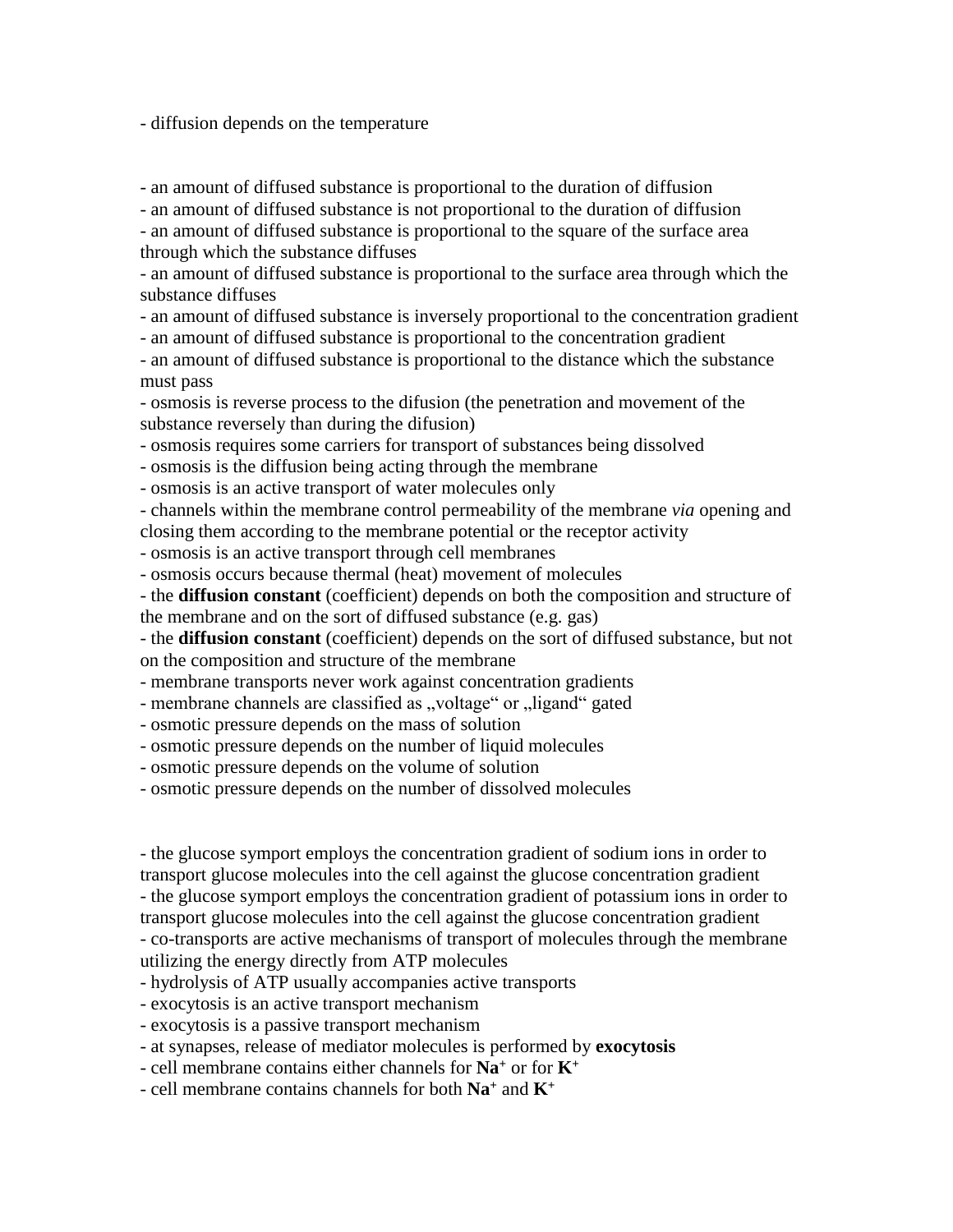$- Na^+ - K^+ ATP$ -ase is the enzyme placed within intracellular membranes

 $- Na^+K^+ATP$ -ase is the enzyme placed within (at) cellular membranes

- Na<sup>+</sup> -K <sup>+</sup> ATP-ase performs active transport of **Na<sup>+</sup>** out of the cell and **K<sup>+</sup>** into the cell

- Na<sup>+</sup> -K <sup>+</sup> ATP-ase performs active transport of **K<sup>+</sup>** out of the cell and **Na<sup>+</sup>** into the cell

- the Natrium-Potassium pump requires ADP molecules to operate (to work)

- the Natrium-Potassium pump requires action potential for its activation

- the Natrium-Potassium pump requires ATP molecules to operate (to work)

- the Natrium-Potassium pump does not require action potential for its activation

- filtration is a passive transport through membranes following the electrochemical gradient

- filtration is a passive transport of ions through cell membranes following the gradient of concentration

- filtration is an active transport through membranes following the electrochemical gradient

- filtration is an active transport of ions through cell membranes following the gradient of concentration

- passive and active transports (through the membrane) require a delivery of free energy from the molecules of ATP

# **4) Resting membrane potential, action potential**

- any change of membrane potential represents an **action potential**

- any change of membrane potential does not lead to **action potential**

- membrane potential rises (shifts to positive values) during the hyperpolarization phase of action potential

- membrane potential decreases under the level of resting membrane potential during the hyperpolarization phase of action potential

- membrane potential shifts to **0 mV** during the hyperpolarization phase of action potential

- membrane potential exceeds the threshold during the hyperpolarization phase of action potential

- membrane potential rises (shifts to positive values) during the depolarization phase of action potential

- membrane potential decreases (shifts to negative values) during the depolarization phase of action potential

- action potential of neuron is approx. -70 V

- action potential of neuron is approx. -70 μV

- action potential of neuron is approx. -70 mV

- action potencial is kind of general electric event of "irritable" tissues

- action potencial is kind of general electric event of each living cell

- action potentials do not occur on non-myelinated nerve fibers

- action potentials occur on non-myelinated nerve fibers

- the general law (principle) **"all or nothing"** does not apply to conduction along nerve fibers

- the general law (principle) **"all or nothing"** applies to conduction along nerve fibers

- the Na<sup>+</sup>-K<sup>+</sup> ATP-ase reniews (and maintains) resting membrane potential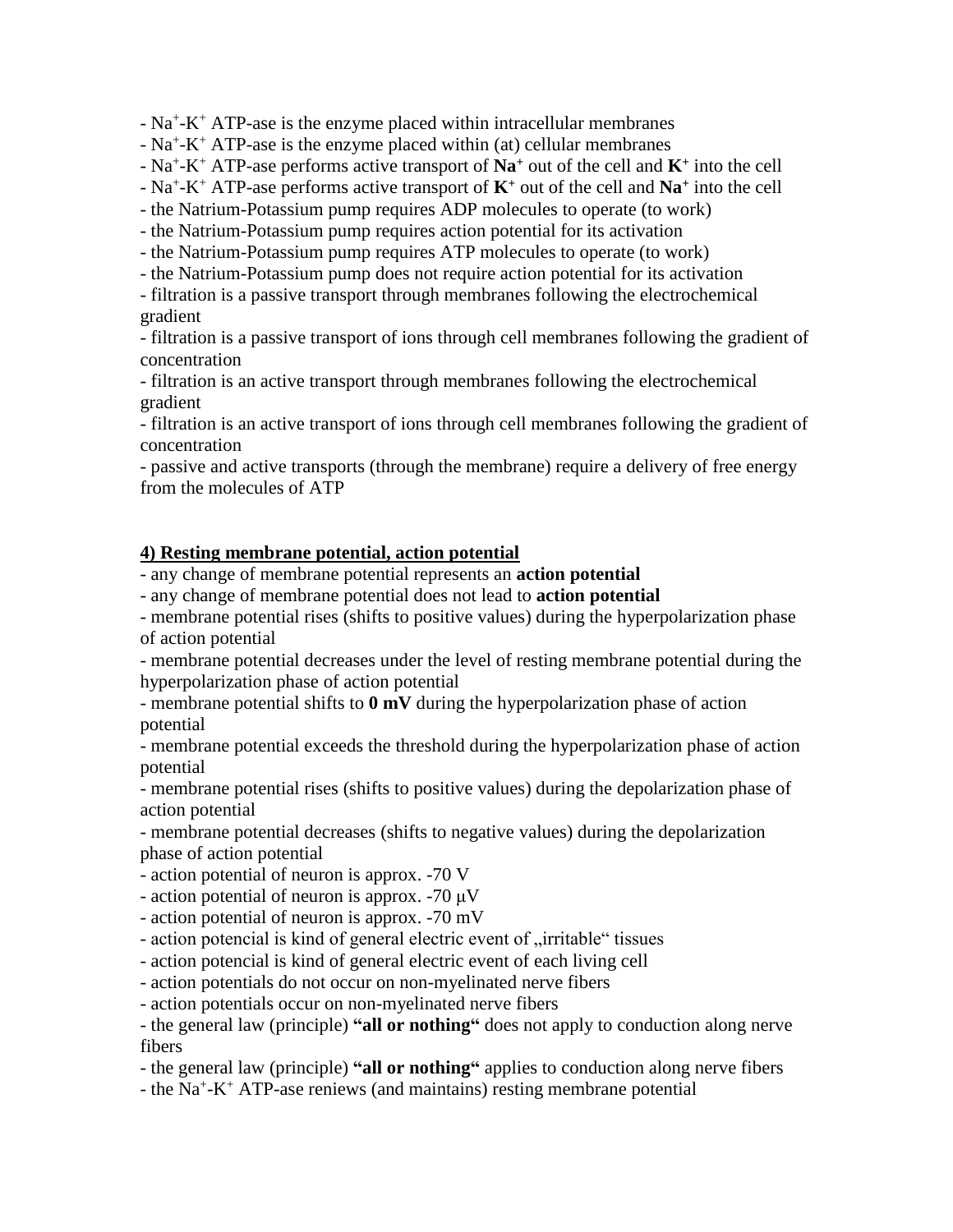$-$  the Na<sup>+</sup>-K<sup>+</sup> ATP-ase gives rise to action potential

- resting membrane potential is potencial difference measured between the inside and the outside of the cell

- intracellular spaces of cells are charged negativelly compared to extracellular ones

- intracellular spaces of cells are charged positively compared to extracellular ones - resting membrane potencial is caused by  $10 - 30$  fold higher concentration of

extracellular ions inside the cell

- resting membrane potencial is caused by  $10 - 30$  fold higher concentration of intracellular ions within the extracellular space

- resting membrane potential results from higher concentration of divalent cations within the extracellular space

- resting membrane potential results from higher concentration of divalent cations within the intracellular space

- action potential usually results from an abrupt and massive influx of **Na<sup>+</sup>** ions into the cell (natrium influx)

- action potential results from efflux of **K<sup>+</sup>** ions from the cell

- action potentials end with repolarization being caused by active transport of potassium into the cell

- the stronger the stimulus, the higher the number of action potentials

- the stronger the stimulus, the higher the amplitude of action potencials

- the stronger the stimulus, the lower the amplitude of action potencials

- the magnitude of action potentials depends on the stimulus strength

- the magnitude of action potentials does not depend on the stimulus strength

- the magnitude of membrane potential (e.g. generator potential or resting potential) depends on membrane conductances (permeability of the membrane) and the concentration of ions

- the magnitude of membrane potential (e.g. generator potential or resting potential) depends on membrane conductances (permeability of the membrane), but not on the concentration of ions

- the magnitude of membrane potential (e.g. generator potential or resting potential) depends on the concentration of ions, but not on membrane conductances (permeability of the membrane)

- during action potential the intracellular space gathers natrium ions (the total number of natrium ions within the cell increases)

- during action potentials the intracellular space gathers potassium ions (the total number of potasium ions within the cell increases)

- action potential spreads along nerve fibers (muscle cells) with the same shape and magnitude

- action potential spreads along nerve fibers (muscle cells) with the same shape, but not the same magnitude

- action potential spreads along nerve fibers (muscle cells) with the same magnitude, but not the same shape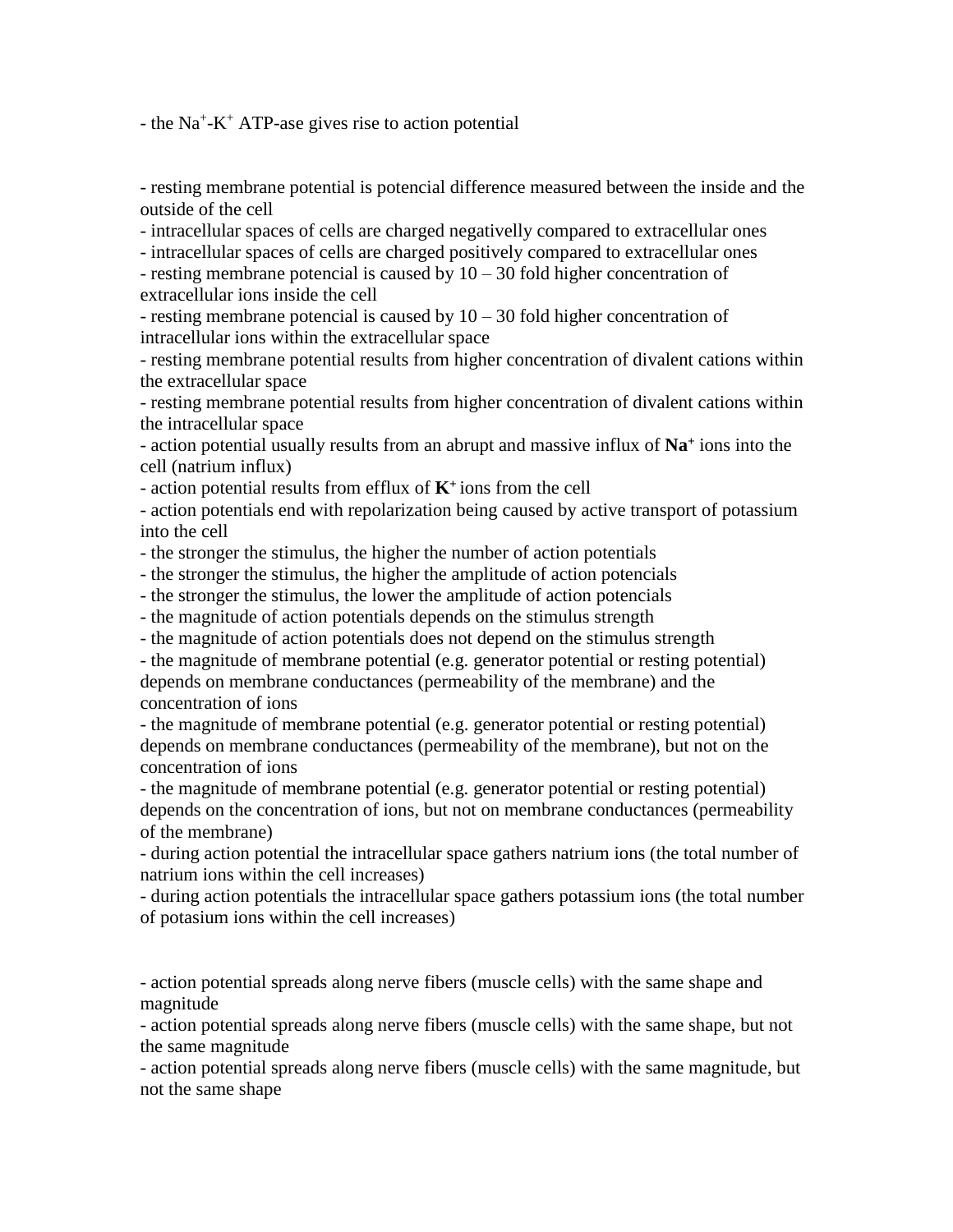- action potencial propagates in myelinated fibers by "jumping" (a saltatory transmission) - action potencial propagates in non-myelinated fibers by "jumping" (a saltatory

transmission)

- conduction velocity of action potentials in nerve fibers is inversely proportional to their diameter (thickness)

- conduction velocity of action potentials in non-myelinated nerve fibers is inversely proportional to their diameter (thickness)

- conduction velocity of action potentials in non-myelinated nerve fibers are usually lower than in myelinated fibers

- saltatory propagation of action potentials along nerves is performed by neurotransmiters - the longer the internods (stages between the Ranvier nodes), the faster the conduction velocity of action potentials along myelinated nerve fibers

- conduction velocity of action potentials depends on stimulus intensity

- conduction velocity of action potentials does not depend on stimulus intensity

- conduction velocity of action potentials in myelinated fibers is lower than in nonmyelinated fibers

- the thinner the nerve fiber, the lower the speed of propagation of action potentials

- the thicker the nerve fiber, the faster the propagation of action potentials

- conduction velocity of action potentials is identical during both orthodromic and antidromic propagations

- conduction velocity of action potentials is not identical during orthodromic and antidromic propagations

- during the refractory period of action potential the excitability of the nerve membrane is reduced (potentially this membrane is not excitable at all)

- during the refractory period of action potential the excitability of the nerve membrane is increased

- during the relative refractory period of action potential the mebrane is not excitable (irritable) at all

- during the relative refractory period of action potential there is increased mebrane excitability (irritability)

- action potentials propagate in non-myelinated fibers by membrane depolarization, action potential induces action potential at adjacent part of the membrane ("continual" spreading, local currents mechanism)

- action potentials propagate in non-myelinated fibers by membrane polarization and the induction of action potential at adjacent membrane ("continual" spreading)

- action potentials propagate in myelinated fibers by membrane depolarization, action potential induces action potential at adjacent part of the membrane ("continual" spreading, local currents mechanism)

# **5) Synapse, electrical activity of muscle**

- action potencials are transmitted at synapse by "jumping" the Ranvier nodes (saltatory transmission)

- postsynaptic potencials are transmitted at synapse by "jumping" the Ranvier nodes (saltatory transmission)

- chemical synapses allow both directions of neural transmission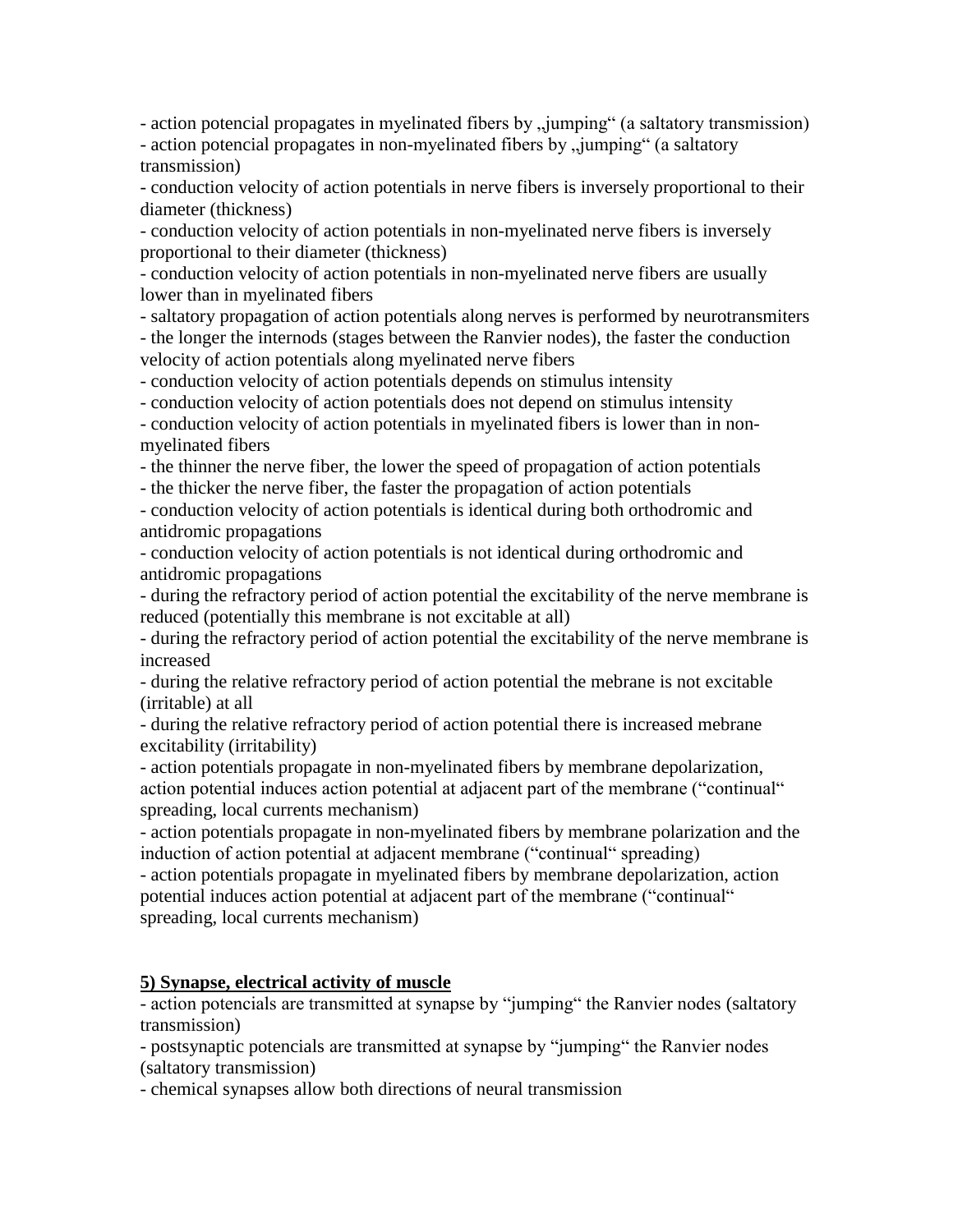- chemical synapses allow only one direction of neural transmission

- polarization of the subsynaptic membrane at excitatory synapse increases during the transmission of the signal

- polarization of the subsynaptic membrane at excitatory synapse decreases during the transmission of the signal

- polarization of the subsynaptic membrane at inhibitory synapse increases during the transmission of the signal

- activation of inhibitory synapse does not result in an occurence of action potentials on the postsynaptic neuron

- activation of inhibitory synapse can result in an occurence of action potentials on the postsynaptic neuron

- activation of excitatory synapse never results in an occurence of action potentials on the postsynaptic neuron

- postsynaptic potentials represent local gradual (stepwise) electrical response (of membrane)

- postsynaptic potentials can represent local depolarization of postsynaptic membrane

- postsynaptic potentials can represent local hyperpolarization of postsynaptic membrane

- postsynaptic potentials are counted up exclusively by temporal summation

- postsynaptic potentials are counted up exclusively by spatial summation

- progressive depolarization of cellular membranes due to activation of several excitatory synapses represents spatial summation

- progressive depolarization of cellular membranes due to activation of several excitatory synapses represents temporal summation

- progressive hyperpolarization of cellular membranes due to activation of several excitatory synapses represents spatial summation

- progressive hyperpolarization of cellular membranes due to activation of several inhibitory synapses represents spatial summation

- progressive depolarization of cellular membranes due to activation of the same excitatory synapse represents temporal summation

- progressive hyperpolarization of cellular membranes due to activation of the same inhibitory synapse represents temporal summation

- progressive depolarization of cellular membranes due to activation of the same excitatory synapse represents spatial summation

- progressive hyperpolarization of cellular membranes due to activation of the same inhibitory synapse represents spatial summation

- postsynaptic potentials are excitatory when membrane permeability for **Na<sup>+</sup>** decreases

- postsynaptic potentials are inhibitory when membrane permeability for **Na<sup>+</sup>** decreases

- postsynaptic potentials are inhibitory when membrane permeability for **Cl-** decreases

- postsynaptic potentials are excitatory when membrane permeability for **Cl-** decreases

- postsynaptic potentials do not contribute to either temporal or spatial summation

- there are axo-axonal, axo-dendritic, and axo-somatic synapses

- there are no axo-axonal synapses

- there are no axo-somatic synapses

- there are axo-somatic synapses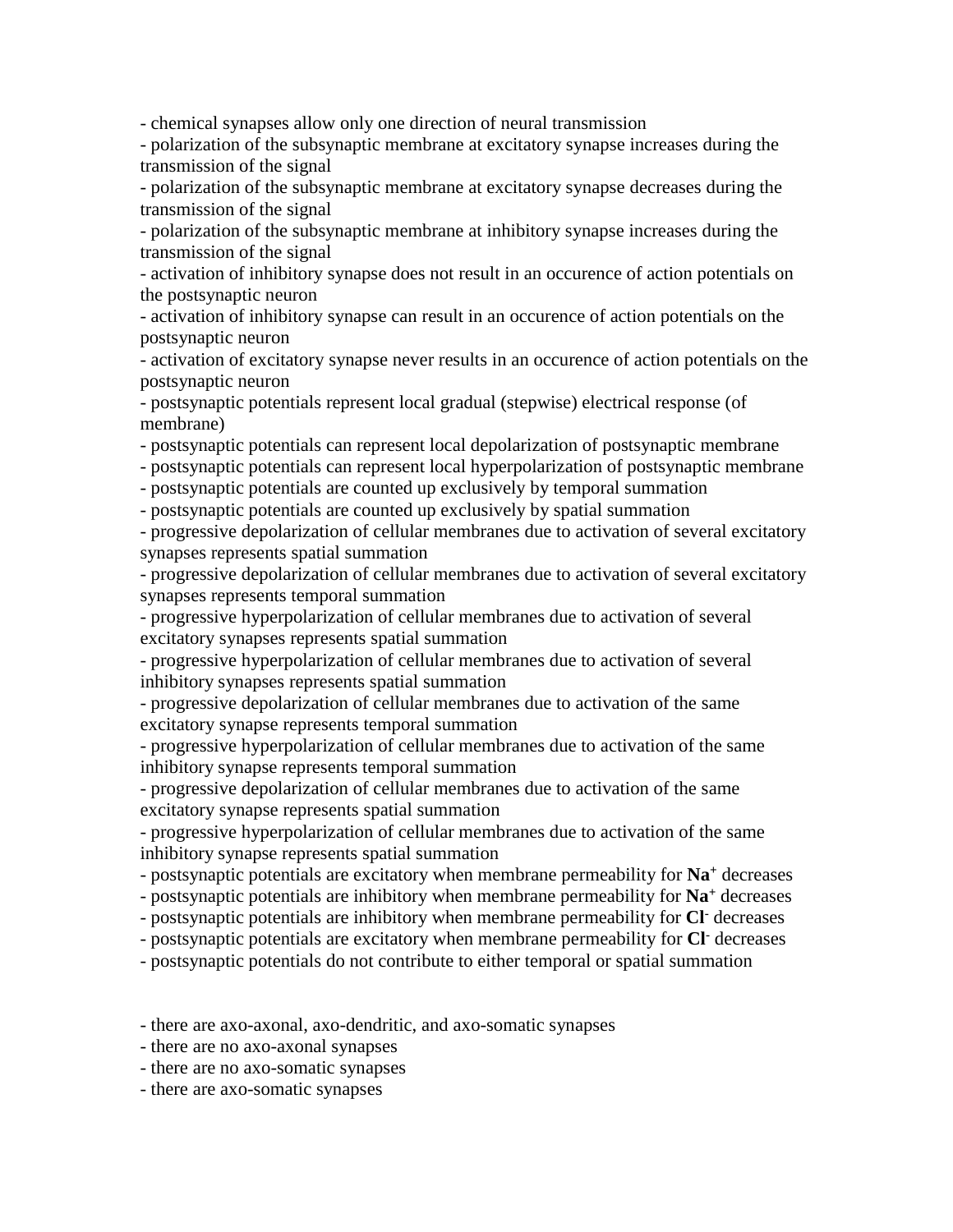- there are axo-axonal synapses

- hyperpolarization increases the efficiency of synaptic transmission

- synaptic transmission is based mostly upon action of chemical mediators

- synaptic transmission is not based upon action of chemical mediators

- synaptic transmission is based upon action of **Na** and **K** ions

- mediators are usually released from the presynaptic membrane

- mediators are usually not released from the postsynaptic membrane

- mediators are usually not released from the subsynaptic membrane

- mediators are usually released from the postsynaptic membrane

- mediators are usually released from the subsynaptic membrane

- mediators bind on the voltage gated channels of the postsynaptic membrane

- mediators bind mainly on receptors of the subsynaptic membrane

- binding of neurotransmitters on receptors of subsynaptic membrane can result in opening of ligand-gated ion channels

- binding of neurotransmitters on receptors of subsynaptic membrane can result in activation of G-protein (the 2nd messenger)

- synaptic transmission results in opening of voltage-gated ion channels on the postsynaptic neuron

- neurotransmiters affect particularly membrane potencial of the postsynaptic neuron - neurotransmitters are eliminated from the synaptic cleft by diffusion, by re-uptake back to the presynaptic neuron, or they are metabolized (chemically deactivated)

- glutamate and glycine are typical excitatory neurotransmitters

- GABA is a kind of typical inhibitory neurotransmitter

- acetylcholine and glycine are typical excitatory neurotransmitters

- glutamate is a kind of typical inhibitory neurotransmitter

- GABA and glycine are typical inhibitory neurotransmitters

 $-Ca^{2+}$  is neurotransmitter of synaptic transmission from motor nerve fibers to the muscle cells (at the neuromuscular junction)

 $-Ca^{2+}$  is typical neurotransmitter of synaptic transmission in brain

- local electric event (e.g. the end plate potential) conforms to the "**all or nothing**" law - local electric event (e.g. the depolarization during EPSP) does not conform to the "**all** 

or nothing<sup>"</sup> law, its magnitude depends on "stimulus intensity"

- one **motor unit of skeletal muscle** contracts due to activation of one motoneuron - one **motor unit of cardiac muscle** contracts due to activation of one related motoneuron

- **amplitude** of action potential at skeletal muscle cells depends on the intensity of stimulus

- high concentration of **Ca2+** in the sarcoplasm is required for transmission of action potentials from the nerve to the muscle

- high concentration of **Ca2+** in the sarcoplasm is not required for transmission of action potentials from the nerve to the muscle

- myocardium **can not be activated** without special conductive nerve fibres at all

- myocardium can be activated directly, e.g. by an electric impulse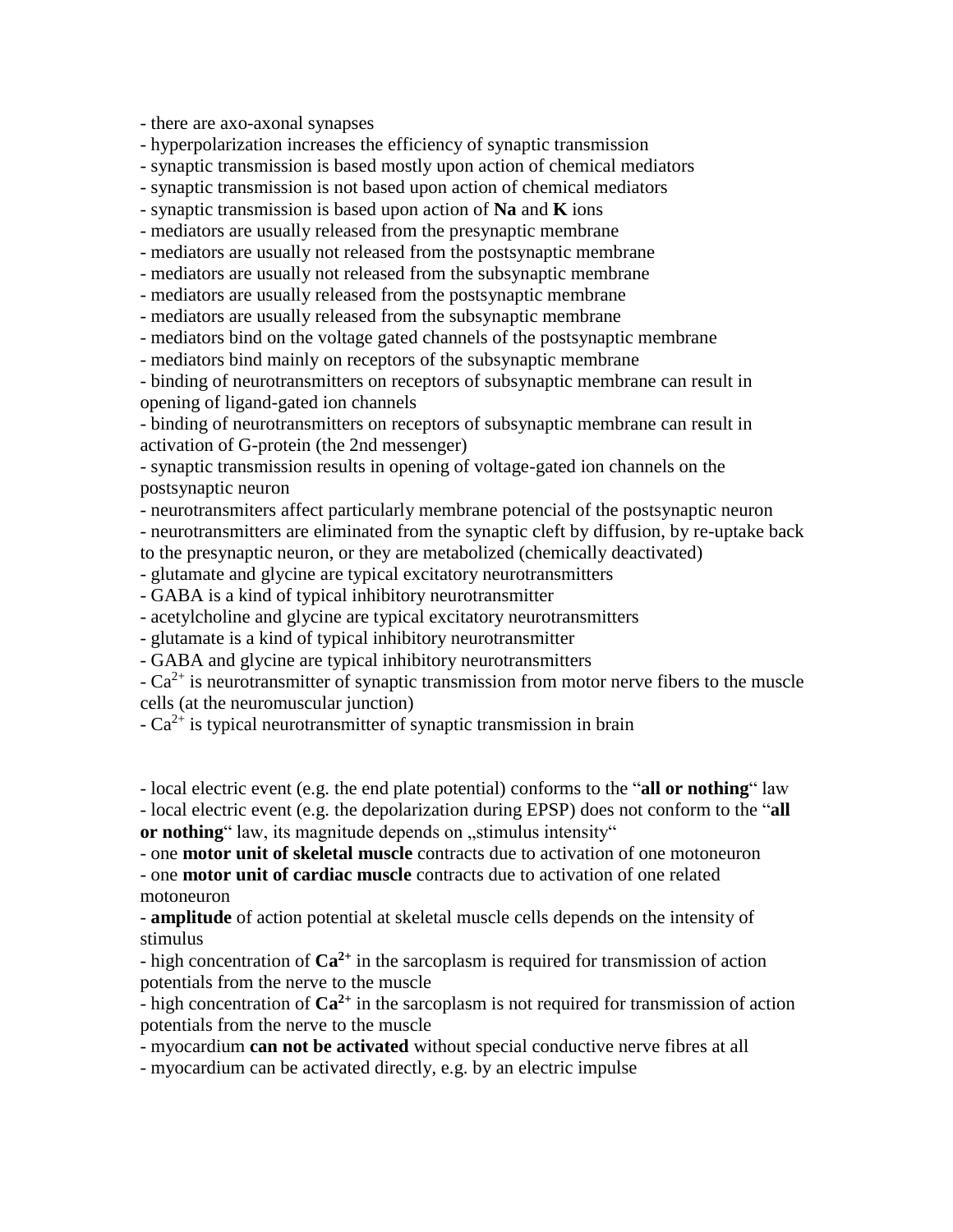- resting membrane potential of myocardial cells depends particularly on concentration gradient of **Ca2+**

- the weaker the stimulus, the lower the depolarization or hyperpolarization of irritable membranes (local graded responses)

- the stronger (more vigorous) the stimulus, the higher the depolarization or hyperpolarization of irritable membranes (local gradual responses)

- the stronger (more vigorous) the stimulus, the lower the depolarization or hyperpolarization of irritable membranes (local graded responses)

- **duration of action potential** in skeletal muscle cell and the cell of myocardium is similar and markedly shorter than action potential duration in smooth muscle cells

- **duration of action potential** in skeletal muscle cell is usually markedly shorter than action potential duration in smooth muscle cell

- **duration of action potential** in skeletal muscle cell is usually markedly shorter than action potential duration in cardiac muscle cell

- **duration of action potential** in skeletal muscle cell is usually markedly longer than action potential duration in smooth muscle cell

- **duration of action potential** in skeletal muscle cell is usually markedly longer than action potential duration in cardiac muscle cell

- **Prepotential** is a kind of gradual **hyperpolarization** of cell membranes of conductive heart system due to alterations in parmeability of channels within these membranes

- **Prepotential** is a kind of gradual **depolarization** of cell membranes of conductive heart system due to alterations in parmeability of channels within these membranes

- **Prepotential** is gradual **depolarization** of cell membranes of conductive heart system (particulalrly the Sinoatrial node) resulting in an occurence of action potential

- conductive system of heart consists of Sinoatrial node (SA), Atrio-ventricular node (AV), Tawar bundle, left and right Hiss straps, and Purkyne fibres

- conductive system of heart consists of Sinoatrial node (SA), Atrio-ventricular node (AV), Hiss bundle, left and right Tawar straps, and Purkyne fibres

- depolarization propagates from the **Atrioventricular node** (AV) to atrias and ventricles in healthy adult heart

- depolarization propagates from the **Sinoatrial node** (SA) to atrias and via conductive system also to ventricles in healthy adult heart

# **6) Muscle**

- an individual action potential of muscle cell evokes one shortlasting contraction – "single muscle twitch"

- several action potentials of muscle cell during a short period of time are required to evoke one shortlasting contraction – "single muscle twitch"

- temporal summation of muscle contraction always results in its isotonic contraction

- temporal summation of muscle contraction always results in its isometric contraction

- incomplete (unfused) tetanus always results in isometric contraction of the muscle

- incomplete (unfused) tetanus always results in isotonic contraction of the muscle

- recruitment of additional motor units results in strengthening of muscle contraction

- recruitment of additional motor units results in contraction of additional muscle cells

- lower frequency of skeleton muscle stimulation results in "wave" incomplete (unfused) tetanus, higher frequency of stimulation results in"smooth" complete (fused) tetanus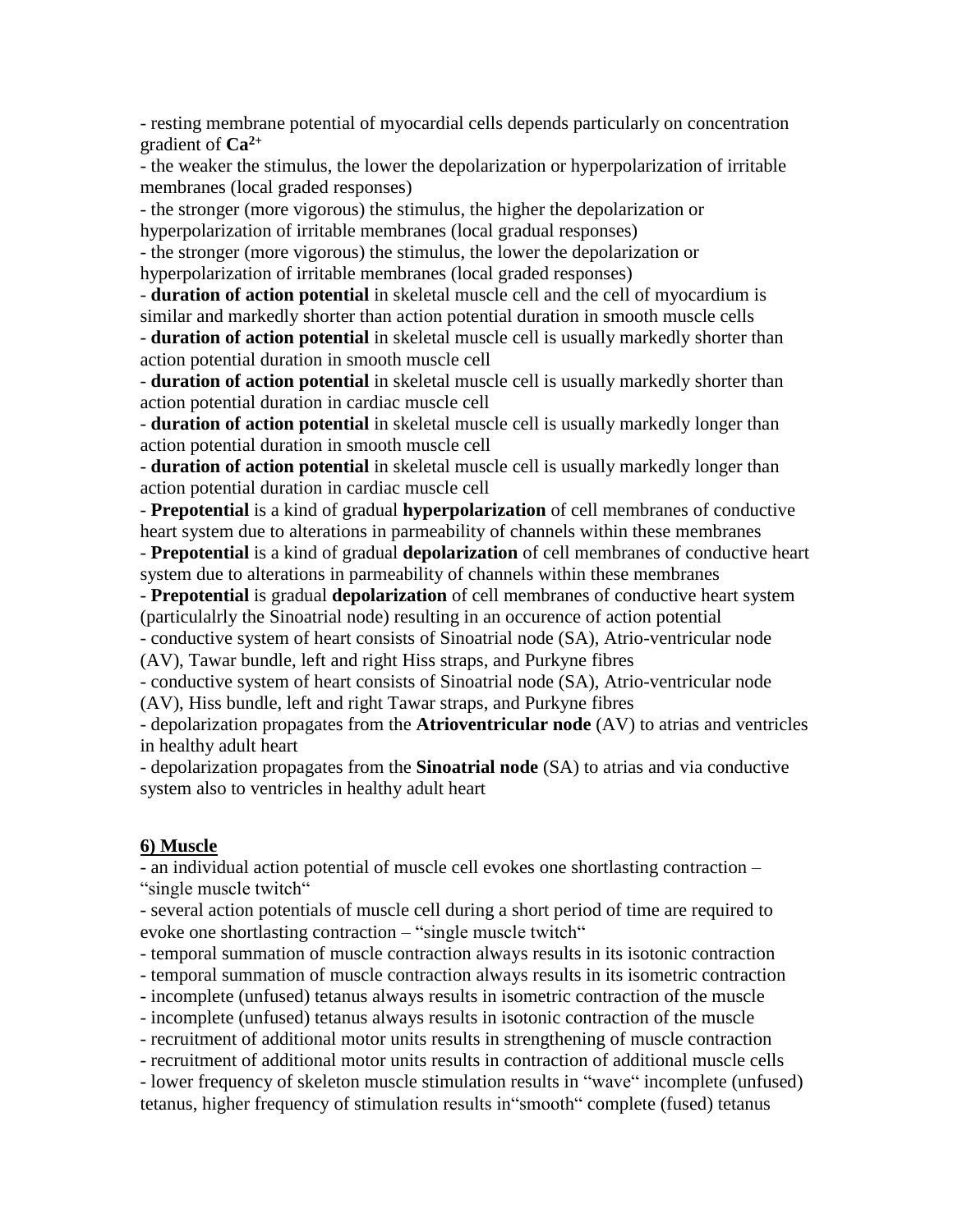- lower frequency of skeleton muscle stimulation results in "smooth" complete (fused) tetanus, higher frequency of stimulation results in "wave" incomplete (unfused) tetanus - superposition and summation of skeleton muscle twitches (possibly resulting in tetanus) are produced by two or more stimuli, which closely follow each other

- superposition and summation of skeleton muscle twitches (possibly resulting in tetanus) are produced by spatial summation of stimuli from several motoneurons

- muscle cells respond to stimulation by action potentials

- muscle cells respond to stimulation by contraction

- action potentials of muscle cells activate biochemical processes leading to the muscle contraction

- action potentials of muscle cells do not lead to muscle contraction

- motor units of skeletal muscles are determined by the number of myofibrils within the muscle fiber

- motor units of skeletal muscles are determined by the number of sarcomeres within the muscle fiber

- motor units of skeletal muscles are determined by the number of muscle fibers that are innervated by the particular motoneuron

- refractory periods of skeletal and cardiac muscles are short (sompared to that for smooth muscle)

- refractory periods of smooth and cardiac muscles are short (compared to that for skeletal muscle)

- refractory periods of skeletal muscle are short (compared to those for cardiac and smooth muscles)

- action potentials (depolarization) of muscle cell release  $Ca^{2+}$  into the intracellular space - action potentials (depolarization) of muscle cell release  $Ca^{2+}$  from the sarcoplasmic reticulum into the cell

- action potentials (depolarization) of muscle cell release  $Ca^{2+}$  from the sarcoplasmic reticulum into the extracellular space (out of cells)

- action potentials (depolarization) of muscle cell releases ATP from the sarcoplasmic reticulum into the cell

- action potentials (depolarization) of muscle cell releases ATP from the sarcoplasmic reticulum into the extracellular space (out of cells)

 $-Ca^{2+}$  being required for muscle contraction, is stored within the sarcoplasmic reticulum and tubular system

 $-Ca^{2+}$  has to be pumped out of the intracellular space into the sarcoplasmic reticulum and tubular system in order to contract the muscle

 $-Ca^{2+}$  is actively transported (from intracellular space) into the sarcoplasmatic reticulum and tubular system by  $Ca^{2+}$  pump

- the sarcoplasmic reticulum and tubular system release  $Ca^{2+}$  only after hyperpolarization of these structures

- the sarcoplasmic reticulum and tubular system release  $Ca^{2+}$  only after depolarization of these structures

- ATP molecules are required for Actin and Troponin molecules to "wedge" into each other (contraction)

- generally  $Ca^{2+}$  are required for contraction of muscle cell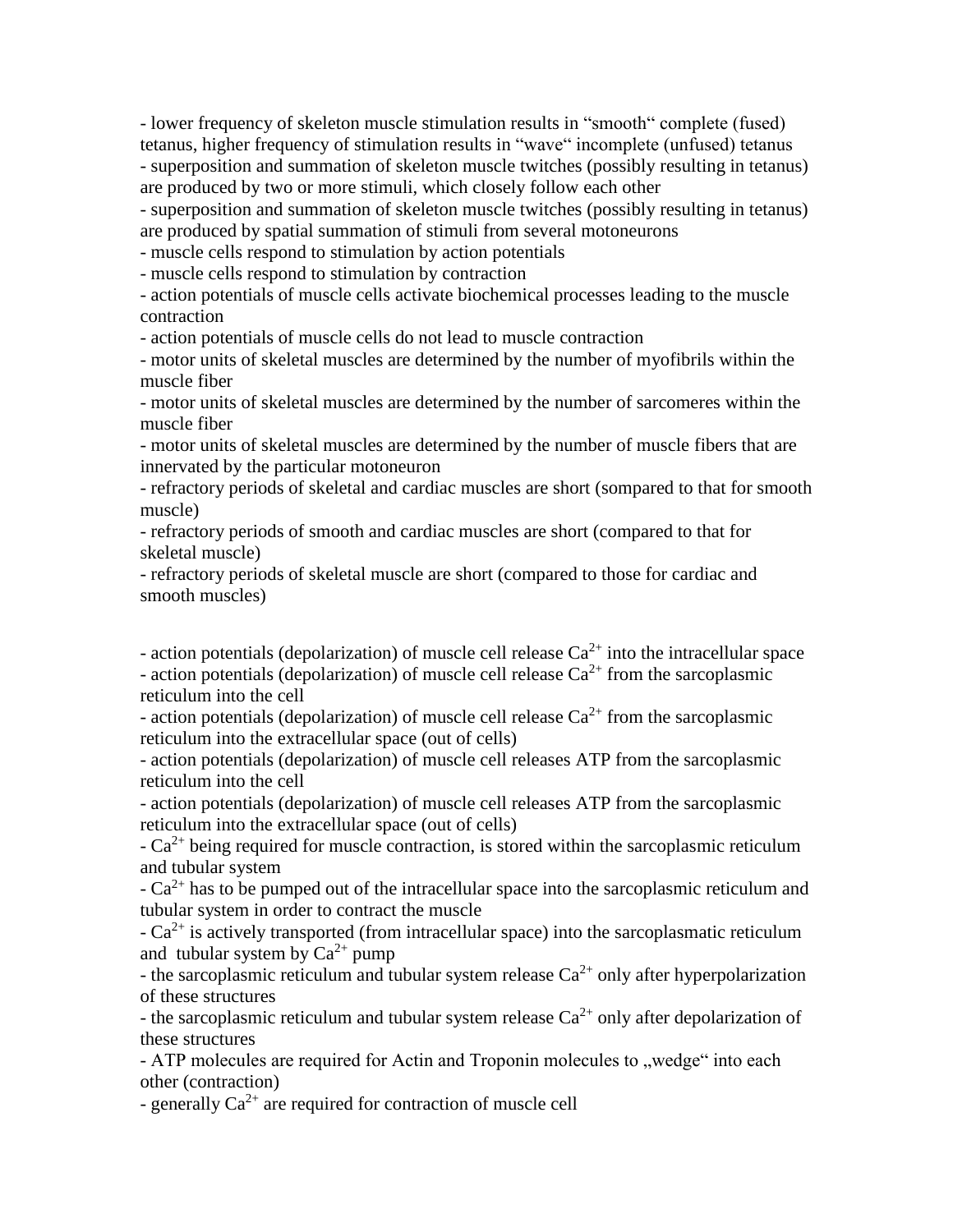$-Ca^{2+}$  is an activator of muscle contraction by means of its interaction with Troponin (resulting in exposed binding spots of contraction elements)

 $-Ca^{2+}$  is an activator of muscle contraction by means of its interaction with Actin (resulting in altered conformation of Actinomyosin)

- Na + is not an activator of muscle contraction

 $-K^+$  is an activator of muscle contraction by means of its interaction with Troponin (resulting in exposed binding spots of contraction elements)

- termination of muscle contraction is provided by depletion of ATP

- termination of muscle contraction is provided by "draining" (pumping out)  $Ca^{2+}$  from the intracellular space

- ATP-dependent "pump"  $Ca^{2+}$  ATP-ase "pumps"  $Ca^{2+}$  into the sarcoplasmic reticulum resulting in *rigor mortis*

- so called "plateau" of cardiac action potentials is caused mainly by  $Ca^{2+}$  influx

- so called "plateau" of cardiac action potentials is caused mainly by  $Ca^{2+}$  **efflux** 

- contraction of heart requires rapid increase of  $Ca^{2+}$  concentration in the sarcoplasm

- contraction of heart **does not require** rapid increase of **Ca2+** concentration in the **sarcoplasm**

- **myofibrils** are randomly arranged in muscle fibre

- **myofibrils** contain in series aligned (arranged) **sarcomeres**

- myofibrils contain contractile proteins **Actin** and **Troponin**

- myofibrils contain contractile proteins **Actin** and **Myosin**

- during skeletal muscle contraction the "heads" of **Troponin** molecules shift **Actin** filaments

- interaction of **Myosin** and **Troponin** results in muscle contraction

- interaction of **Myosin** and **Actin** results in muscle contraction

- myocardium (the heart muscle) is not cross stripped

- myocardium (the heart muscle) is cross stripped

- smooth muscle is not cross stripped, its contraction is slower and longer lasting comparing with skeletal muscle

- cardiac muscle is not cross stripped, its contraction is slower and longer lasting comparing with skeletal muscle

- **skeletal** and **smooth** muscles are primarily controlled by the nerve system, but neural control does not participate in the function of **cardiac** muscle

- neural control participates in regulation of cardiac and smooth muscles

- neural control participates in regulation of cardiac and skeletal muscles

- neural control does not participate in regulation of cardiac and smooth muscles

- cardiac muscle is not controled voluntarily, but skeletal and smooth muscles are under the voluntary control

- cardiac and skeletal muscles are completely out of voluntary control

- smooth and skeletal muscles are completely out of voluntary control

- cardiac and smooth muscles are out of voluntary control

- cells of cardiac muscle are jointed with **Intercalar discs**, which enhance synchronization (and speed) of heart contraction

- cells of cardiac muscle are not jointed with **Intercalar discs**, which would slow down heart contraction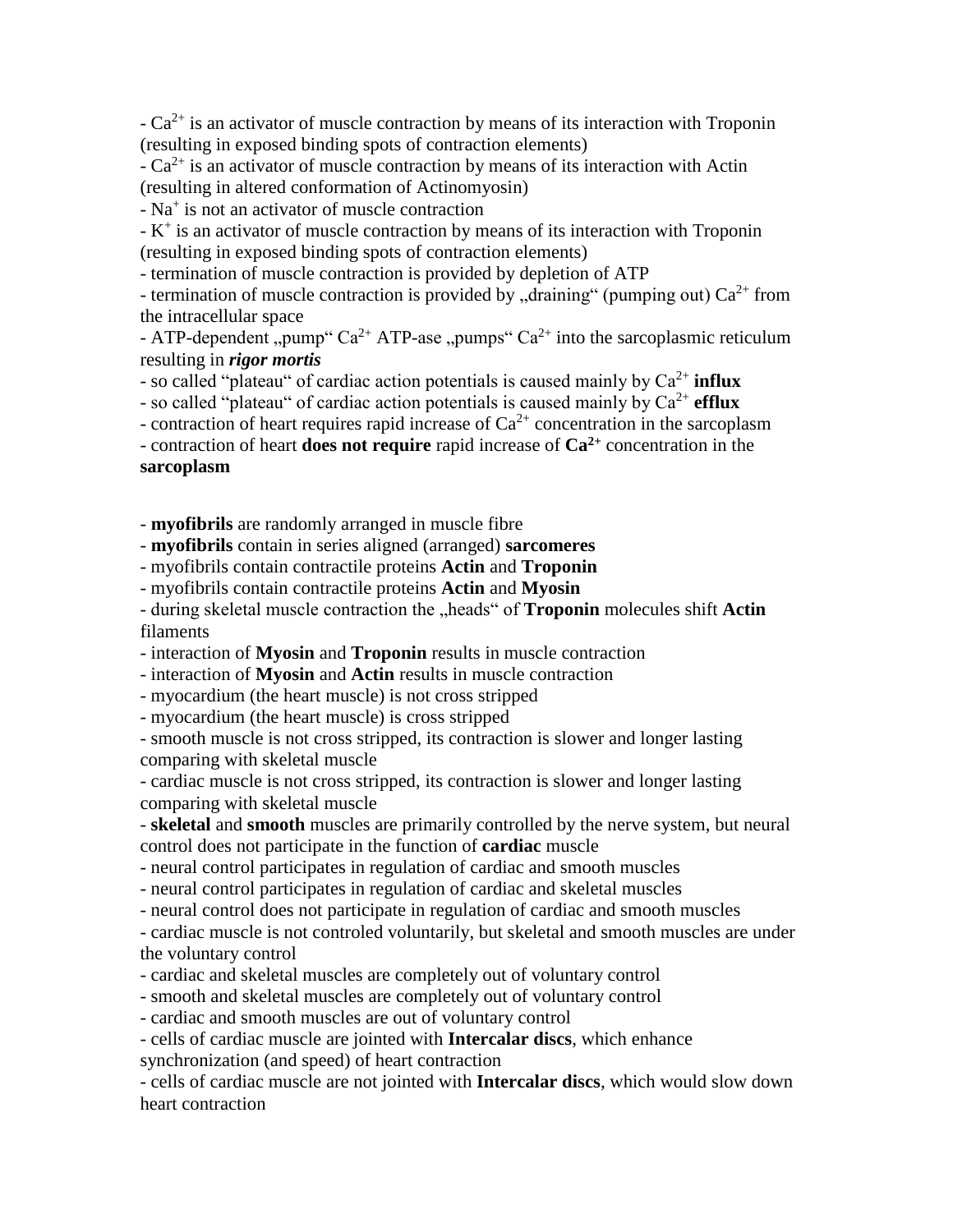- cardiac and skeletal muscles are simillar each other because they content Intercalar discs

- cardiac and smooth muscles usually work as a Syncytium (coordinated network of cells)

- cells of smooth muscles are jointed with the "gap junction" type of interconnections, which allow spreading of action potentials and spreading of contraction from one cell to another

- cells of skeletal muscles are jointed with the "gap junction" type of interconnections, which allow spreading of action potentials and spreading of contraction from one cell to another

# **7) Respiration**

- amount of gas dissolved in liquid is directly proportional to the partial pressure of this gas, and its coefficient of solubility (the Henry law)

- amount of gas dissolved in liquid is inversely proportional to the partial pressure of this gas, and its coefficient of solubility (the Henry law)

- the higher the partial pressure of the gas over the liquid, the higher the amount of this gas dissolved in the liquid

- the amount of O<sup>2</sup> dissolved in **1 l** of blood can never exceed **3 ml**

- the amount of O<sup>2</sup> dissolved in **1 l** of blood can exceed **3 ml**

- the amount of CO<sub>2</sub> dissolved (physically) in blood is several fold higher than the amount of oxygen in spite of lower partial pressure of  $CO<sub>2</sub>$ 

- the amount of  $O_2$  dissolved (physically) in blood is several fold higher than the amount of  $CO<sub>2</sub>$  due to higher partial pressure of  $CO<sub>2</sub>$ 

- coefficient of  $CO_2$  solubility in blood is several times higher than the coefficient for  $O_2$ 

- coefficient of  $CO_2$  solubility in blood is several times lower than the coefficient for  $O_2$ 

- majority of oxygen in blood is transported "chemically" bound to haemoglobin

- majority of oxygen in blood is transported "physically" dissolved in plasma

- majority of CO<sub>2</sub> does not create chemical compounds in blood

- diffusion can completely compensate oxygen supply to tissues during significantly reduced perfusion of lung tissue

- oxygen is transported by blood "physically" dissolved in blood (plasma) and also "chemically" bound to haemoglobin

- oxygen is transported by blood exclusively as "physically" dissolved

- oxygen is transported by blood exclusively as "chemically" bound to haemoglobin

- pulmonary surfactant lowers surface tension between the air and the liquid in alveoli

- pulmonary surfactant raises the surface tension between the air and the liquid in alveoli

- total pressure of gas mixture (gases do not chemically interact) equals to the sum of partial pressures of the mixture components (the Dalton law)

- total volume of gas mixture is expressed by the Dalton law

- total temperature of gas mixture is expressed by the Dalton law

- percentage and volume fraction of  $O_2$ ,  $CO_2$ ,  $N_2$  in the alveolar air is not reduced by the presence of water vapours (comparing with atmosphere)

- percentage and volume fraction of  $O_2$ ,  $CO_2$ ,  $N_2$  in the alveolar air is affected by the presence of water vapours (comparing with atmosphere)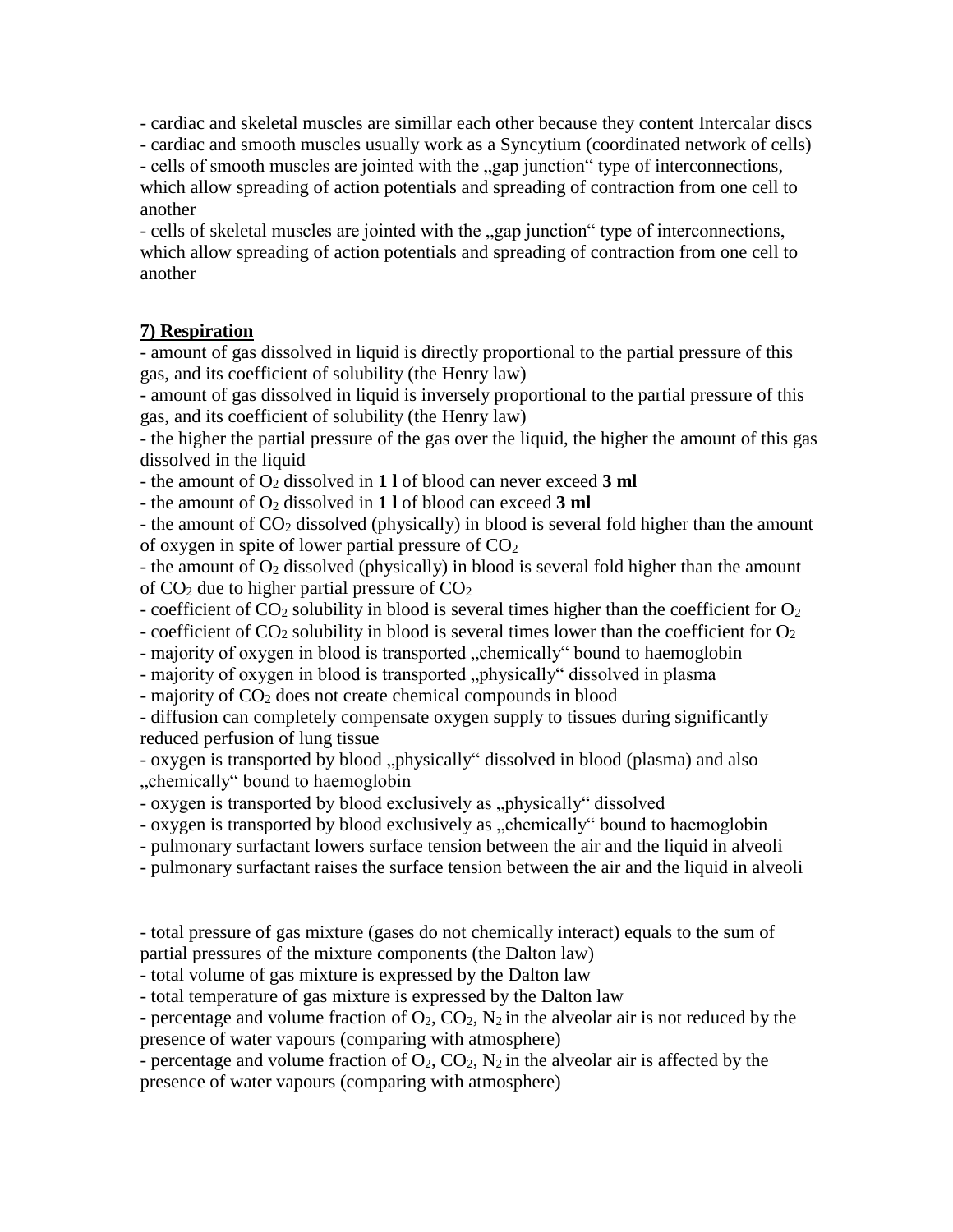- partial pressure of oxygen in alveoli approximately equals to the partial pressure of oxygen at venous end of pulmonary capillaries

- pressure gradient of **oxygen** diffusion in lungs is approximately 8 kPa

- pressure gradient of **oxygen** diffusion in lungs is approximately 8 torr

- pressure gradient of **CO<sup>2</sup>** diffusion in lungs is approximately 0.8 kPa

- pressure gradient of **CO<sup>2</sup>** diffusion in lungs is approximately 0.8 torr

- partial pressure of **CO<sup>2</sup>** in alveoli is during normal breathing approximately 0.53 kPa (4 mmHg)

- partial pressure of **CO<sup>2</sup>** in venous blood is during normal breathing approximately 0.53 kPa (4 mmHg)

- partial pressure of oxygen in arterial blood is lower than that in the atmosphere or in the air within the airways

- partial pressure of oxygen in venous blood is lower than that in the atmosphere or in the air within the airways

- partial pressure of oxygen in respiratory system does not change

- partial pressure of oxygen in arterial blood equals to partial pressure of carbon dioxide in the atmosphere

- oxygen diffuses through alveolocapillary membrane from pulmonary alveoli into pulmonary capillaries because partial pressure of the air in alveoli is higher than its pressure in venous blood

- carbon dioxide diffuses through alveolocapillary membrane from pulmonary capillaries into pulmonary alveoli because partial pressure of carbon monooxide is higher in pulmonary capillaries

- partial pressures of  $N_2$ ,  $O_2$ , and  $CO_2$  can be calculated according to the Dalton law

- difusion of oxygen from pulmonary alveoli to pulmonary capillaries through alveolocapillary membrane does not depend on the thickness of this membrane - difusion of oxygen from pulmonary alveoli to pulmonary capillaries through alveolocapillary membrane depends on the thickness of this membrane

- oxygen is transported between lungs and tissues by the respiratory system

- difusion of CO<sub>2</sub> in lungs is facilitated by reverse difusion of oxygen in lungs (the Dalton law)

- difusion of  $CO<sub>2</sub>$  in lungs does not depend on the difusion of oxygen in lungs

- difusion of oxygen in lungs does not depend on the difusion of  $CO<sub>2</sub>$  in lungs

- internal respiration (at cellular level) involves difusion, perfusion, and distribution

- internal respiration (at cellular level) requires proper functions of external respiration,

heart, and blood vessels

- quiet respiration in adults supplies the body with approximately 2500 ml of  $O_2$  and releases from the body approximately  $2000$  ml of  $CO<sub>2</sub>$  every minute

- quiet respiration in adults supplies the body with approximately 250 ml of  $O<sub>2</sub>$  and releases from the body approximately  $200$  ml of  $CO<sub>2</sub>$  every minute

- external respiration involves ventilation, distribution, diffusion, and perfusion

- external respiration involves 3 processes: ventilation, distribution, and diffusion

- external respiration is performed exclusively by lungs

- external respiration is not performed exclusively by lungs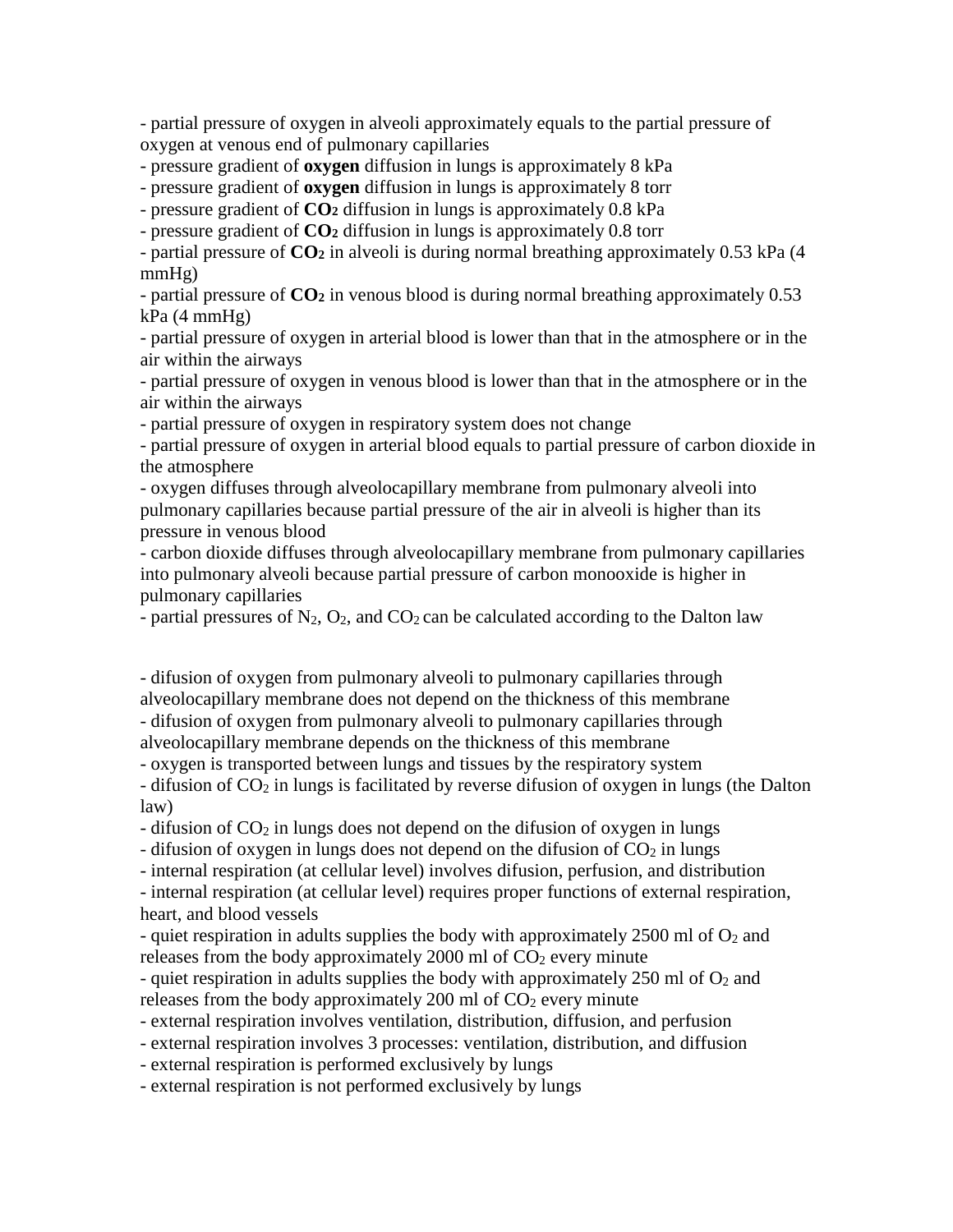- diffusion of  $O_2$  and  $CO_2$  follows their pressure gradients at alveolocapillary membrane, at walls of blood capillaries, and at cell membranes of tissues

- difusion coefficient of  $CO<sub>2</sub>$  is approximately 20 times lower than difusion coefficient of  $O<sub>2</sub>$ 

- difusion coefficient of  $O_2$  is approximately 20 times lower than difusion coefficient of  $CO<sub>2</sub>$ 

# **8) Ventilation**

- the air flows into lungs during inspiration due to positive intrathoracic pressure produced by respiratory muscles

- the air flows into lungs during inspiration due to negative intrathoracic pressure (compared to the atmospheric pressure) produced by respiratory muscles

- intrapulmonary pressure has to be lower than the atmospheric pressure in order to accomplish inspiration

- intrapulmonary pressure has to be higher than the atmospheric pressure in order to accomplish inspiration

- expiratory airflow in the airways is not produced by the pressure difference

- expiratory airflow in the airways is produced by the pressure difference

- during quiet breathing both pleural and intrapulmonary pressures are always negative (compared to atmospheric pressure)

- during quiet breathing both pleural and intrapulmonary pressures are always positive (compared to atmospheric pressure)

- during quiet breathing pleural pressure is always negative and intrapulmonary pressure is always positive (compared to atmospheric pressure)

- during quiet breathing pleural pressure is always positive and intrapulmonary pressure is always negative (compared to atmospheric pressure)

- pleural pressure during quiet breathing is always negative (compared to atmospheric pressure)

- pleural pressure during quiet breathing is always positive (compared to atmospheric pressure)

- pleural pressure reaches **-1 kPa** at the end of quiet expiration

- pleural pressure does not reach **-1 kPa** at the end of quiet expiration

- during forceful inspiration and expiration, pleural and intrapulmonary pressures are alternately negative and positive (compared to atmospheric pressure)

- intrapulmonary pressure decreases during the course of expiration

- intrapulmonary pressure increases during inspiratory-expiratory transition

- pleural pressure is higher than the atmospheric pressure at the beginning of inspiration

- during inspiration, negative intrapulmonary pressure leads to the positive value of pleural pressure

- quiet expiration is performed by elatic recoil of lungs and chest and by a passive shift of the diaphragm upwards

- quiet (eupneic) inspiration and expiration are performed by contraction of the diaphragm and abdominal muscles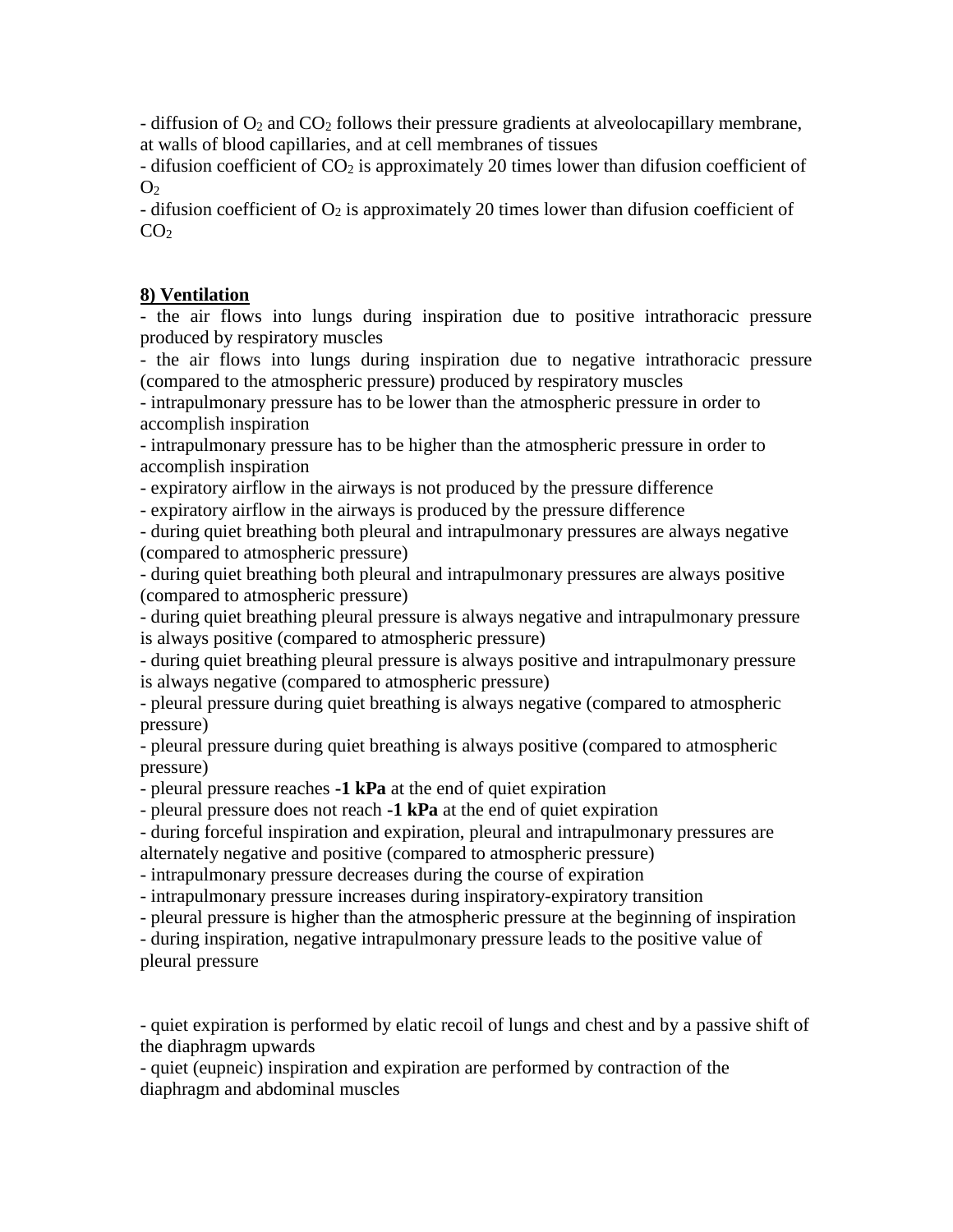- during inspiration the diaphragm is actively moving downwards

- airflow within the airways is measured in **l / min** (possibly in ml / s)

- airflow within the airways is not measured in **l** (possibly in ml)

- tidal volume is not measured in **l / min** (possibly in ml / s)

- tidal volume is measured in **l** (possibly in ml)

- inspiratory air volume depends on inspiratory airflow and the duration of inspiration

- inspiratory air volume depends on inspiratory airflow

- inspiratory air volume depends on the duration of inspiration

- ventilation is performed by rhythmic activation and relaxation of smooth muscles

- ventilation is performed by rhythmic activation and relaxation of striated muscles

- during inspiration, volume of the chest decreases and volume of the lungs increases

- during expiration, volume of the chest decreases and volume of the lungs increases

- the most important inspiratory muscle is musculus intercostales externi

- the most important inspiratory muscle is the diaphragm

- distribution is represented particularly by mixing of inhaled air with the air which remained in the airways and the lungs after expiration

- quiet expiration is produced by contraction of abdominal muscles

- during forceful expiration, abdominal muscles usually contract

- transition from inspiration to expiration is initiated (generated) by neurons in the brain

- spontaneous breathing is possible without action of neurons in the brain

- airflow in the airways is affected also by lung compliance and airway resistance

- airflow in the airways is not affected by lung compliance at all

- airflow in the airways is not affected by airway resistance

- the Paralelogram illustrates function of the diaphragm and abdominal muscles

- the Paralelogram illustrates respiratory function of intercostal muscles

- the Hering model of breathing illustrates also effects of high negative and positive pressures on filling of large veins in the chest

- bronchoconstriction (e.g. in asthma bronchiale) makes breathing more difficult because of lower compliance of lungs

- bronchoconstriction (e.g. in asthma bronchiale) makes breathing easier because of lower compliance of lungs

- bronchoconstriction (e.g. in asthma bronchiale) makes breathing more difficult because of lower airways resistance

- bronchoconstriction (e.g. in asthma bronchiale) makes breathing more difficult because of higher airways resistance

- lung compliance is expressed in **kPa / N**

- lung compliance is expressed in **l / kPa**

- anatomical dead space is approximately **250 ml** in healthy adults

- anatomical dead space is approximately **150 ml** in healthy adults

- anatomical dead space is not approximately **350 ml** in healthy adults

- anatomical dead space is the volume of inhaled air that does not reach alveols during inspiration

- air volume within bronchi after the inspiration represents a part of anatomical dead space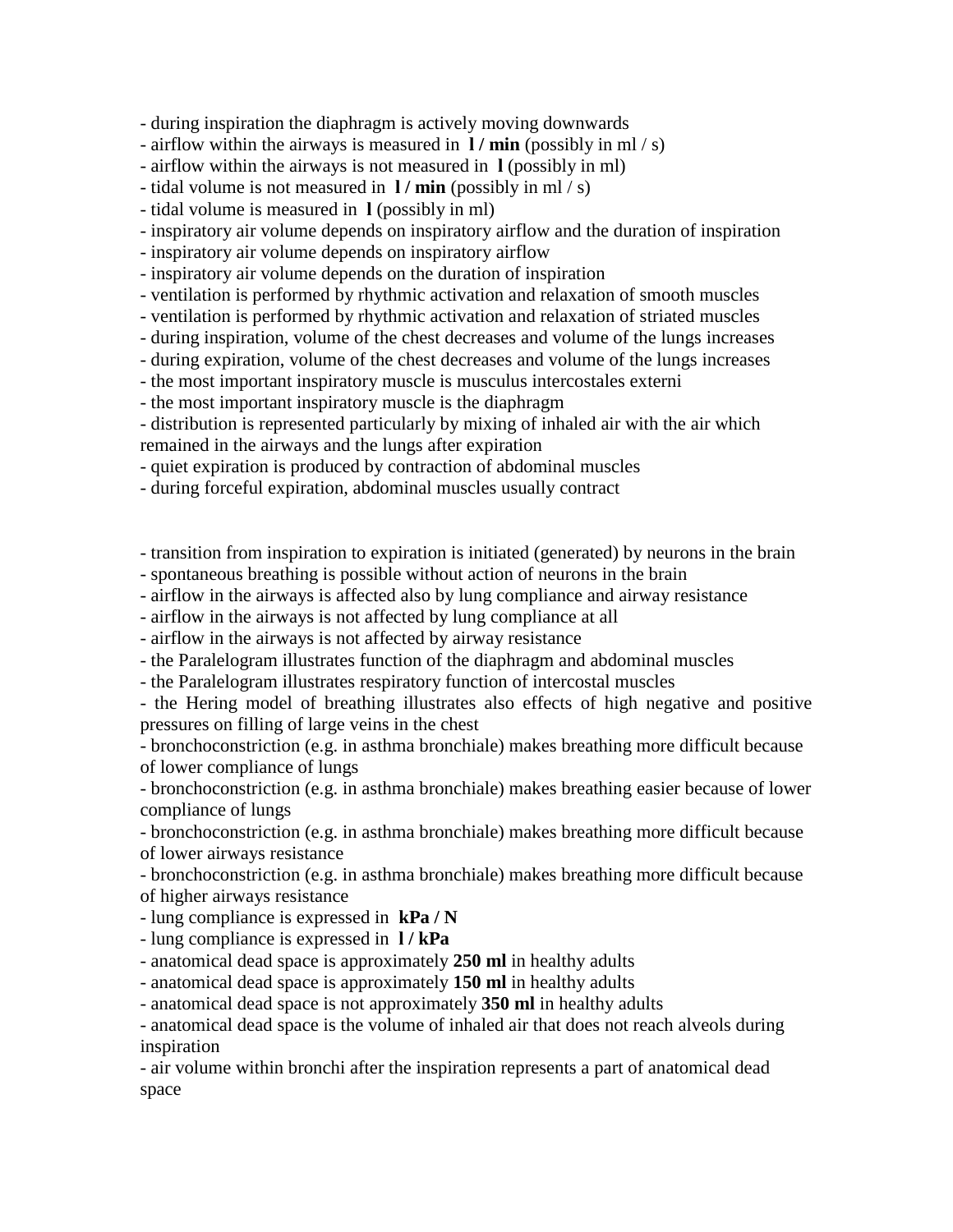### **9) Volumes and capacities, spirometry**

- tidal volume  $(V_T)$  in adults is approx.  $0.51$ 

- tidal volume  $(V_T)$  in adults is approx. **0.5 ml** 

- tidal volume  $(V_T)$  is the volume of air inhaled during quiet inspiration

- tidal volume  $(V_T)$  is not the volume of air inhaled during quiet inspiration

- tidal volume  $(V_T)$  is the volume of air exhaled during quiet expiration

- inspiratory reserve volume (IRV) in adults is approx. **2500 ml**

- inspiratory reserve volume (IRV) is the volume of air that is inspired with maximum effort

- inspiratory reserve volume (IRV) is the volume of air that is inspired with maximum effort after quiet expiration

- inspiratory reserve volume (IRV) is the volume of air that is inspired with maximum effort after quiet inspiration

- inspiratory reserve volume (IRV) in adults is approximately **500 ml**

- inspiratory reserve volume (IRV) **is greater** than expiratory reserve volume (ERV) in adults

- exspiratory reserve volume (ERV) in adults is approximately **500 ml**

- exspiratory reserve volume (ERV) in adults is approximately **1000 ml**

- exspiratory reserve volume (ERV) is the volume of air that is exhaled with maximum effort after quiet inspiration

- exspiratory reserve volume (ERV) is the volume of air that is exhaled with maximum effort after quiet expiration

- exspiratory reserve volume (ERV) in adults is greater than tidal volume ( $V_T$ )

- exspiratory capacity (EC) is the volume of air that is exhaled with maximum effort after quiet expiration

- exspiratory capacity (EC) is the volume of air that is exhaled with maximum effort after quiet inspiration

- inspiratory capacity (IC) = tidal volume ( $V_T$ ) + inspiratory reserve volume (IRV)

- inspiratory capacity (IC) is the volume of air that is inhaled with maximum effort after the quiet expiration

- inspiratory capacity (IC) is the volume of air that is inhaled with maximum effort after quiet inspiration

- **vital capacity** of lungs (VC) = tidal volume (V<sub>T</sub>) + inspiratory reserve volume (IRV) + expiratory capacity (EC)

- **vital capacity** of lungs is the volume of air that is exhaled after maximum inspiration

- **vital capacity** of lungs is the volume of air that is exhaled with maximum effort after maximum inspiration

- **vital capacity** in adults is typically **3 l**

- **vital capacity** in adults is typically **4 l**

- **vital capacity** of lungs includes also functional residual capacity (FRC)

- **vital capacity** in females is usually greater than that in males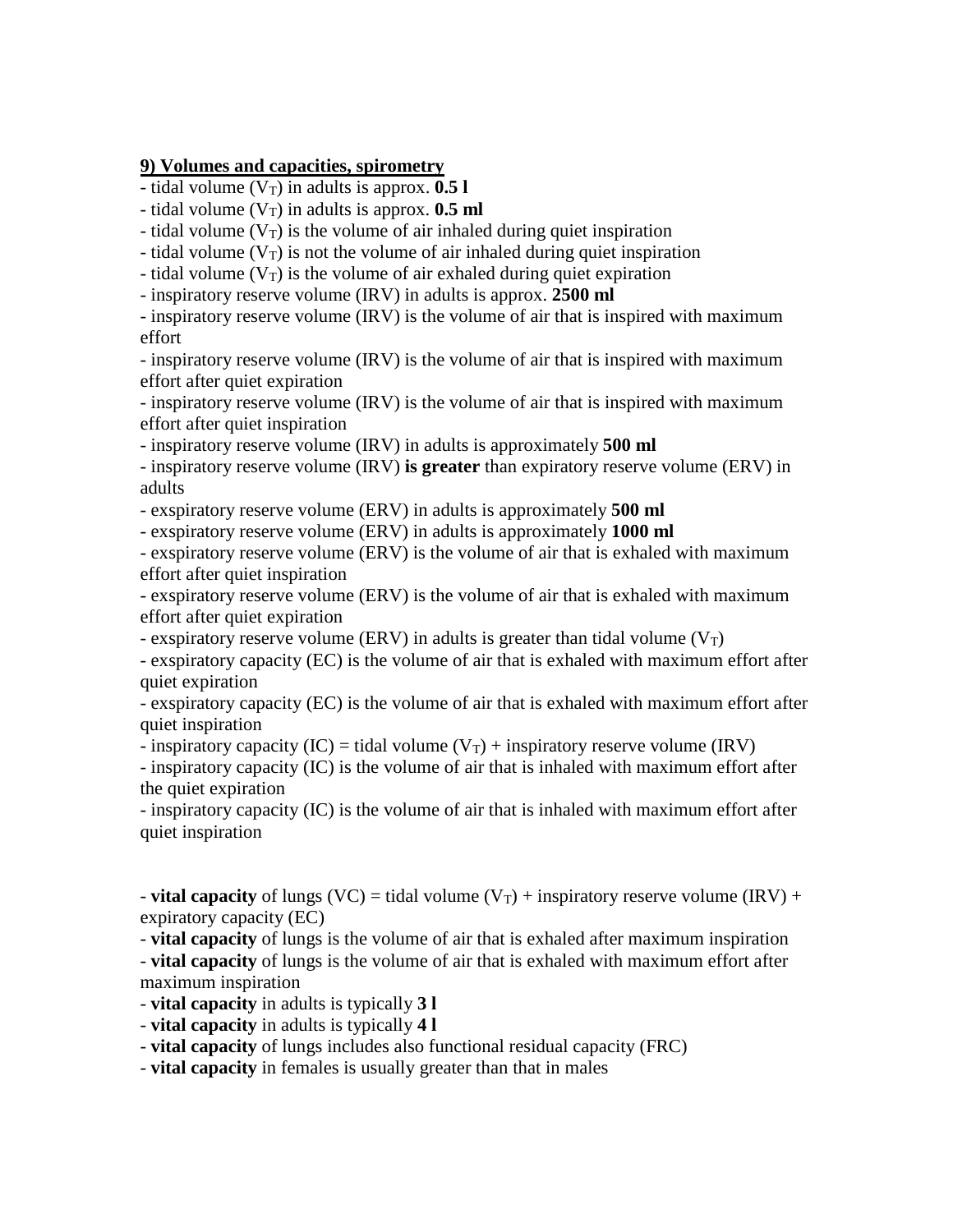- **vital capacity** of lungs = residual volume  $(RV)$  + expiratory reserve volume  $(RV)$  + inspiratory reserve volume  $\text{IRV)} + \text{tidal volume } \text{V}_\text{T}$ 

- **functional residual capacity** (FRC) = expiratory reserve volume (ERV) + residual volume (RV)

- **functional residual capacity** (FRC) is the volume of air in lungs after quiet expiration

- **residual volume** (RV) is the volume of air within lungs after quiet expiration

- **residual volume** (RV) is the volume of air within lungs after the maximum expiration

- **residual volume** (RV) = collapse air (400 ml) + minimum air (800 ml)

- **collapse air** is the volume of air that cannot be removed from lungs

- **minimum air** (minimum volume) is volume remaining in lungs after bilateral pneumothorax

- in order to measure vital capacity patient is asked to take maximum inspiration after maximum expiration and then to breathe quietly into the spirometer

- the Hering model of breathing allows to illustrate the Müller maneuver by reduction of the model volume (maximum expiratory pressure)

- the Müller maneuver demonstrates maximum inspiratory effort (maximum inspiratory pressure)

- the Valsalv maneuver demonstrates maximum expiratory effort (maximum expiratory pressure)

- the Hering model of breathing allows to illustrate the Valsalv manoeuver by maximum pull on the membrane and increasing of the model volume (maximum inspiratory pressure)

- total lung capacity (TLC) is the sum of 4 main lung volumes

- **functional residual capacity** (FRC) cannot be measured by spirometer

- **functional residual capacity** (FRC) can be measured by spirometer

- **tidal volume** can be measured by spirometer

- **tidal volume** cannot be measured by spirometer

- **vital capacity** of lungs can be measured by spirometer

- **vital capacity** of lungs cannot be measured by spirometer

- **residual volume** can be measured by spirometer

- **residual volume** cannot be measured by spirometer

- spirometer (with recording system) is not able to measure the dynamic parameters of breathing (e.g.  $FEV<sub>1</sub>$ )

- spirometer (with recording system) is able to measure some of the dynamic parameters of breathing (e.g.  $FEV<sub>1</sub>$ )

- spirometer can measure (at least some of) static parameters of breathing

- **minute ventilation** = tidal volume x number of breaths per minute (respiratory rate) i.e.  $MV = V_T$ . f

- minute ventilation depends on the depth of breathing more than on the respiratory rate (number of breaths per minute)

- **minute ventilation** in adults is approx. **350 ml/min** during quiet breathing
- **minute ventilation** represents the volume of air exchanged in the alveolar space

- **minute ventilation** equals **alveolar ventilation**

- **minute ventilation** does not equal **alveolar ventilation**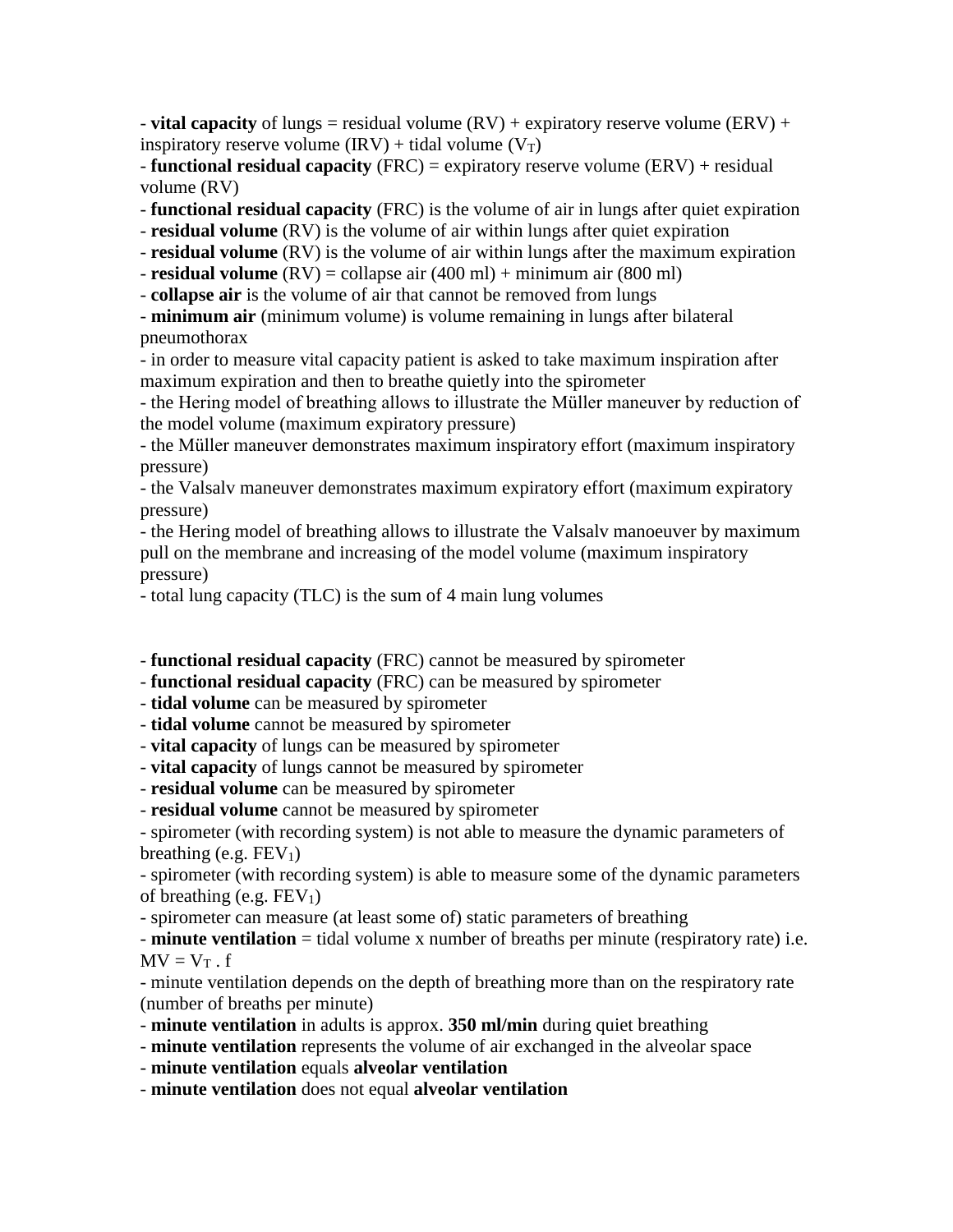- **minute ventilation** can be calculated as number of breaths per minute (respiratory rate) multiplied by alveolar ventilation

- **alveolar ventilation** = minute ventilation – dead space (dead volume)

- **alveolar ventilation** = minute ventilation – (dead space x respiratory rate) or minute ventilation – (dead volume x number of breaths per minute)

## **10) Bloodstream, blood**

- density of blood is lower than density of plasma

- density of blood is higher than density of plasma

- density of blood is lower than density of red blood cells

- density of red blood cells is lower than density of blood

- density of healthy human blood is about **1060 g / l**

- some diseases lead to significantly altered blood density

- all diseases lead to significantly altered blood density

- if density of blood is higher than density of copper sulphate solution, the "drop' of this blood travels to the surface of the solution

- if density of blood is lower than density of copper sulphate solution, the "drop" of this blood travels to the surface of the solution

- if density of blood is lower than density of copper sulphate solution, the "drop" of this blood sinks in the solution

- if density of blood is higher than density of copper sulphate solution, the "drop" of this blood sinks in the solution

- diffusion of  $O_2$  and  $CO_2$  occurs commonly with the filtration of water and nutritions in blood capillaries

- diffusion of  $O_2$  and  $CO_2$  occurs in blood capillaries, but there is no filtration of water and nutritions

- filtration of water and nutritions occurs in blood capillaries, there is no  $O_2$  and  $CO_2$ diffusion there

- in blood capillaries there is exchange of either water or nutritions, not both

- waste products of metabolism are resorbed in veins, not in capillaries

- waste products of metabolism are resorbed in capillaries

- waste products of metabolism are resorbed in capillaries, not in veins

- "collecting" blood system is composed of veins and lymphatic vessels

- **oedema** (tissue swelling) is an accumulation of liquid particularly within the cells of upper part of the body

- **oncotic pressure** participates on filtration of water from the intravascular to the extravascular space

- high blood pressure within the venous system increases the chance of oedema formation

- decrease of **oncotic pressure** (particularly due to lower content of plasmatic albumins within the plasma) reduces the chance of oedema

- decrease of **oncotic pressure** (particularly due to lower content of plasmatic albumins within the plasma) increases the chance of oedema

- increase of capillary vessels permeability decreases the chance of oedema formation

- decrease of the lymph drain increases the chance of oedema formation

- decrease of the lymph drain decreases the chance of oedema formation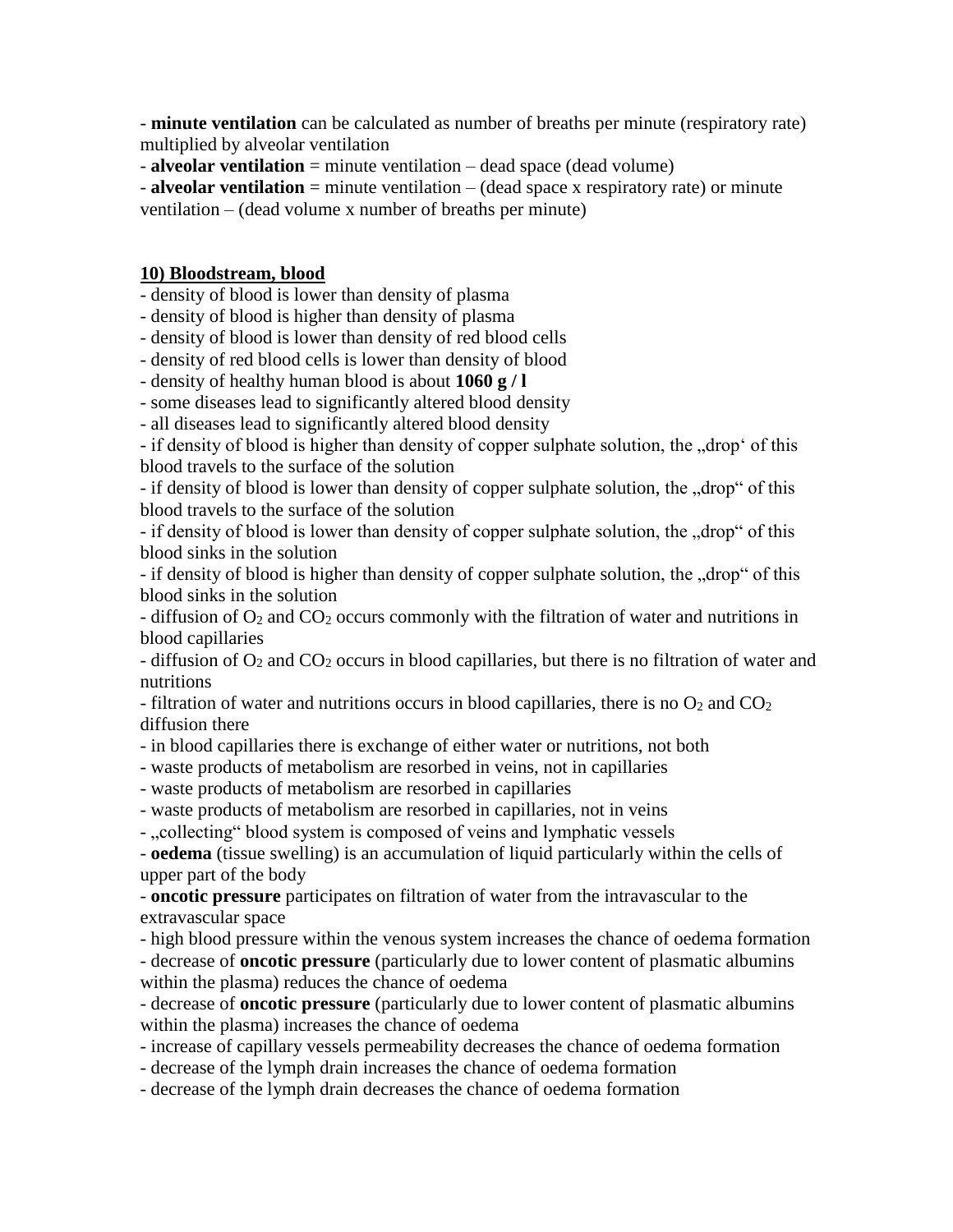- **viscosity** of blood is lower than viscosity of water

- **viscosity** of blood is higher than viscosity of water

- **viscosity** of honey is higher than viscosity of blood

- **viscosity** of honey is lower than viscosity of blood

- **viscosity** of blood can be affected by pathological processes

- **viscosity** of blood cannot be affected by pathological processes

- blood flow does not depend on viscosity of blood

- blood flow depends also on viscosity of blood

- blood flow depends solely on viscosity of blood

- **viscosity** of liquids characterizes **internal friction** (among molecules) of liquids

- **viscosity** characterizes **external friction** of an object

- **viscosity** does not characterize gravity interactions among molecules

- **viscosity** of blood is determined by **permeability** of blood vessels

- **viscosity** of blood is not determined by **permeability** of blood vessels

- **viscosity** of "complex" liquids (colloids, blood, etc.) is affected by the speed of the liquid flow

- **viscosity** of "complex" liquids (colloids, blood, etc.) is not affected by the speed of the liquid flow

- viscosity of water is affected by the speed of its flow

- viscosity of plasma is affected by the speed of its flow

- decrease of **viscosity** of flowing liquid may result in occurence of turbulences

- decrease of **viscosity** of flowing liquid reduces the chance of turbulences

- increase of **viscosity** of flowing liquid reduces the chance of occurence of turbulences

- the higher the **viscosity**, the lower the blood flow

- the lower the **viscosity**, the lower the blood flow

- blood viscosity is about 4.5-fold higher than viscosity of distilled water

- blood **viscosity** does not depend on the temperature

- blood **viscosity** depends on the temperature

- **viscosity** does not depend on the concentration of dissolved substances

- **viscosity** depends on the concentration of dissolved substances

- narrowing of blood vessel may result in occurence of **turbulence** within the blood stream

- speed of blood in the vessel is inversely proportional to the cross-section area of the vessel in accordance with the **Equation of Continuity**

- speed of blood in the vessel is proportional to the cross-section area of the vessel in accordance with the **Equation of Continuity**

- speed of blood in the vessel is proportional to the density of blood according to the **Equation of Continuity**

- speed of blood in the vessel is inversely proportional to the density of blood according to the **Equation of Continuity**

- the higher the **Reynold's number**, the higher the probability for turbulent flow (e.g. of blood)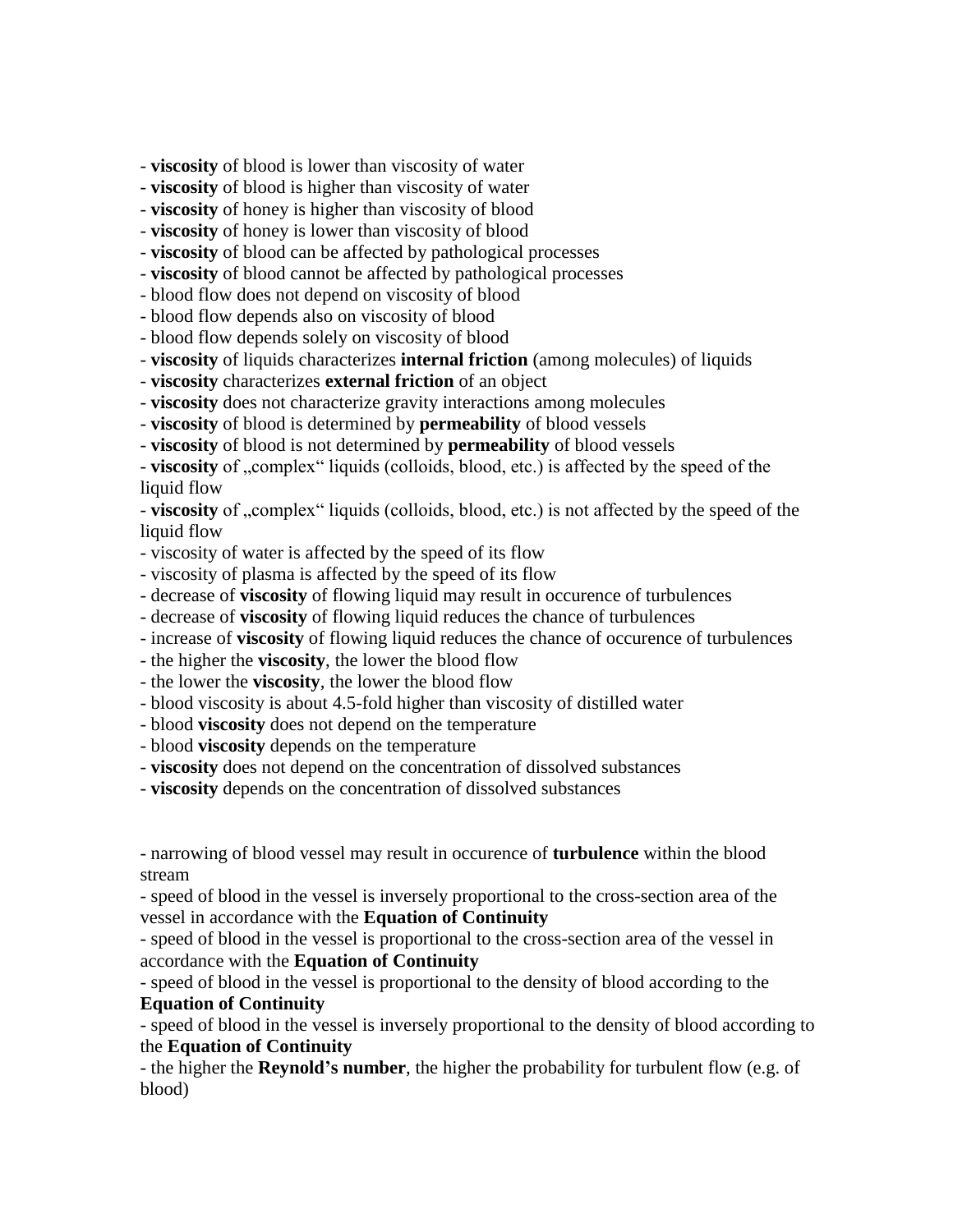- the higher the **Reynold's number**, the lower the probability for turbulent flow (e.g. of blood)

- sound phenomenons, which occurs during blood flow are caused by the turbulent blood flow

- sound phenomenons, which occurs during blood flow are caused by the laminar blood flow

- mean speed of blood flow within the aorta is **0.03 m/s**

- blood flow is inversely proportional to the pressure gradient

- blood flow is proportional to the pressure gradient (at least for laminar flow)

- elasticity of arteries is lower than elasticity of veins

- elasticity of arteries is higher than elasticity of veins

- elasticity of arteries supports blood flow also during the heart diastole

- blood flow during the diastole is maintained by **inertia** (momentum) of blood

- blood flow within any circulatory system requires pressure gradient

- blood flow within any circulatory system requires **inertia** (momentum) of blood
- elasticity of blood vessels increases efficiency of the heart

- higher elasticity of blood vessels reduces efficiency of the heart

- the "high pressure vessel system" is represented by aorta and arteries

- the resistive blood circuit represents arterioles regulating vascular resistance by their vasoconstriction (vasodilatation)

- the resistive blood circuit represents blood capillaries regulating vascular resistance by their vasoconstriction (vasodilatation)

- diffusion of molecules in the diffusive blood circuit (capillaries) is regulated by contraction of smooth muscles in the capillary wall

- diffusion rate in capillaries is affected by vasoconstriction very little

- the speed of blood flow in capillaries is approximately **1 m/s**

- blood flow is proportional to pressure gradient, blood viscosity, and inversely proportional to the resistance of arterioles

- the speed of blood flow in capillaries is higher than the speed of blood flow in arteries

- the speed of blood flow in capillaries is lower than the speed of blood flow in arteries

- blood pressure during systole is maintained by elasticity of arteries

# **11) Blood pressure, heart**

- heart functionally represents two simultaneously working pumps

- heart represent only one pump with 2 outputs (systemic and pulmonary) – 1 ventricle

- in healthy adults at rest **systolic (stroke) volume** (SV) is approx. 70 ml

- **systolic (stroke) volumes** of left and right ventricles are essentially the same

- **systolic (stroke) volume** (SV) of left ventricle is higher than SV of right ventricle

- **systolic (stroke) volume** (SV) of right ventricle is higher than SV of left ventricle

- **diastolic (end-diastolic) volume** of heart is smaller than its systolic volume (SV)

- **diastolic (end-diastolic) volume** of ventricle is higher than its systolic volume

- **end-systolic volume** of ventricles is practically zero

- **end-systolic volume** of ventricles is not zero (ventricles are not completely empty at the end of systole)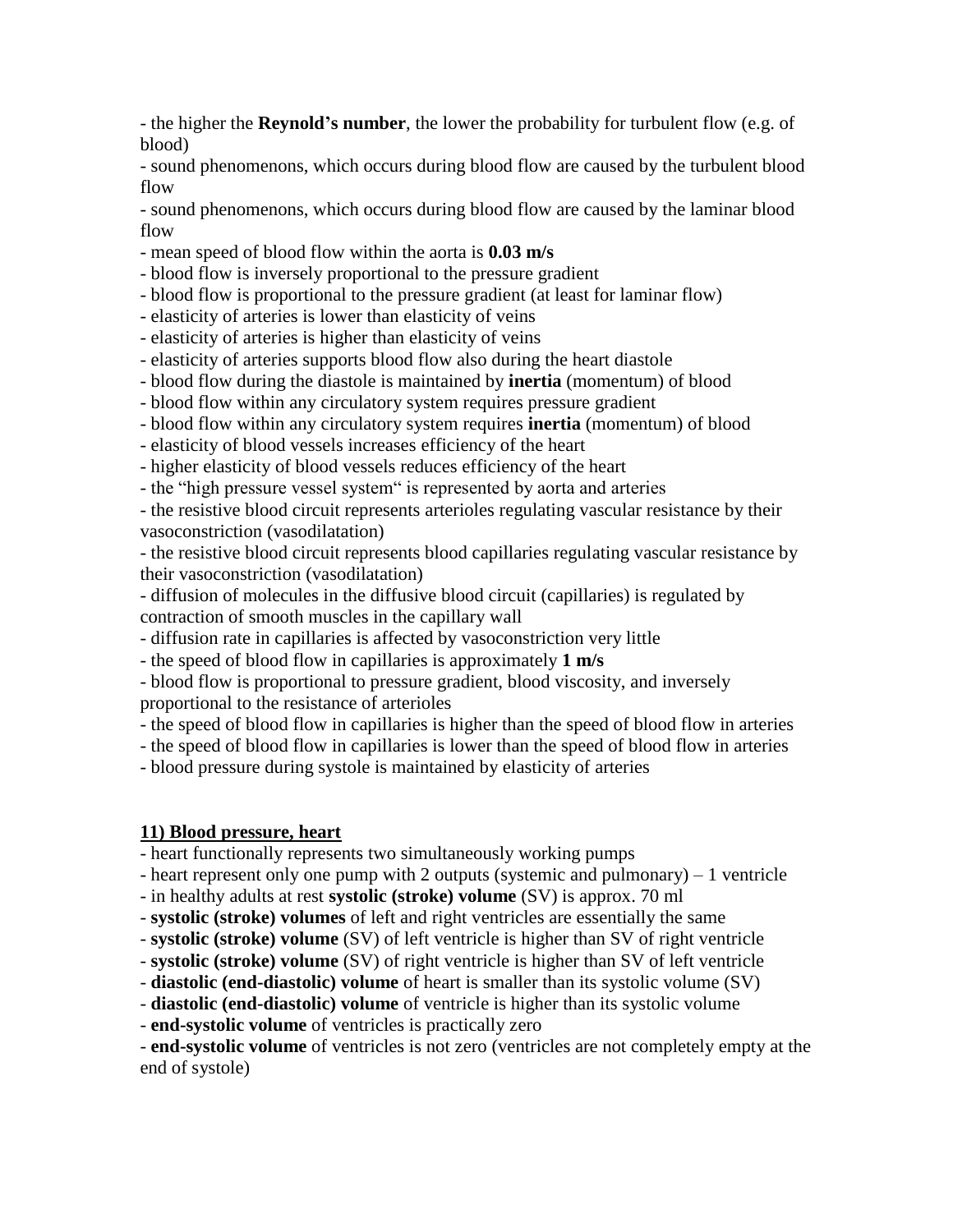- minute heart volume  $(MV)$  = diastolic volume  $(DV)$  x heart rate (the number of pulses per minute or frequency of heart / min)

- minute heart volume  $(MV)$  = systolic (stroke) volume  $(SV)$  x heart rate (the number of pulses per minute or frequency of heart / min)

- minute heart volume  $(MV)$  = systolic (stroke) volume  $(SV)$  x respiratory rate (the number of breaths per minute)

- right heart is filled during diastole, left heart during the time between diastole and systole

- left heart is filled during diastole, right heart during the time between diastole and systole

- the wall of the right ventricle is about three times thicker than the wall of the left ventricle

- the wall of the right ventricle is about three times thinner than the wall of the left ventricle

- the wall of the left ventricle is about three times thicker than the wall of the right ventricle

- heart in healthy adult pumps approx. 5 litre of blood per minute at rest through the systemic circulation

- heart in healthy adult pumps approx. 5 litre of blood per minute at rest through the pulmonary circulation

- flow rate through pulmonary circulation is higher than flow rate through systemic circulation

- flow rate through pulmonary circulation is lower than flow rate through systemic circulation

- flow rates through pulmonary and systemic circulation are practically equal

- trained heart (e.g. in sportsmen) beats at rest faster and at lower systolic volume – it is more efficient than non-trained heart

- trained heart beats at rest slower and at higher systolic volume – it is more efficient than non-trained heart

- contraction of heart myocardium requires instant increase of potasium concentration within the sarcoplasm

- contraction of heart myocardium requires instant increase of sodium concentration within the sarcoplasm

- contraction of heart myocardium requires instant increase of calcium concentration within the sarcoplasm

- during systole, right ventricle works several fold harder than left ventricle

- during systole, left ventricle works several fold harder than right ventricle

- pressure gradient of large bloodstream (systemic circulation) is approx. **100 kPa**

- pressure gradient in the pulmonary circulation is approx. **30 kPa** (4 mm Hg)

- pressure gradient of large bloodstream (systemic circulation) is approx. **100 torr**

- pressure gradient of large bloodstream (systemic circulation) is approx. **15 kPa**

- pressure gradient of large bloodstream (systemic circulation) is approx. **15 torr**

- pressure gradient in the pulmonary circulation is approx. **4 kPa**

- pressure gradient in the pulmonary circulation is approx. **30 torr**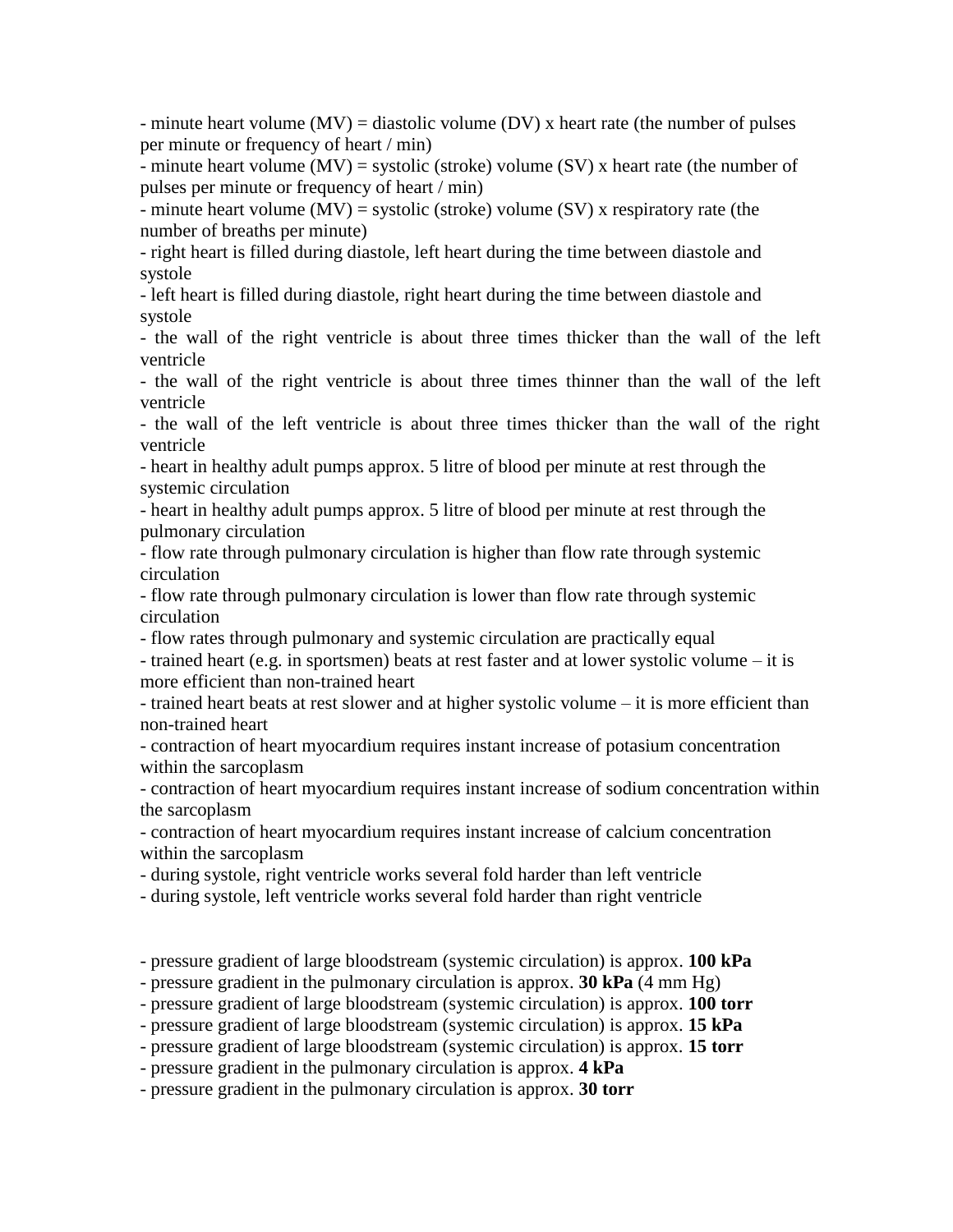- typical value of systolic blood pressure within the right ventricle is about **4.6 kPa**

- typical value of systolic blood pressure within the right ventricle is about **4.6 torr**

- typical values of systolic blood pressure within heart atria are almost as high as those in ventricles

- typical values of diastolic pressure within heart ventricles are approx. **0 kPa**

- typical values of diastolic pressure within heart ventricles are approx. **0 torr**

- typical values of diastolic pressure within heart atria are negative

- typical values of diastolic pressure within the left atrium are slightly positive, in the right atrium they are slightly negative

- typical values of systolic blood pressure within the left ventricle (and in the aorta) are about **16 mm Hg** (16 torr)

- typical values of systolic blood pressure within the left ventricle (and in the aorta) are about **16 kPa**

- negative pressure is measured (comparing with atmospheric pressure) within both heart ventricles of healthy adults during the diastole

- negative pressure is measured (comparing with atmospheric pressure) within both heart atria of healthy adults during the diastole

- mean blood pressure can be calculated as the value of diastolic pressure plus one third of the pulse pressure (pressure amplitude)

- mean blood pressure is higher than the arithmetic average of systolic and diastolic pressures

- mean blood pressure is lower than the arithmetic average of systolic and diastolic pressures

- mean blood pressure is higher than systolic blood pressure

- mean blood pressure is lower than diastolic blood pressure

- mean blood pressure is lower than systolic blood pressure

- mean blood pressure is higher than diastolic blood pressure

 $-$  **1 kPa** is approx. **7.5 torr** (mm Hg), and this equals to approx. 10 cm H<sub>2</sub>O

 $-1$  torr (mm Hg) is approx. **7.5 kPa** (approx. 75 cm H<sub>2</sub>O)

- positive blood pressure is measured (compared to the atmospheric one) in pulmonary artery and in aorta during diastole due to elasticity of arteries

- using tonometer with a cuff for blood pressure measurement (e.g. on a. brachialis) the pressure in the cuff must exceed both diastolic and systolic pressures

- using tonometer with a cuff for blood pressure measurement (e.g. on a. brachialis) the pressure in the cuff must exceed diastolic but not systolic pressure

- the model of blood vessels elasticity illustrates blood flow during diastole (when no pressure gradient is produced by heart)

- the model of blood vessels elasticity illustrates immediate stop of blood flow during diastole (when no pressure gradient is produced by heart) in elastic pipes (such as arteries)

- the model of blood vessels elasticity shows lower flow rate within elastic pipes compared to rigid (glass) pipes

- the model of blood vessels elasticity shows higher flow rate within elastic pipes compared to rigid (glass) pipes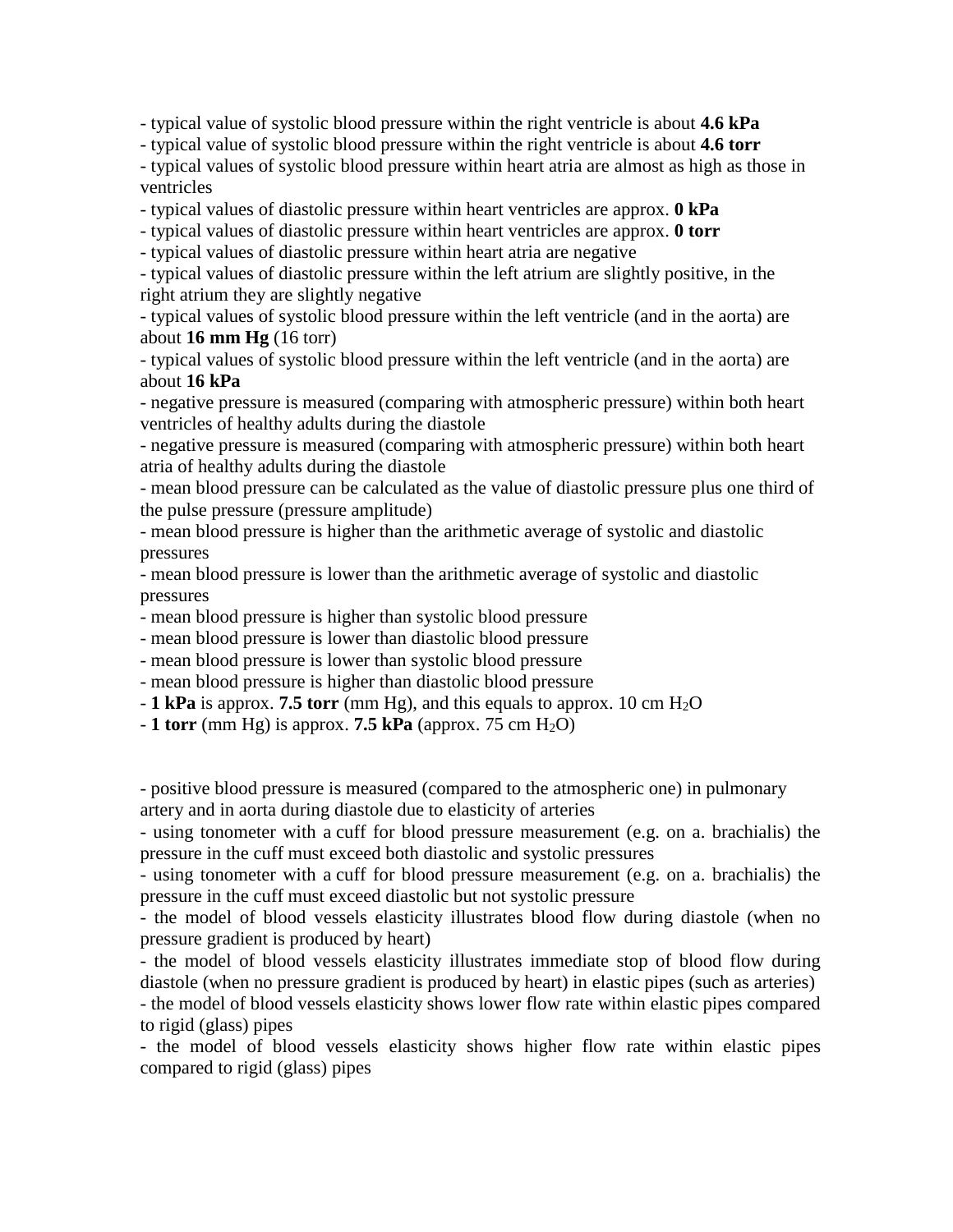- reduced elasticity of arteries results in increased irregularity of blood flow (increased high and low flow difference)

- the higher is blood pressure and the larger is the diameter of blood vessel, the higher is mechanical tension within the wall (and risk of damage) of this blood vessel (**Laplace law**)

- the lower is blood pressure and the smaller is the diameter of blood vessel, the lower is mechanical tension within the wall (and risk of damage) of this blood vessel (**Laplace law**)

- the higher is blood pressure and the smaller is the diameter of blood vessel, the higher is mechanical tension within the wall (and risk of damage) of this blood vessel (**Laplace law**)

- the larger is the diameter of blood vessel and the lower is blood pressure, the higher is mechanical tension within the wall (and risk of damage) of this blood vessel (**Laplace law**)

- transduser (detecting , head gauge") is used in indirect method of blood pressure measurement

- transduser (detecting , head gauge") is used in direct method of blood pressure measurement

- during **auscultatory method** the first hearable (detectable) sound (the first phenomenon of Korotkov) indicates the value of systolic pressure

- during **auscultatory method** the diastolic blood pressure is indicated by listening of the second acoustic phenomenon of Korotkov

- during **auscultatory method** the value of diastolic blood pressure is indicated by moment when all sounds from circulation disappear (the 5th phenomenon of Korotkov) - during **auscultatory method** the diastolic blood pressure is indicated by moment when we hear a murmur (the 3rd phenomenon of Korotkov)

- during **auscultatory method** the systolic blood pressure is indicated by moment when we hear a murmur (the 3rd phenomenon of Korotkov)

- transduser (detecting "head gauge") for blood pressure measurement can employ the changes of resistance, capacity, or induction (resistive-tensiometric, capacitive, inductive transducing)

- using palpate method we can determine mean arterial blood pressure

- using palpate method we can determine diastolic arterial blood pressure

- using palpate method we can determine systolic arterial blood pressure

- for direct measurement of blood pressure the catheter has to be introduced into the vessel

- the catheter is not introduced in the vessel for direct measurement of blood pressure

# **12) ECG**

- action potential (membrane potential) of myocardial cell is identical with ECG curve

- electrocardiogram is a record of mechanical changes during the heart cycle

- electrocardiogram shows (gives) a record of electrical changes during the heart cycle

- all duration of myocardial action potential is typically over 200 ms

- all duration of myocardial action potential is typically below 200 ms

- during the phase of depolarization, myocard behaves as electrical dipole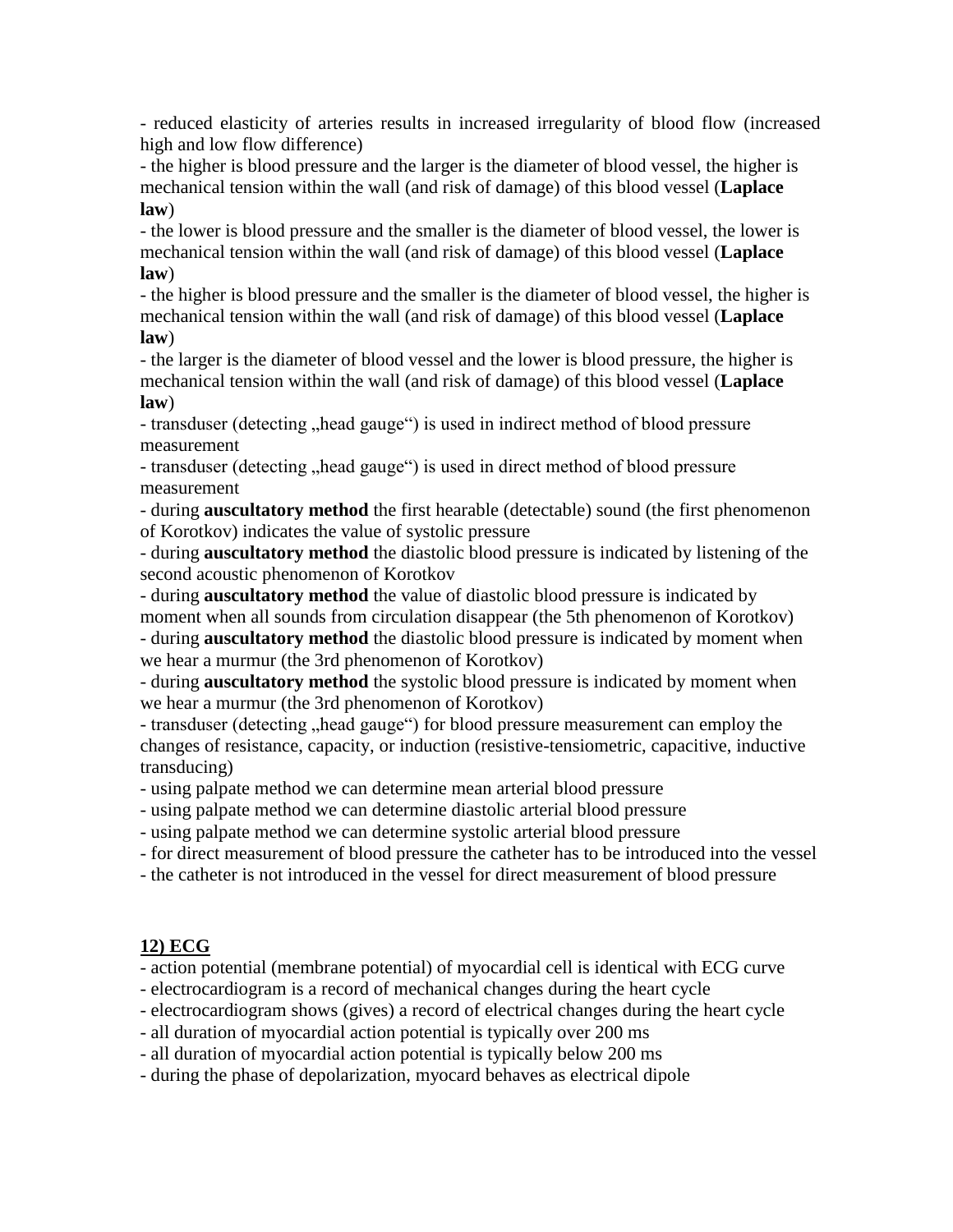- during the phase of repolarization myocardial muscle fibers do not behave as electrical dipoles

- electrical potentials from the body surface are recorded by pin (needle) electrodes

- using bipolar leads (e.g. CR, CL, CF) potential differences between two places on the body surface are measured

- bipolar leads detect potential differences between two inert (indifferent zero) electrodes
- monophasic potential is obtained by bipolar electrodes
- standard bipolar limb leads are labeled as I., II., III.
- monophasic potential is obtained from bi-polar electrodes
- bipolar limb lead I. detects the potential difference between the right hand and left foot
- bipolar limb lead III. detects potential differences between right and left foot
- bipolar limb lead II. detects potential differences between right hand and left foot
- augmented unipolar limb leads are designated as VR, VL, and VF

- the Wilson clamp represents a "star" connection of three 5000 ohm resistors, by which the electrodes are connected to the right hand, left hand, and left foot

- the Wilson clamp represents a "star" connection of three 5000 ohm resistors, by which the electrodes are connected to the right hand, right foot, and left foot

- unipolar chest leads (labeled as  $V_1$ ,  $V_2$ , ...) detect potential differences by the set of electrodes placed on the chest

- bipolar leads represent potential differences between active and inert (indifferent zero) electrode

- bipolar leads are limb leads after Goldberg
- leads **aVR, aVL, aVF** are bipolar leads
- the Wilson clamp is a part of standard bipolar limb leads
- the Wilson clamp is a part of **limb leads I., II., III.**
- the Wilson clamp provides reference (zero) potential in unipolar leads

- **QRS** complex on ECG curve represents the depolarization of atria

- **QRS** complex on ECG curve represents the repolarization of atria
- **QRS** complex on ECG curve represents the depolarization of ventricles
- **QRS** complex on ECG curve **does not** represent the repolarization of ventricles
- **wave P** on ECG curve represents the repolarization of heart atria

- **wave P** on ECG curve represents the depolarization of heart atria

- depolarization of both heart ventricles is manifested on ECG curve as the **QRS** complex
- repolarization of ventricles on the ECG curve represents **PQ interval**
- **wave T** on ECG curve represents the repolarization of heart conductive system

- **isoelectric line** represents the level of constant (zero) potential difference in ECG records

- normal duration of **PQ segment** is above 0.22 s
- time duration of **PQ segment** is approx. one half of the duration of **PQ interval**
- normal duration of QRS complex is 0.08 ms
- normal duration of QRS complex is about 0.08 s
- normal duration of ST segment is above 0.22 s
- **interval QT** is one of the most variable characteristics of ECG curve, it shortens at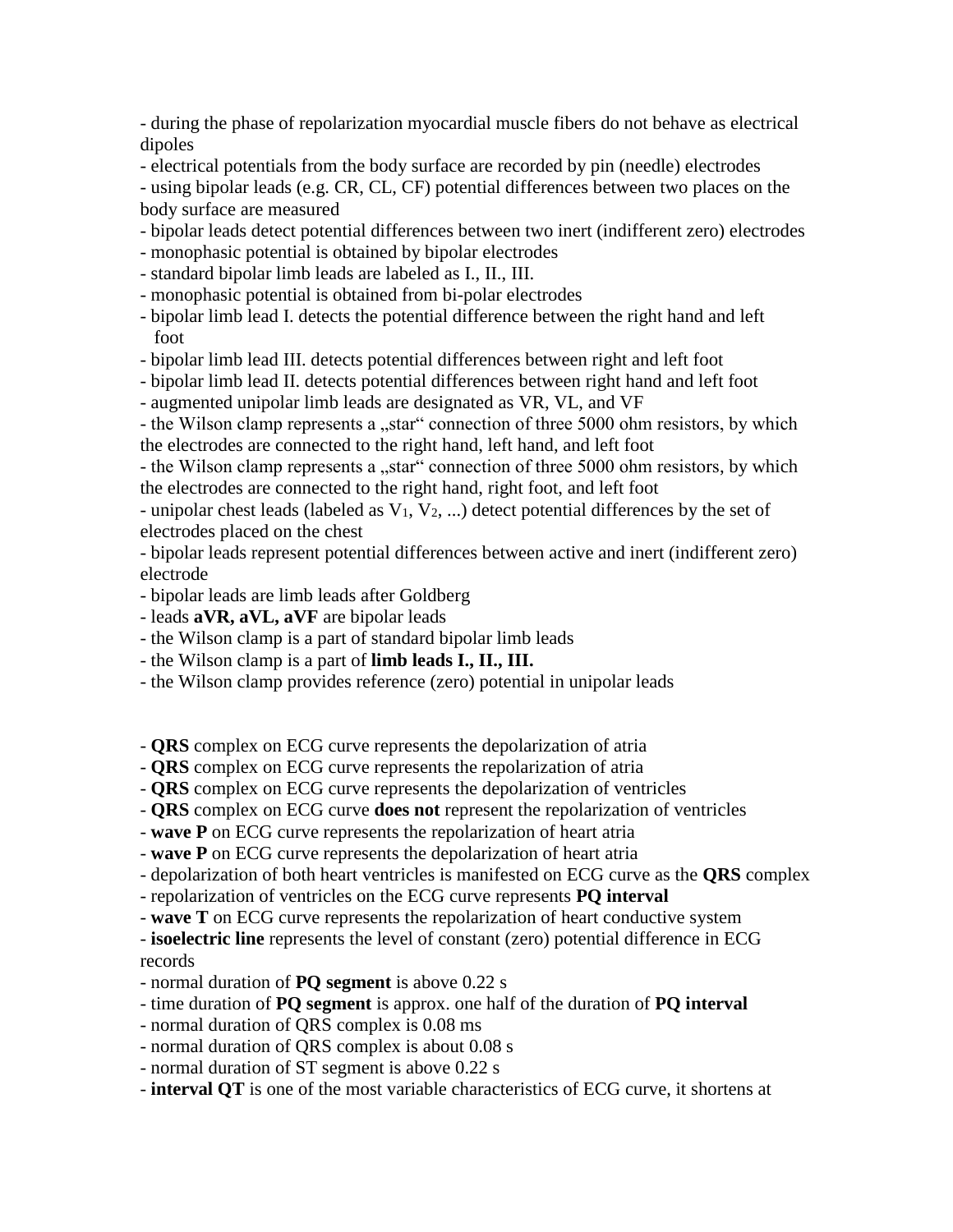higher heart rate

- the duration of **P wave** on the ECG curve is typically longer than the duration of **wave T** - QRS complex on the ECG curve consists of oscillations Q and S and the isoelectric segment R

- on the ECG curve the P and T deflections from isolelectric line are denoted as waves

- segments PQ and ST represent the potential level of isoelectric line

- intervals PQ and ST represent the potential level of isoelectric line

- during ECG recording the examined person is usually grounded

- during ECG recording conductive gels or pastes are used in order to reduce transitional resistances between electrodes and skin

- "pressure" (connection) force of electrodes affects quality of ECG recording

- in order to determine the electrical axis of the heart, amplitudes of QRS deflections from standard limb leads are used

- **heart rate** can be determined from the time difference of **R-R intervals** (the period of ECG cycle)

- one can determine heart rate from the time difference S-T

- magnitudes of Q, R, S oscillations are measured from the isoelectric line

- electrical axis of the heart is determined from at least two bipolar leads of ECG

- during construction of the electrical axis of the heart the values of QRS complexes are put at vertexes (tips) of equilateral triangle

- the mean vector of QRS complex (the vector from one particular lead) is the sum of absolute values of the Q, R, and S oscillations

- electrical axis of the heart represents the vector usually oriented downward to the left - electrical axis of the heart represents the vector from the centre of Einthoven triangle to the intersection of perpendiculars from individual QRS vectors at each triangle side (from individual leads)

- electrical axis of the heart represents the vector from the centre of Einthoven triangle to the intersection of parallels from individual QRS vectors at each triangle side (from individual leads)

- physiological (normal) direction of electrical axis of the heart in frontal plane is clockwise from horizontal to the left  $+30$  to  $+120^\circ$ 

- electrical axis of the heart always points (is oriented) in frontal plane clockwise from horizontal to the left  $-30$  to  $+110^\circ$ 

- electrical axis of the heart can be constructed from ENG (electroneurogram) recordings

- electrical axis of the heart is not identical with its anatomical axis

- electrical axis of the heart is identical with its anatomical axis

- mechanical action of the heart initiates its electrical activity

- mechanical action of the heart is initiated by electrical activity in the heart

- ECG analysis allows assessment of heart electrical activity and heart function

- ECG does not allow evaluation of heart rate and regularity of heart rhythm

- electrical activity (action potential) of healthy heart comes from Sinoatrial node

- electrical activity (action potential) of healthy heart comes from Atrioventricular node

- pathological deviation of heart electrical axis to the left can be caused by hypertrophy of the left ventricle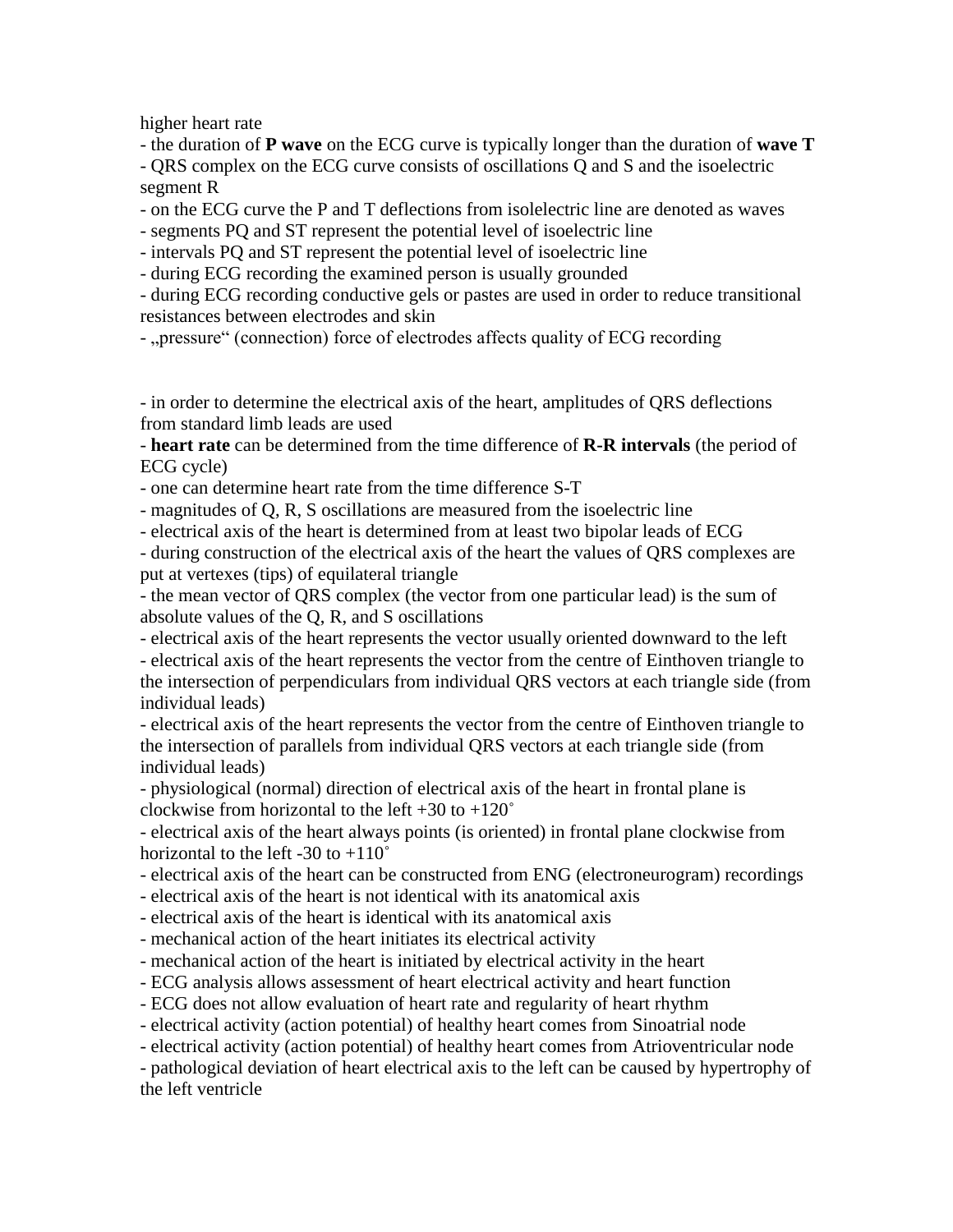#### **13) Perception**

- sensory receptors have the lowest threshold selectively to one kind of stimulus

- sensory receptors are usually sensitive to several kinds of stimulus

- sensory receptors are usually **not sensitive** to several kinds of stimulus

- sensory receptor responds to stimulus first by **Generator potential** (local electrical event at the membrane)

- membranes of sensory receptor primarily produce action potentials

- primary response of the sensory cell (receptor) in not action potential

- **Generator potential** of receptor has a character of action potential

- action potential of receptor has a character of local response – local electric event (Generator potential)

- responses on nerve fibers have a character of action potentials ("all or nothing")

- information that the sensory receptor has been stimulated is transmitted into the CNS in form of action potentials

- action potentials "count up" by amplitude summation

- **Generator potentials** (local responses – local electric events), count up" by frequency summation

**- Weber-Fechner** and **Stevens** laws express the fact, that the stronger is the intensity of stimulus, the higher (more intense) is the perception

- **Weber-Fechner** but not the **Stevens** law expresses the fact, that the stronger is the intensity of stimulus, the higher (more intense) is the perception

- **Stevens** but not the **Weber-Fechner** law expresses the fact, that the stronger is the intensity of stimulus, the higher (more intense) is the perception

- the stronger (more intense) the stimulus, the higher the amplitude of **Generator potential**, and consequently the higher the number of action potentials

- the lower (less intense) the stimulus, the lower the number of action potentials generated

- the lower (less intense) the stimulus, the higher the number of action potentials generated

- the higher (more intense) the stimulus, the lower the number of action potentials generated

- the **Law of projection** expresses that signals from individual (different) receptors are brought to the specific parts of brain cortex

- the **Law of projection** does not express that signals from individual (different) receptors are brought to the one (identical for all receptors) part of brain cortex

- there are chemoreceptors sensitive to different values of pH (acidity) in human body

- there are no receptors sensitive to different values of pH (acidity) in human body

- there are receptors sensitive (responsive) to X rays in human body

- there are no receptors sensitive (responsive) to X rays in human body

- there are receptors sensitive to **infrared radiation** in human body

- some thermoreceptors, mechanoreceptors, chemoreceptors, photoreceptors, or nociceptors belong to the group of **exteroreceptors**

- there are no mechanoreceptors and no nociceptors that belong to the group of

#### **exteroreceptors**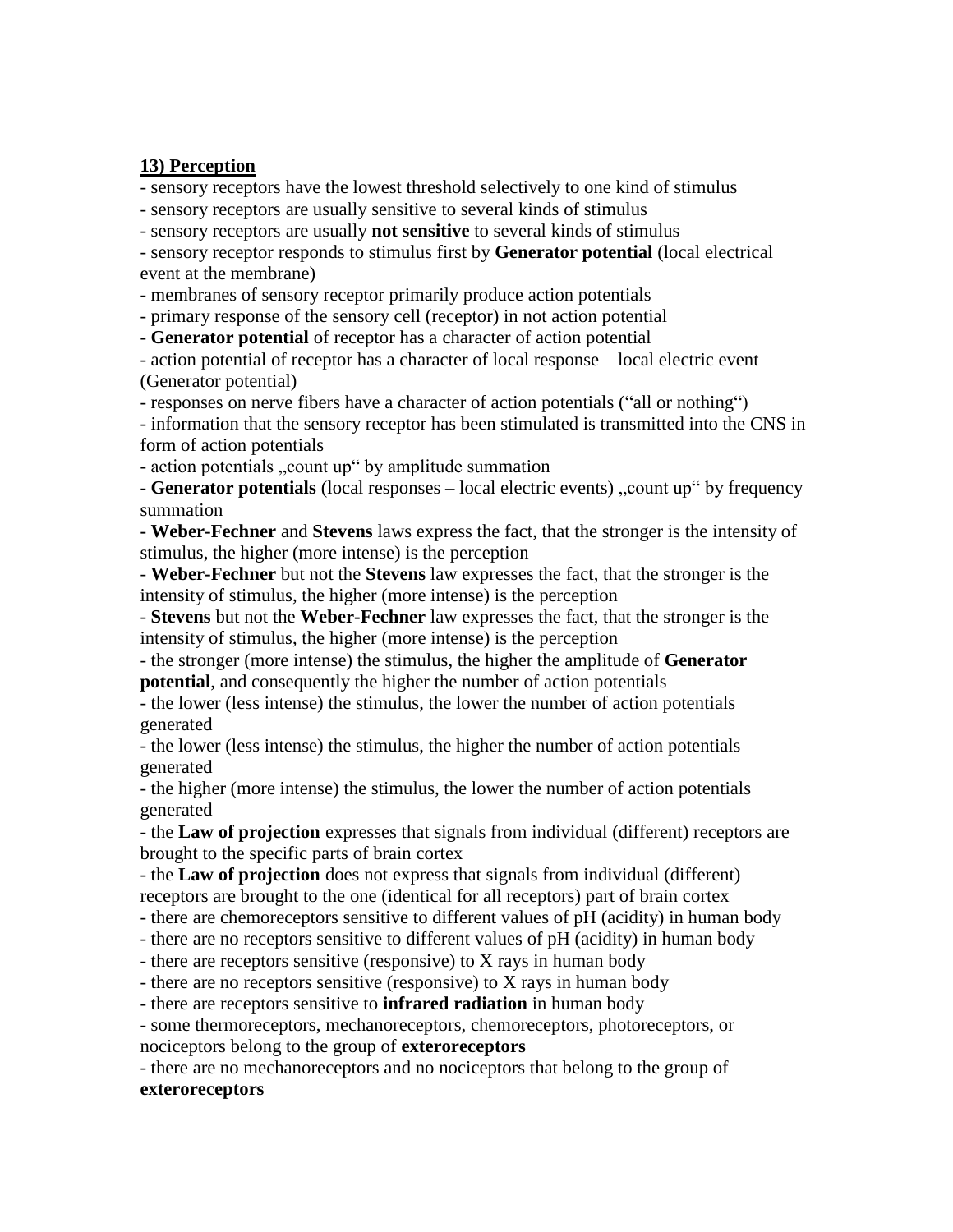- some thermoreceptors, mechanoreceptors, chemoreceptors, photoreceptors, nociceptors belong to the group of **interoreceptors**

- some thermoreceptors, mechanoreceptors, chemoreceptors, or nociceptors belong to the group of **exteroreceptors**

- **transduction** means the change of Generator potential (local response – local electric event) to the action potential

- **transformation** means the change of stimulus energy to the Generator potential (local response – local electric event)

- **transformation** means the change of Generator potential (local response – local electric event) to the action potentials

- **transduction** means the change of stimulus energy to the Generator potential (local response – local electric event)

- **adaptation** means that the magnitude of action potentials reduces in time

- **adaptation** is not a reduction of the magnitude of action potentials in time

- **baroreceptors** are characterized by slow adaptation

- **nociceptors** are characterized by fast (rapid) adaptation

- **baroreceptors** are characterized by fast (rapid) adaptation

- **nociceptors** are characterized by slow (possibly no) adaptation

- **nociceptors** are characterized by very rapid adaptation

- olfactory (smell) receptors are characterized by fast (rapid) adaptation

- olfactory (smell) receptors are characterized by slow adaptation

- fast (rapid) adaptation means that there is **very low** (possibly no) frequency of action

potentials at the beginning of stimulation

- fast (rapid) adaptation means that there is **very low** (possibly no) frequency of action potentials **late** (e.g. seconds) after the beginning of stimulation

- **mechanoreceptors** participate on perception of vibrations

- **mechanoreceptors** participate on perception of pressure stimulation

- **chemoreceptors** participate on perception of sound

- **chemoreceptors** participate on perception of tension (pulling)

- **mechanoreceptors** participate on perception of partial pressure

- **mechanoreceptors** participate on perception of blood pressure

- mechanoreceptors participate on perception of sound

- **sound** is electromagnetic waving with the speed of about **330 m/s** in the air

- **sound** is mechanical waving with the speed of about **330 m/s** in the air

- **sound** is mechanical waving with the speed of about **330 m/min** in the air

- **sound** spreads in vacuum only as longitudinal waving

- **sound** spreads in vacuum only in form of radiation

- **sound** spreads in liquids and gases as longitudinal waving, in solids also as transverse waving

- pitch of the tone is determined by the sound intensity

- pitch of the tone is determined by its frequency

- pitch of the tone is determined by pain threshold

- **12 kHz** of mechanical oscillations can produce hearable sound (we can hear it)

- **12 Hz** of mechanical oscillations can produce hearable sound (we can hear it)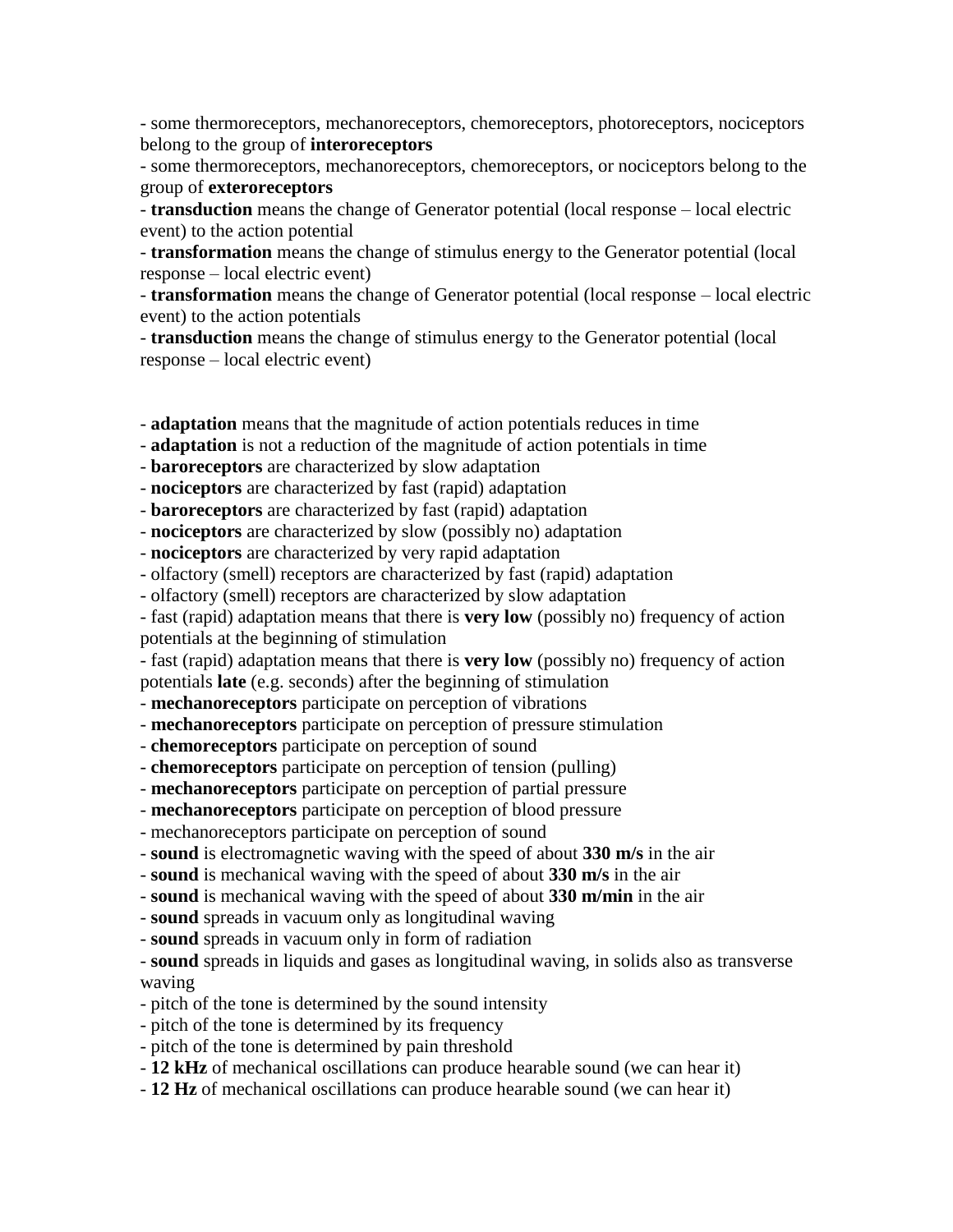- the speed of sound in liquids is higher than the speed of sound in the air

- **loudness** relates to the sound intensity

- **loudness** is not related to the sound intensity level

- **loudness** is not related to the "colour" of sound (musical colour)

- the lovest sensitivity of human ear is within the range  $1 - 3$  kHz

- the highest sensitivity of human ear is within the range  $1 - 3$  kHz

- the sensitivity of human ear is equal within all frequency range

- the sensitivity of human ear is not equal within all frequency range

- **hearing threshold** represents the level of the sound with the intensity of 1 dB

- **hearing threshold** represents the level of the sound with the intensity of 10 dB

- **hearing threshold** is the lowest frequency of sound that human ear can hear

- **hearing threshold** is the lowest intensity of sound that human ear can hear

- **hearing threshold** is not the lowest frequency of sound that human ear can hear

- **pain threshold** is the highest frequency of sound that human ear can hear

- **pain threshold** is the lowest frequency of sound that human ear can hear

- **upper limit** for hearing is identical with the pain threshold at the sound frequency of 1 kHz

- **upper limit** for hearing is the highest frequency of sound that human ear can hear

- **upper limit** for hearing is the lowest frequency of sound that human ear can hear

- **lower limit** for hearing is the lowest frequency of sound that human ear can hear

- **lower limit** for hearing is not the highest frequency of sound that human ear can hear

- the **organ of Corti** contains ciliary cells being placed in the middle ear

- the **organ of Corti** contains bones of the middle ear

- ion content of the **perilymph** (within the scala vestibuli and scala tympani) and the **endolymph** (within the scala media) differ

- receptors of sound are ciliary cells located on the basilary membrane of the **organ of Corti**

- the **organ of Corti** contains receptors (sensory cells) that are **insensitive** to movement of the basilary membrane

- the **organ of Corti** contains ciliary cells (sound sensory cells) being placed in the basilary membrane

- cochlear potentials represent the manifestation of **ciliary cells** activation within the organ of Corti

- cochlear potentials represent the manifestation of activation of **eardrum mechanoreceptors**

- ciliary cells (in the organ of Corti) respond to stimulation by both depolarization and hyperpolarization

- ciliary cells (in the organ of Corti) respond to stimulation exclusively by depolarization

- ciliary cells (in the organ of Corti) respond to stimulation exclusively by hyperpolarization

- higher sound intensity vibrates the basilary mambrane at higher frequency

- higher sound intensity does not vibrate the basilary mambrane at higher frequency

- different frequencies of sound are detected by irritation of different places on the basilary mebrane of the cochlea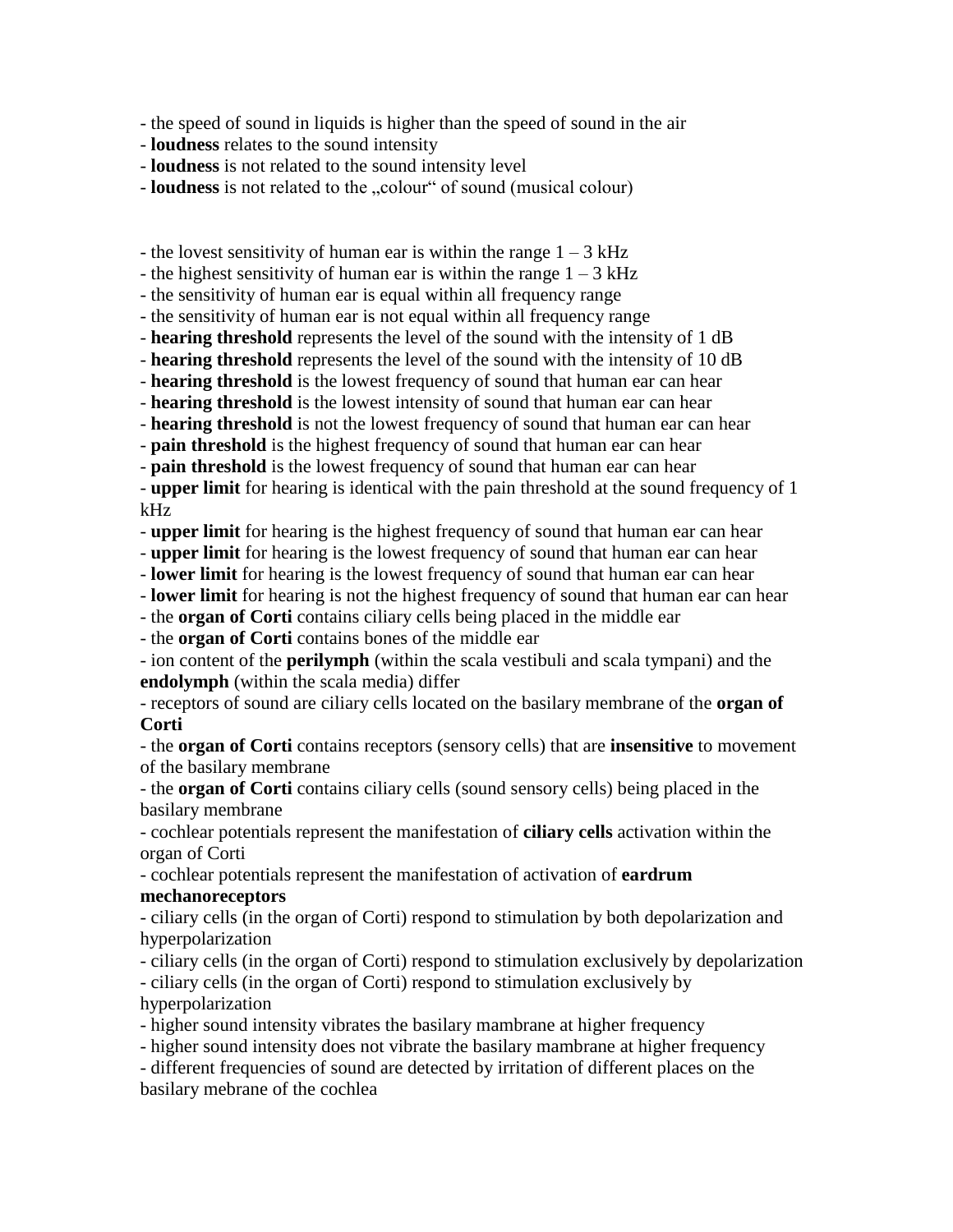- different sound frequencies are detected by the same receptors (at the same spot on the basilary mebrane of the cochlea) that are stimulated with different frequencies

## - the **organ of Corti** is actual analyzer of sound

- the **organ of Corti** is not analyzer of sound

- bones within the middle ear transmit sound energy from the eardrum to the oval window, thus providing an **impedance** adjustement between gaseous and liquid environments - bones within the middle ear transmit sound energy from the eardrum to the oval window, thus providing a **frequency** adjustement between gaseous and liquid environments

#### **14) Electricity, audiometry**

- amplifiers amplify (increase) frequency of electric current, electric voltage, or electric power

- amplifiers amplify (increase) e.g. electric voltage

- amplifiers amplify (increase) e.g. electric current

- amplifiers cannot amplify (increase) electric power

- amplifiers amplify (increase) e.g. frequency of electric current

- amplifiers do not amplify periods of alternating currents

- the width (range) of frequency band (transmission frequencies) of amplifier is derived from its frequency (transfer) characteristic

- the width (range) of frequency band (transmission frequencies) is not expressed in decibels

- the width (range) of frequency band (transmission frequencies) determines "undesirable" (unsuitable) frequencies of amplifier.

- if the period of signal on oscilloscope is 5 cm corresponding to 50 ms, consequently the amplitude of this signal is 10 mV

- every biosignal can be processed directly by differential amplifier

- transducer is used as a detector of electrical biosignals

- transducer can function as both converter and sensor (detector)

- transducer is usually used as electrode for transformation of biosignals

- transducer is not used for cumulation (collection) of biosignals

- **rheobase** is the intensity of electrical stimulus at double duration of the stimulus that induces threshold response

- **chronaxy** is the shortest time during which the stimulus with intensity of rheobase induces the response

- **chronaxy** expresses intensity of electrical stimulus

- the higher the tissue excitability, the longer the chronaxy

- the higher the tissue excitability, the shorter the chronaxy

- electrical resistance of skin is expressed in ohms

- intensity of alternating current (AC) is expressed in volts

- tissue impedance is measured in ohms

- electric currents pass the tissue mainly through structures with the lowest resistance

- electric currents pass the tissue mainly through structures with the highest resistance

- electrical resistance of membranes to low frequency electric current is negligible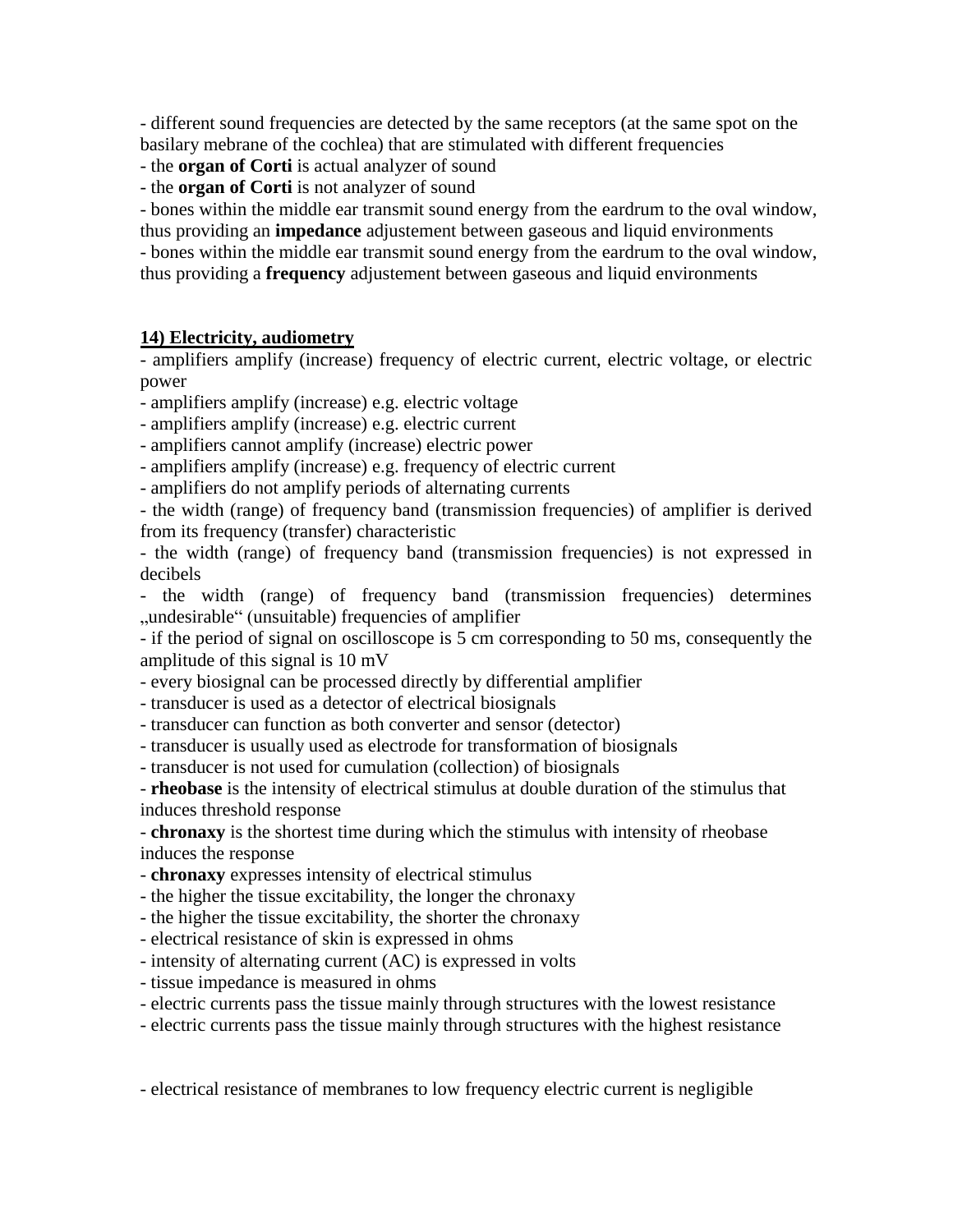- electrical resistance of membranes to direct current (DC) is significant (considerable)

- resistance of membranes to direct current (DC) is negligible

- **bone tissue** has the highest electric resistance among tissues of living body

- high frequency electric current passes membranes much easier than low frequency electric current

- **bone tissue** has the lowest electric resistance among tissues of living body

- tissue fluid and cytoplasm are much better electric conductors than membranes

- electric resistance of tissues is not temporally stable (stable in time) when electric current passes through

- electric resistance of skin is temporally stable (stable in time) when electric current passes through

- electric properties of skin are affected by a presence of **callous cells**

- electric properties of skin are affected by a presence of **sweat (sudoriferous) glands**

- blood and cerebrospinal fluid belong to the best electric conductors in the human body

- electric current passes only through homogenous tissues

- electric resistance of skin decreases during the time of application of electric current on this skin

- direct electric current (DC) has minimum electrolytic effects in the body

- direct electric current (DC) has mainly electrophoretic effects in the body

- excitatory (stimulation) effects of direct electric current manifest (express) only during rapid changes of this current e.g. during swithing it on or off

- thermal (heat) effects of direct electric current in the body are negligible

- electric current through tissues changes in time

- cells within the electric field behave as electric dipols

- electric resistance of dry skin is lower than the resistance of wet skin

- electrical resistance of dry skin is 10 times higher than the resistance of other soft tissues

- electric current stimulates both muscles and nerve tissues

- conduction of electric current in tissues depends only very little on molecular structure of tissues

- effects of alternating electric current (AC) on tissues do not depend on its frequency

- excitatory (stimulation) effects of alternating electric current increase with the increasing frequency up to approx. 100 Hz

- alternating electric current has mainly electrolytic effects in tissues

- high-frequency electric currents have mainly thermic and electrolytic effects in tissues

- excitatory (stimulation) effects of electric current slowly decrease at high frequencies

- the lower the frequency of alternating electric current, the higher the thermal (heat) effects of it

- tissue impedance depends on blood supply of this tissue

- tissue impedance has resistance and capacity components

- capacity component (capacitance) of tissue impedance is dominant (the highest) at low frequencies of electric current through the tissue

- tissue impedance has considerable character of capacity (capacitance)

- tissue impedance has dominant character of induction (inductance)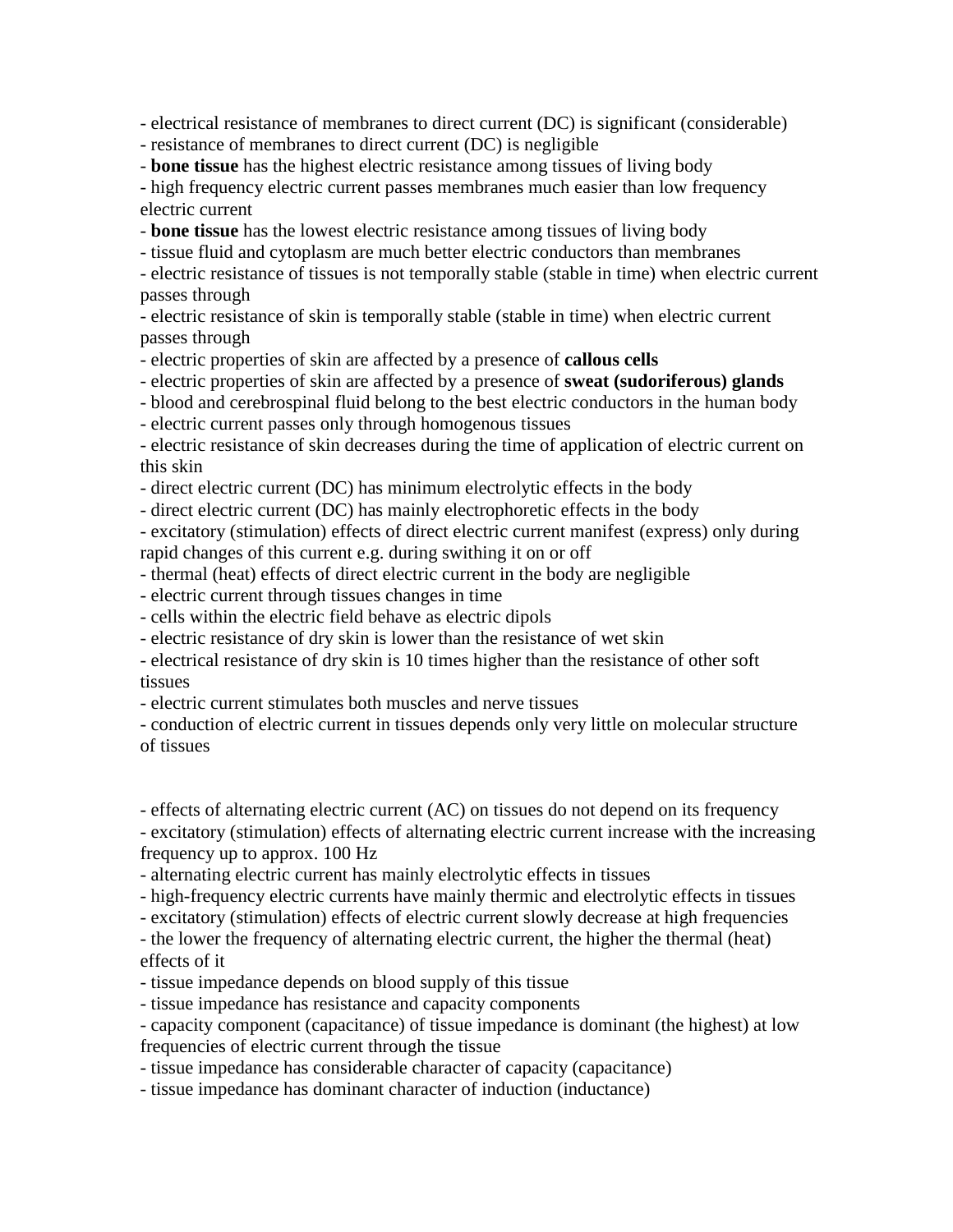- tissue impedance does not depend on frequency

- tissue impedance increases with frequency

- the whole body impedance characterizes the body resistance to alternating electric current (AC)

- tissue impedance equals to the sum of capacitances of cell membranes

- during measurement of the whole body impedance the examined person has to be grounded

- multipotential (e.g. electromyogram – EMG) consists of many action potentials

- electroneurogram (ENG) of the only one nerve fiber is characterized by equal amplitudes of individual action potentials

- the duration of bursting activity as well as the frequency of action potentials can be determined from multipotential electromyogram (multiunit EMG)

- the duration of neuron bursting activity as well as the frequency of action potentials can be determined from multipotential electroneurogram (multiunit ENG)

- during audiometric examination of absolute hearing threshold the doctor must change (tune) the sound intensity and also the frequency of applied sound

- intensity of sound expressed in dB is the logarithm of absolute intensity (expressed in SI units W/m2)

- frequency is expressed in  $Hz^{-1}$  (reciprocal Hz)

- frequency is expressed in Hz

- upper limit of hearing can be determinated by gradual increase of sound intensity at the frequency of 1 kHz

# **15) Heat, temperature, thermoregulation**

- heat is a form (type) of energy
- heat is not a form (type) of energy
- heat is a form (type) of temperature

- heat is (equals to) an internal energy of object

- heat is measured in J/K
- heat is not measured in J/K
- heat is measured in J
- heat is measured in kJ
- heat is measured in K/J

- heat **can be spontaneously transferred** from the body with lower thermal energy (content) to the body with higher thermal energy (content)

- heat **is never spontaneously transferred** from the body with lower thermal energy (content) to the body with higher thermal energy (content)

- heat **can be spontaneously transferred** from the body with higher thermal energy (content) to the body with lower thermal energy (content)

- heat can be transferred through vacuum

- heat is never transferred through vacuum

- heat is transferred through vacuum by conduction
- heat **is conducted** through vacuum
- the heat **is not conducted** through vacuum

- spontaneous heat "flow" is determined by temperature gradient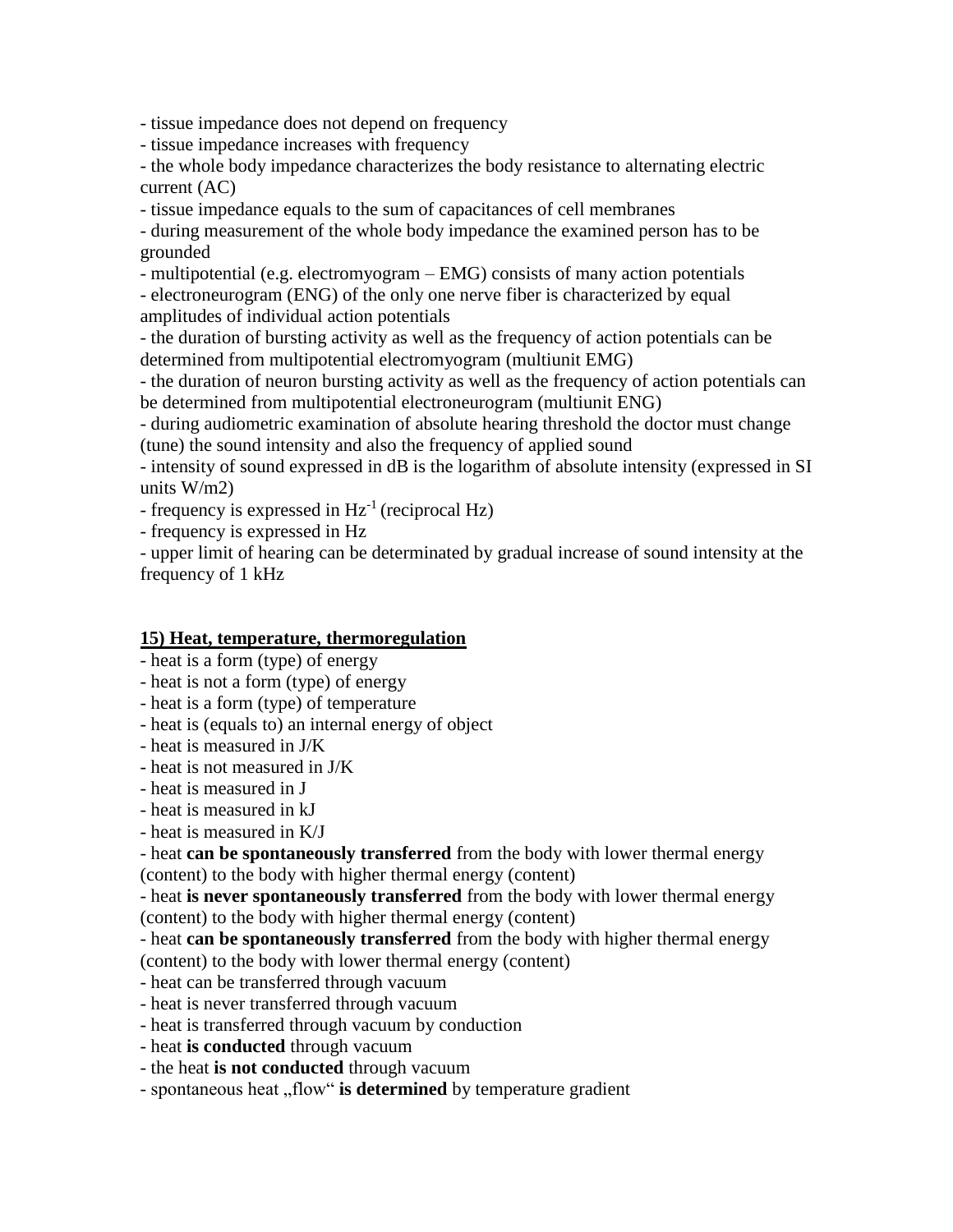- spontaneous heat "flow" is not determined by temperature gradient

- heat **can be transported** from the cooler body (object) to the warmer body (object) with energy added to the system

- heat **is never transported** from the cooler body (object) to the warmer body (object) even with energy added to the system

- heat **can be transported** from the warmer body (object) to the cooler body (object)

- heat can be radiated (emited) in form of photons

- heat cannot be radiated (emited) in form of photons

- spontaneous heat transfer stops when the thermal energy (content) of two bodies equal

- temperature difference is proportional to (added or taken) heat and inversely proportional to thermal capacity

- temperature difference is proportional to (added or taken) heat and to thermal capacity

- temperature differences **1K = 1ºC**

- temperature differences **1K** ≠ **1ºC**

- temperature differences  $1F \neq 1^{\circ}C$ 

- temperature can be detected also by nociceptors

- temperature **cannot** be detected by **nociceptors**

- temperature is detected by thermoreceptors and chemoreceptors

- temperature is detected by thermoreceptors and nociceptors

- temperature is detected exclusively by thermoreceptors

- human body temperature is within the entire human body constant

- human body temperature **is not constant** within the entire human body

- human body temperature is the same within the entire human body

- temperatures of different parts of human body differ

- human body temperature **is not the same** within the entire human body

- human body temperature depends exclusively on the amount of produced heat

- human body temperature depends also on the amount of produced heat

- human body temperature does not depend on heat produced by body

- human body temperature depends exclusively on the amount of expelled heat

- human body temperature depends also on the amount of expelled heat

- human body temperature does not exclusively depend on the amount of expelled heat

- internal temperature of human body is well balanced

- internal temperature of human body is variable more than  $5^{\circ}$ C

- temperature of all parts of human body is stable

- temperature of some parts of human body varies

- internal temperature of human body is usualy measured in axila, under the tongue

(sublingual), in rectum (rectal), and in external auditory canal

- axillary and sublingual temperatures equal

- axillary and sublingual temperatures do not equal

- rectal and axillary temperatures equal

- human body temperature is controlled by the central nervous system

- human body temperature is not controlled by the central nervous system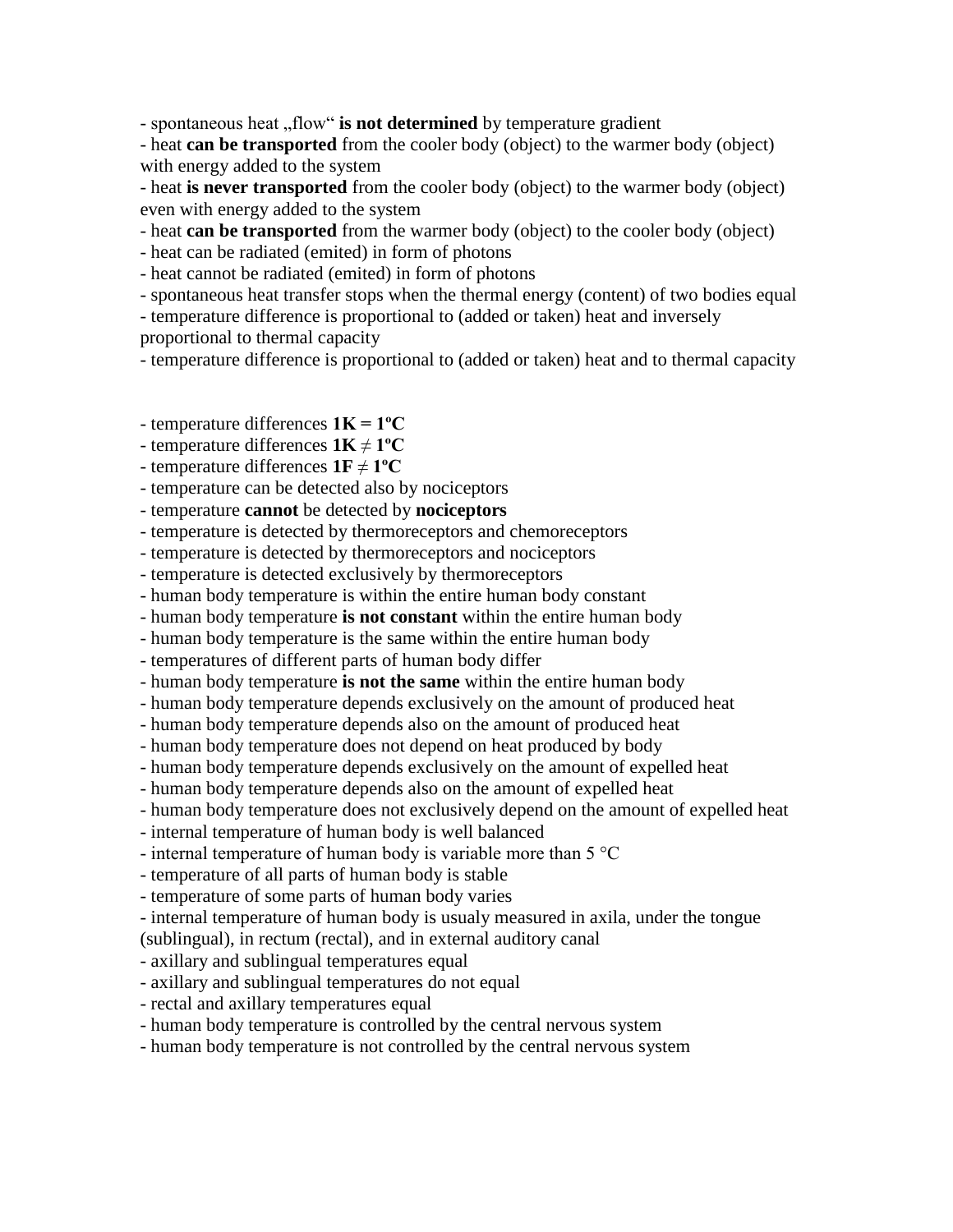- heat is distributed within the human body mainly by means of conduction

- heat is distributed within the human body mainly by means of convection

- heat leaves the human body mainly by means of conduction

- heat usually leaves the human body mainly by means of radiation

- heat leaves the human body mainly by means of convection

- heat is primarily (and mainly) radiated out of body

- cooling of the human body (heat expenditure) can be under certain circumstances provided exclusively by means of evaporation

- cooling of the human body (heat expenditure) can be provided exclusively by means of conduction

- cooling of the human body (heat expenditure) can never be provided exclusively by means of evaporation

- thermoregulation controls heat expenditure by means of redistribution of blood

- redistribution of blood does not contribute to the thermoregulation (heat expenditure)

- thermoregulation controls human body temperature also by alteration of metabolic activity of the body

- thermoregulation center represents neurons of pituitary gland (hypophysis)

- thermoregulation center represents neurons of hypothalamus

- thermoregulation center is located within the posterior hypothalamus

- **cooling power** depends on the time during which the organism (body) is exposed to the atmosphere

- **cooling power** does not depend on the time during which the organism (body) is exposed to the atmosphere

- **cooling power** is defined as heat loss from 1 m<sup>2</sup> of the body surface that is exposed to the atmosphere

- **cooling power** is heat loss from  $1 \text{ m}^2$  of the body surface with the temperature of 36,5 °C (that is exposed to the atmosphere) per 1 second

- the lower the ambient temperature (temperature of environment), the higher the heat loss (as well as the cooling power)

- the lower the ambient temperature (temperature of environment), the lower the heat loss (as well as the cooling power)

- heat loss of the human body is **directly proportional** to the ambient temperature, to the airflow, to the properties of environment (e.g. air humidity), and to the internal body temperature

- heat loss of the human body depends on the ambient temperature, the airflow, the properties of encironment (e.g. air humidity), and on the surface body temperature - heat loss of the human body depends on the internal body temperature, but it does not depend on the ambient temperature, the airflow, and properties of environment (e.g. air humidity)

- thermoregulatory center integrates mainly stimuli from thermoreceptors and modifies body activities in order to reach the internal body temperature desired by the center

- fast measuring medical thermometer takes actual temperature of the body place where it is introduced

- fast measuring medical thermometer shows maximum temperature also after it is taken out of spot of measurement

- internal body temperature is stabilized by thermoregulation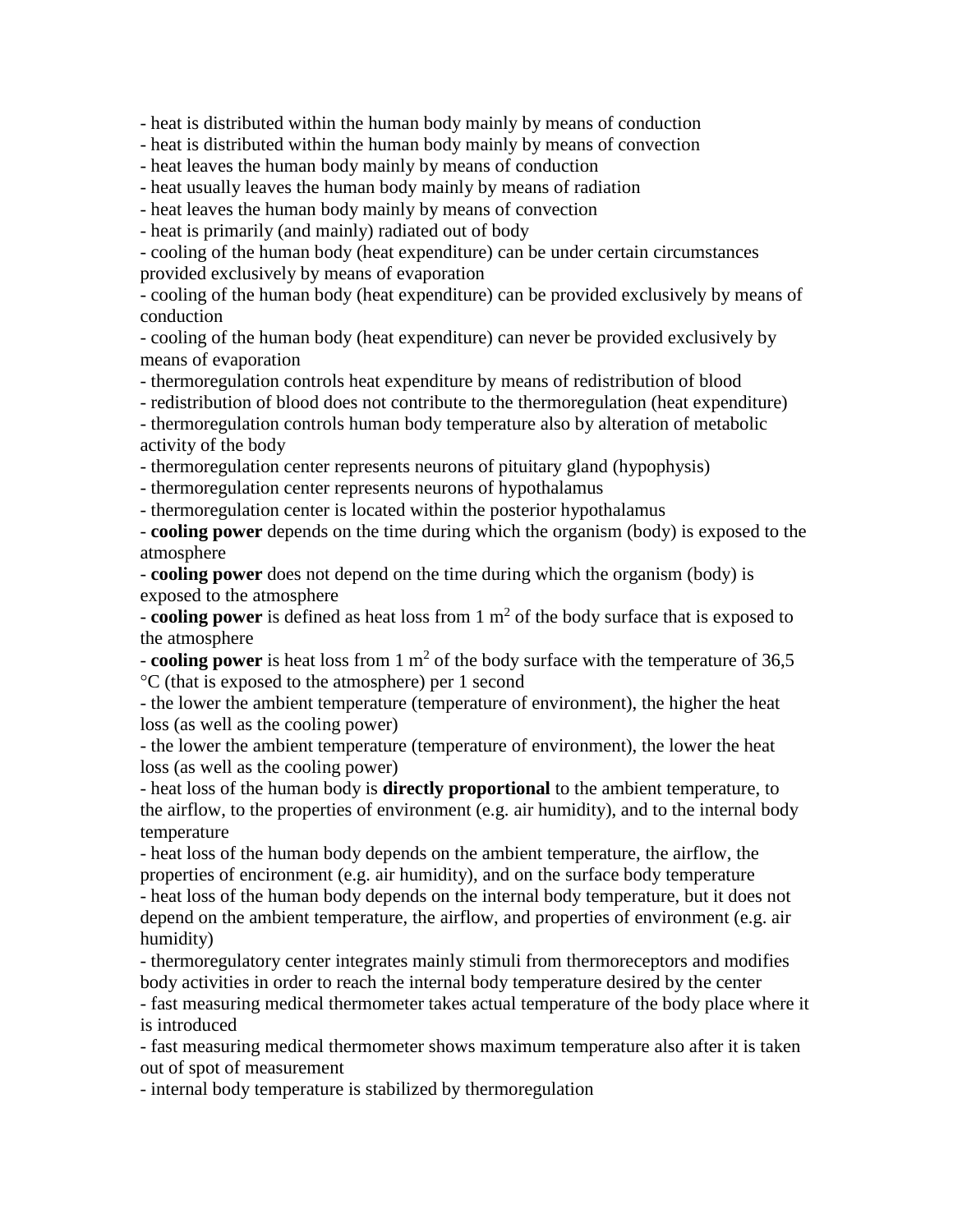## **16) Environmental influences**

- in standing person **gravity** induces lower blood pressure in arteries of legs than in head arteries

- in standing person **gravity** induces higher blood pressure in arteries of head than in legs arteries

- air embolism can occur due to negative "suction" pressure (lower than atmospheric pressure) within big veins of the head in person keeping upright or sitting positions

- **air embolism** can occur due to positive pressure (higher than atmospheric pressure) within big veins of the head in person in lying down positions

- positive longitudinal overloading (head to legs) can cause "the white blindness" due to a drain of blood from retinal (choroid) vessels (and the brain)

- negative longitudinal overloading (legs to head) can cause "the red blindness" due to an excessive congest of blood (blood volume) in retinal (choroid) vessels (and the brain) - negative effects of **overloading** cannot be reduced at all

- negative effects of **overloading** on blood circulation can be reduced by an appropriate positioning of body

- overloading (either positive or negative) has no effect on blood circulation

- overloading (either positive or negative) affects blood circulation

- **negative longitudinal overloading** (legs to head) can not induce any problems because the brain is well supplied by blood

- human body withstands **longitudinal overloading** better than transverse (chest to back) one

- human body withstands **transverse overloading** better than longitudinal (head to legs) one

- no gravity (**weightlesness state**) induces decalcification of bones, reduction of muscle matter, and dehydration

- overloading is expressed in a multiple of **g** factor, i.e. how many times is the weight higher than the weight in the earth gravity field (g is gravity acceleration)

- **overloading** more than **5g** is not dangerous already

- even very high intensity of radio-waving emission can not cause health troubles

- even very high intensity of infrared emission can not cause health troubles

- very high intensity of radio-waving emission can cause health troubles

- very high intensity of infrared emission can cause health troubles

- even very high intensity of the light can not cause any health damage

- very high intensity of the light can cause health damage

- concentrations of dissolved substances is measured by spectrophotometer at the minimum of absorption

- during the measurement of substance concentration by spectrophotometer the intensity of transmitting light increases with the increase of substance concentration

- ultraviolet light with wavelengths under **280 nm** (UV-C) induces mainly erythema

- ultraviolet light with wavelengths **280-315 nm** (UV-B) induces mainly destruction of biomolecules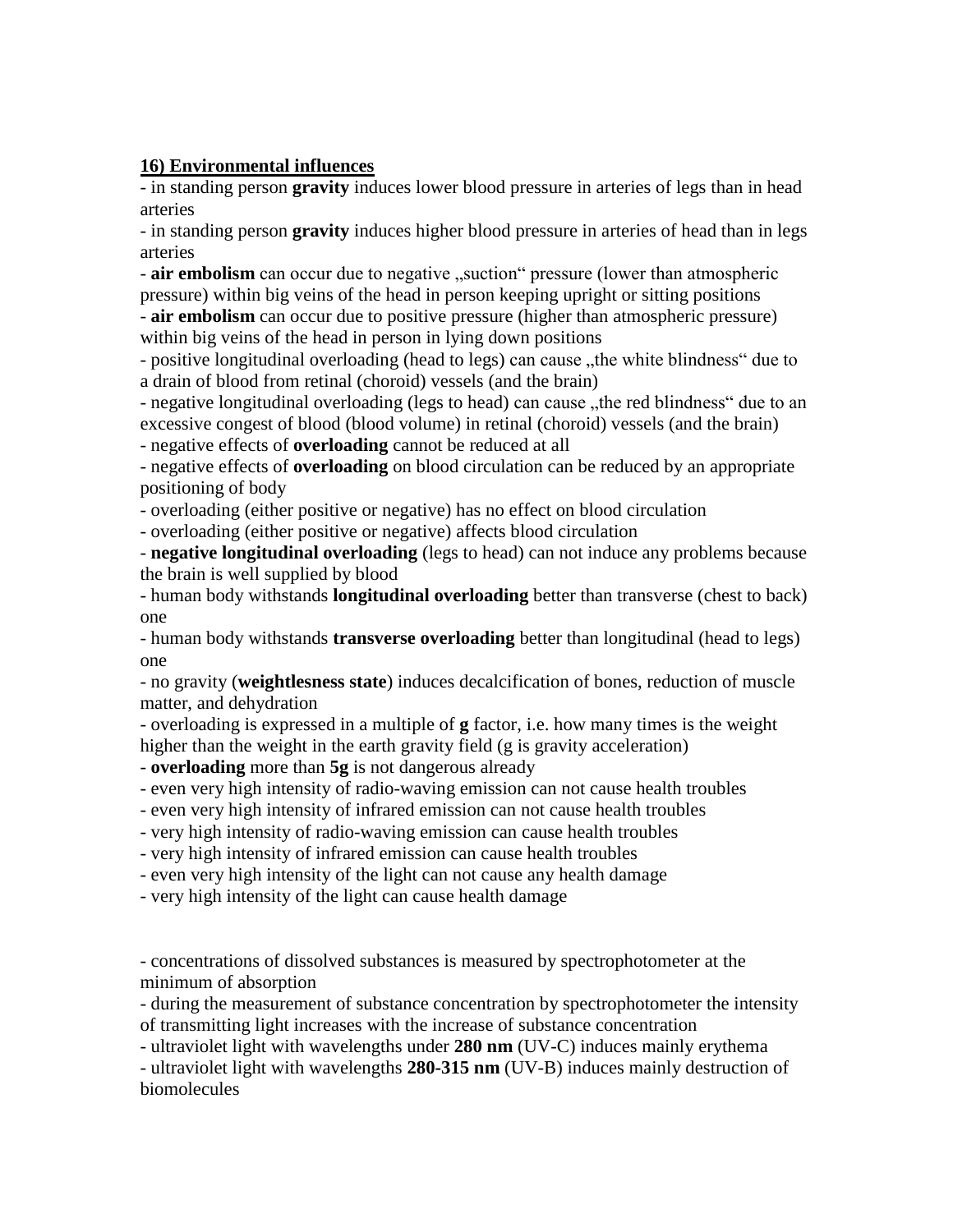- ultraviolet light with wavelengths under 280 nm (UV-C) has negative effect on the body

- ultraviolet light with wavelengths above **315 nm** (UV-A) induces mainly pigmentation

- oxygen and ozone in the atmosphere completely absorb **ultraviolet light**

- oxygen and ozone in the atmosphere significantly absorb ultraviolet light

- proteins can intensively absorb **ultraviolet light**

- nucleic acids can intensively absorb **ultraviolet light**

- proteins only weakly absorb **ultraviolet light**

- nucleic acids only weakly absorb **ultraviolet light**

- water insignificantly (negligibly) absorbs **ultraviolet light**

- **ultraviolet light** damages mostly retina of the eye

- **skin phototype** means that the skin responds specifically and typically to the exposure of ultraviolet light (e.g. by erythema)

- **skin phototype** means that the skin responds specifically and typically to the exposure of sunlight (e.g. by erythema)

- amount of absorbed light (absorbed energy) in the substance depends on the wavelength of falling (incoming) light

- amount of absorbed light (absorbed energy) in the substance depends on the frequency of falling (incoming) light

- amount of absorbed light (absorbed energy) in the substance depends on the type of the absorption material

- amount of absorbed light (absorbed energy) in the substance depends on the amount (intensity) of falling (incoming) light

- amount of absorbed light (absorbed energy) in the substance depends on the duration of exposure

- amount of light (intensity of light) passing the medium decreases exponentially with the thickness of the medium

- malignant melanoma is a cancer growing mostly due to overexposure to infrared light

- at high altitude the **proportion of oxygen** in the air markedly decreases

- at high altitude the **proportion of CO<sup>2</sup>** in the air markedly decreases

- at high altitude partial **pressure of oxygen** in the air significantly decreases

- at high altitude partial **pressure of CO<sup>2</sup>** in the air significantly decreases

- at high altitude the **proportion of oxygen** in the air markedly increases

- at high altitude the **proportion of CO<sup>2</sup>** in the air markedly increases

- at high altitude partial **pressure of oxygen** in the air significantly increases

- at high altitude partial **pressure of CO<sup>2</sup>** in the air significantly increases

- at high altitude (above 3,000 m) low partial **pressure of oxygen** in the air results in symptoms of **hypoxia**

- the main reason for **"mountain" disease** is hypoxia

- the main reason for **"caisson" disease** (decompresson disease) is hypoxia

- the symptoms of both acute and chronic hypoxia are the same

- the symptoms of chronic hypoxia are lung oedema, brain oedema, colaps, and unconsciousness

- during acclimatization to **chronic (prolonged) hypoxia** a release of erythropoetin from kidneys induces higher production of red blood cells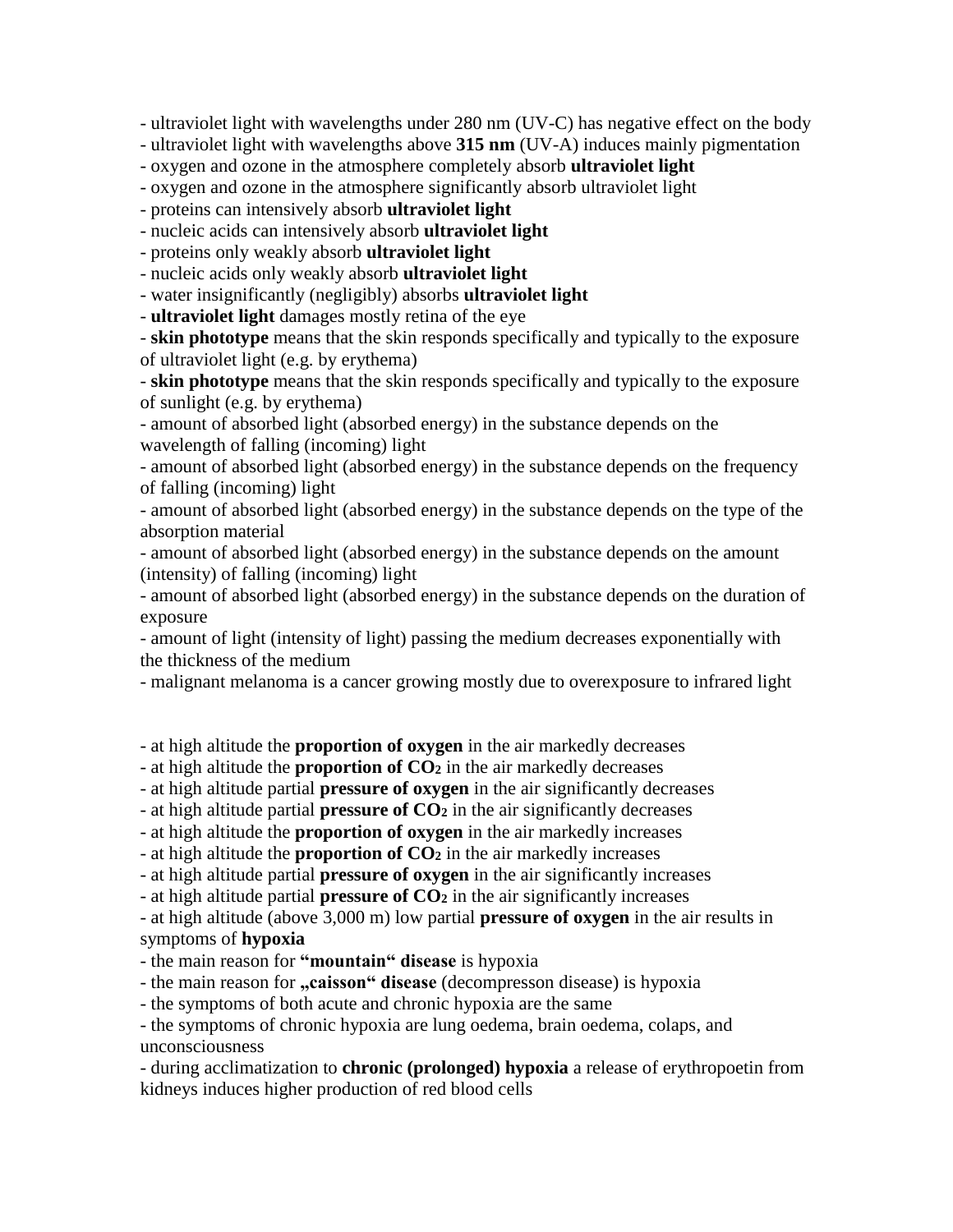- during acclimatization to **acute (brief) hypoxia** a release of erythropoetin from kidneys induces higher production of red blood cells

- "caisson" disease (decompresson disease) results from rapid release of gas bubbles (particularly nitrogen), which were dissolved in the body under high pressure

- "caisson" disease (decompresson disease) results from too deep submersion of the diver

- **"caisson" disease** (decompresson disease) results from too prolonged submersion of the diver

- **"caisson" disease** (decompresson disease) results from too fast rising up (to surface) of the diver

- hyperbaric chambers can be used in treatment of "caisson" (decompression) disease

- patient can stay in hyperbaric chamber without any health consequence for whatever (e.g. very long) time

- hyperbaric chambers can be used in treatment of carbon monoxide poisoning

- hyperbaric chambers can be used in treatment of oxygen poisoning

## **17) Light, Imagine**

- emissions of photons are caused by excitations of interacting atoms

- emissions of photons are caused by **de-excitations** of atoms

- atoms can be excited by absorption of any (whatever) photon

- atoms can be excited by absorption of photons with the energy  $= \mathbf{E}_2 - \mathbf{E}_1$ ; (E<sub>1</sub> : the

energy of basic state,  $E_2$ : the energy of excited state of the atom)

- atoms can be excited by absorption of photons with the energy  $= \mathbf{E}_2 - \mathbf{E}_1$ ; (E<sub>1</sub>, E<sub>2</sub>: the

energies of different excited states of the atom)

- atoms can be excited by absorption of photons with the frequency  $\mathbf{v} = (\mathbf{E}_2 \cdot \mathbf{E}_1) / \mathbf{h}$ ; (E<sub>1</sub>)

: the energy of excited state,  $E_2$ : the energy of basic state of the atom)

- infrared light has lower intensity than the visible light

- infrared light has higher intensity than the visible light

- visible light has lower intensity than the ultraviolet light

- visible light has higher intensity than the ultraviolet light

- infrared light has lower wavelength than the visible light

- infrared light has higher wavelength than the visible light

- infrared light has higher wavelength than the ultraviolet light

- photons of visible light carry lower energy than the photons of ultraviolet light

- photons of visible light carry lower energy than the photons of infrared light

- spectrum of monochromatic light is one spectral line

- spectrum of polychromatic light is one spectral line

- spectrum of polychromatic light can be continuous

- spectrum of polychromatic light can contain several spectral lines

- dependence of the number of absorbed photons on energy of these photons represents the absorption spectrum

- **population metastability** within the active laser medium is required for laser beam generation

- **pressure inversion** within the active laser medium is required for laser beam generation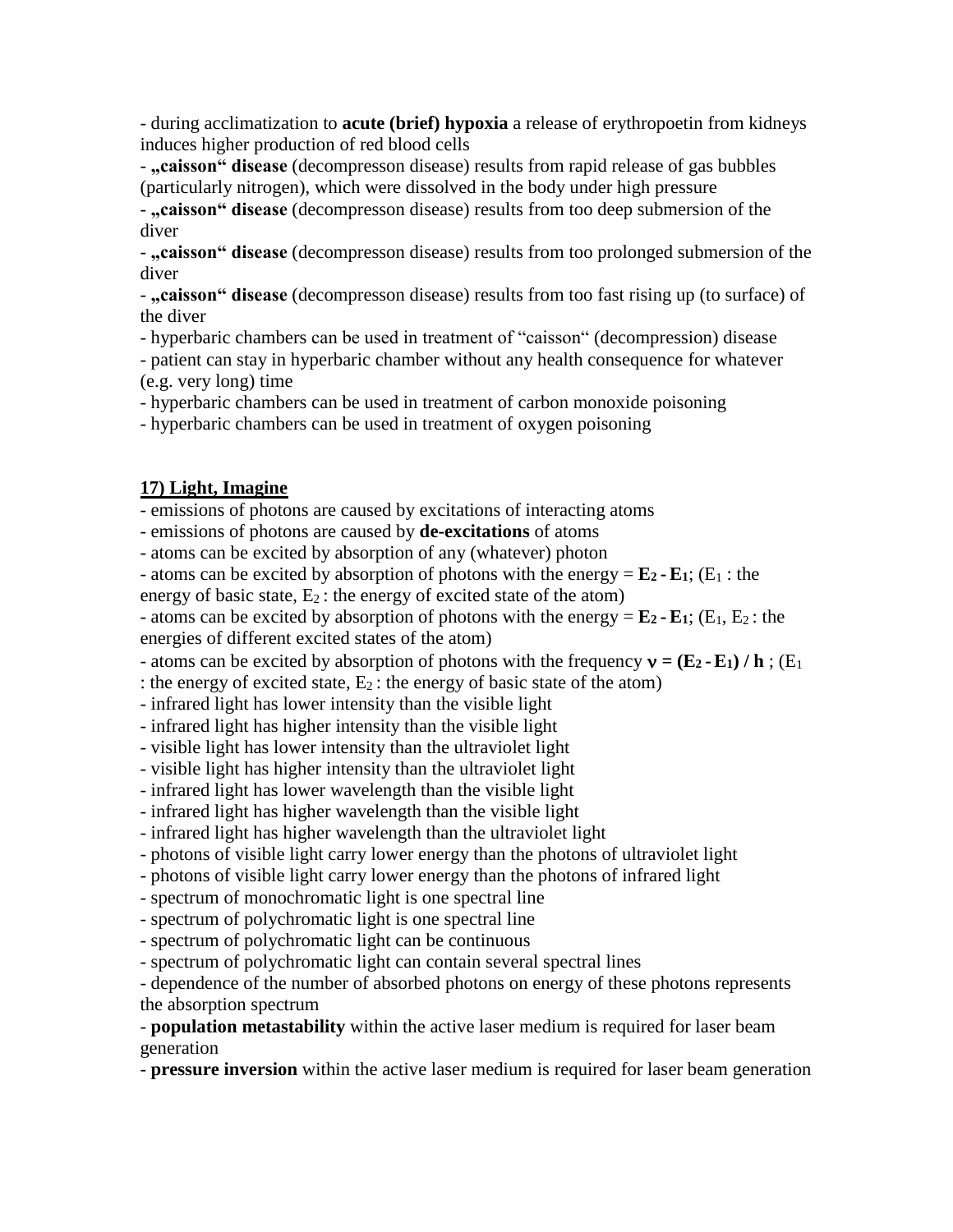- **population inversion** within the active laser medium is required for laser beam generation

- **metastability** of basic state of molecules or atoms of active laser medium is required for laser beam generation

- light dispersion causes the opening aberration of lens

- irregular curvature of the cornea causes spherical aberration (e.g. nearsightedness)

- irregular curvature of the cornea causes aspherical aberration

- outer light has to penetrate several optical media with different refractive indexes before reaching the eye retina

- light penetrates several eye structures to reach the retina; the lowest refraction is observed betwen the air and the cornea

- light penetrates several eye structures to reach the retina; the lens contributes mainly to the total eye power

- index of refraction depends on the wavelength of light

- index of refraction depends on the speed of light

- index of refraction depends on the medium through which the light travels

- index of refraction is expressed in **m/s<sup>2</sup>**

- index of refraction is expressed in **m/s**

- index of refraction is expressed in **m . s**

- index of refraction depends on the angle of incidence of light

- critical angle is maximum possible angle when the light beams penetrate from the air into the prism

- critical angle is minimum possible angle when the light beams penetrate from the air into the prism

- critical angle is minimum possible angle when the light beams penetrate from the prism into the air

- critical angle is maximum possible angle when the light beams penetrate from the prism into the air

- magnification of the lens can be expressed as a ratio betwen the image and object heights

- magnification of the lens can be expressed as a ratio betwen the image and object widths

- magnification of the lens can be expressed as a ratio betwen the distances to the object and to the image

- magnification of the lens is expressed in **dioptres**

- magnification of the lens is expressed in (**dioptres**)<sup>-1</sup>

- magnification of the lens can be expressed in **per cent**

- magnification of the converging lens can be expressed as a ratio betwen the distances from the lens center to the image and from the lens center to the object

- the unit of optical power of eye is **lux**

- the unit of optical power of eye is **dioptre**
- the focal length of converging lens with the optical power of **5D** is **20 cm**
- the focal length of converging lens with the optical power of **5D** is **2 cm**
- the shorter the focal length of converging lens, the lower its refractiveness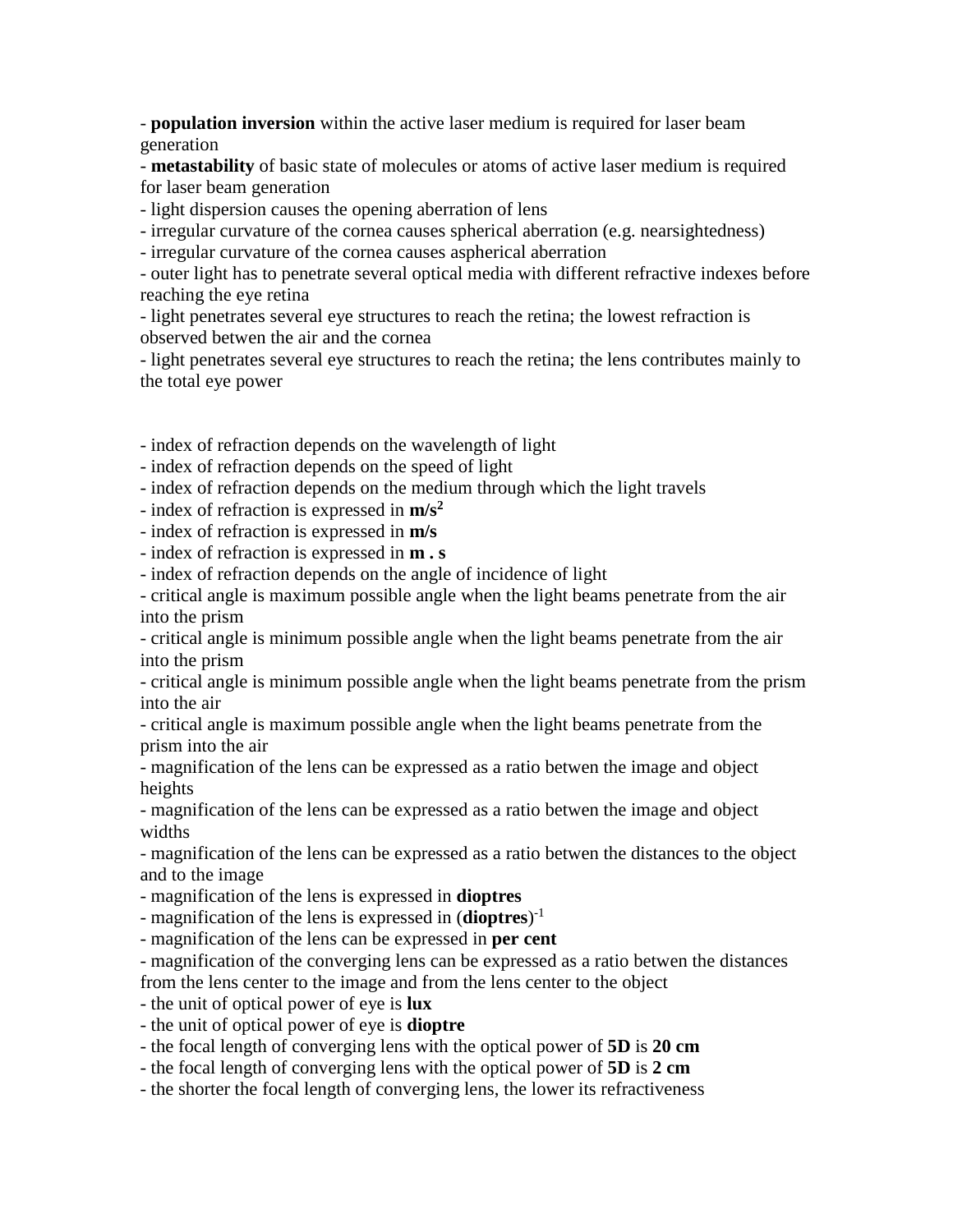- the shorter the focal length of converging lens, the higher its refractiveness

- the lower the radius of converging lens curvature, the lower the lens refractiveness

- the higher the radius of converging lens curvature, the higher the lens refractiveness

- fictive (non-real) image is produced on eye retina
- real image is produced on eye retina
- image on eye retina is inverted (inverse)
- image on eye retina is not straight (direct)
- image on eye retina is reduced (smaller than the object)
- image on eye retina is magnified (enlarged)

- resolution of light microscopes is proportional to the wavelength of used light and inversely proportional to the refractive index of environment between the slide (preparation) and the objective

- resolution of light microscopes is proportional to the wavelength of used light

- resolution of light microscopes depends on the refractive index of environment between the slide (preparation) and the objective

- magnification of microscope is a sum of magnifications relevant to individual optical parts of microscope, usually and mostly the sum of objective and eyepiece magnifications - magnification of microscope is a ratio of magnifications relevant to individual optical parts of microscope, usually and mostly the ratio of objective and eyepiece magnifications - magnification of microscope is a product of magnifications relevant to individual optical parts of microscope, usually and mostly the product of objective and eyepiece magnifications

- optimum magnification of microscope is usually attained by higher magnification of eyepiece and lower magnification of objective

- optimum magnification of microscope is usually attained by higher magnification of objective and lower magnification of eyepiece

- optimum magnification of microscope is usually attained by equal magnification of eyepiece and objective

- magnification of microscopes behind the optimum is called **, empty magnification**", since this magnification does not allow to detect more details of an object

- magnification of microscopes below the optimum is called **, empty magnification**", since this magnification does not allow to detect more details of an object

- each lens with optical power more than **4 D** (an absolute value) can be used as a magnifying glass

- each lens with optical power less than **4 D** can be used as a magnifying glass

- converging lenses with high optical powers work as magnifying glasses if the object is placed in the focal distance or even closer to the lens

- converging lenses with high optical powers do not work as magnifying glasses if the object is placed further than the focal distance ot the lens

- we observe real images of observed objects using both the magnifying glasses and microscopes

- we observe real images of observed objects using magnifying glasses, but fictive images in microscopes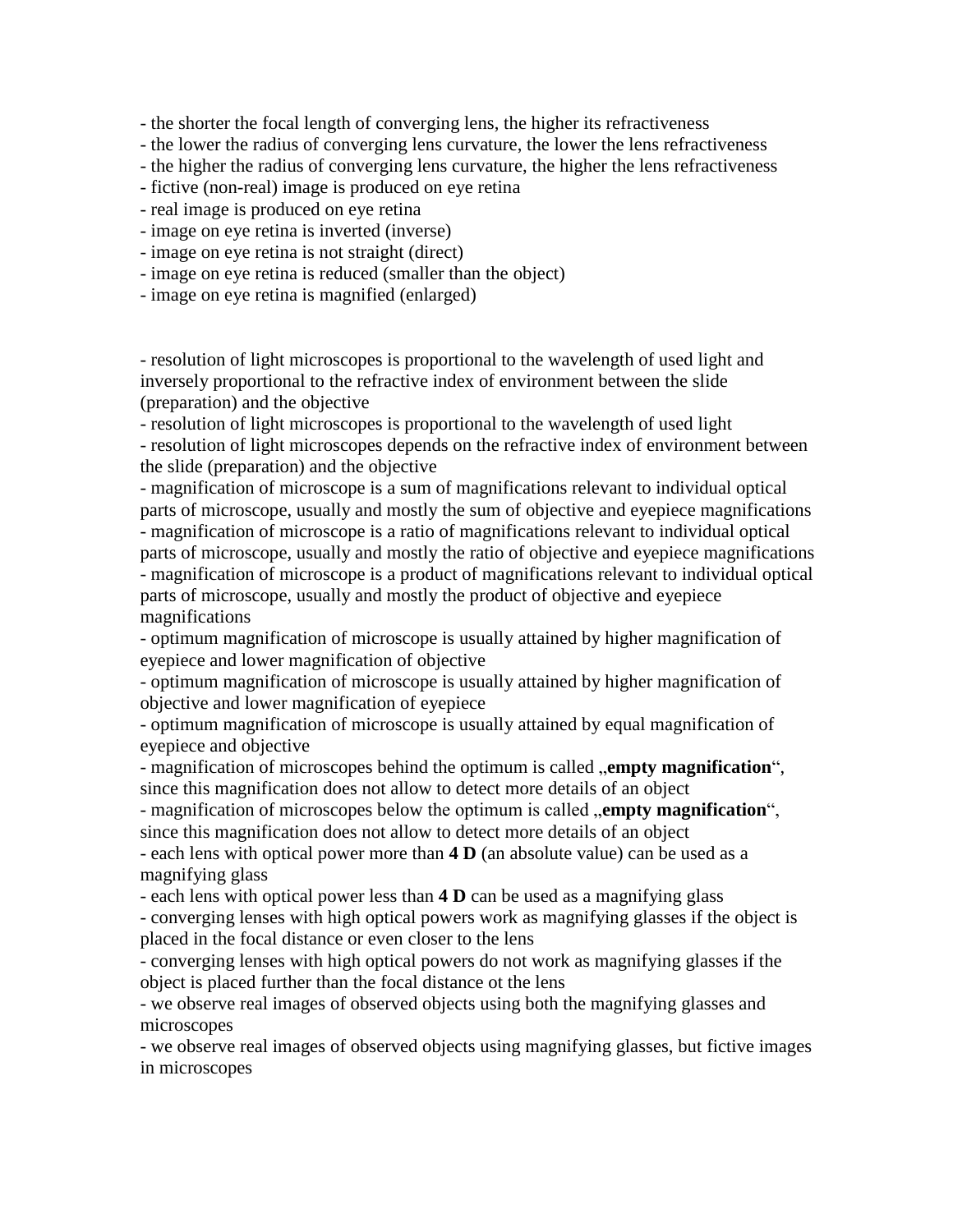- we observe real images of observed objects using microscopes, but fictive images in magnifying glasses

- a numerical aperture depends on an amount of light beams (the angle size), which gets in the objective from the observed spot (numerical aperture influences a resolution of the microscope)

- refractometric measurements of substance concentration employ the changes of the critical angle magnitude with changes of solution concentration

- spectrophotometric measurements of substance concentration employ the changes of the critical angle magnitude with changes of solution concentration

- we adjust and observe colour boundary at the position of critical angle during the measurement with refractometer

- converging lenses always produce real images of objects (regardless the position of objects to the lens)

- converging lenses can produce fictive images of objects

- fictive images could be captured on the opaque screen

- microscopes produce real images of observed objects because the function of eyepiece (ocular)

- microscopes produce real images of observed objects because the function of objective

- magnification of magnifying glass depends mostly on object position and very little on the lens optical power

- magnification of magnifying glass depends mainly on the lens optical power

- during the measurement of the size of objects using the microscope one must calibrate the ocular scale

- during the measurement of the distance to objects using the microscope, one must calibrate the ocular scale

# **18) Eye, vision**

- accomodation mechanism represents an activation of cones and inhibition of rods on the retina

- rods and cones are not employed in eye accomodation

- accomodation mechanism represents an activation of rods and inhibition of cones on the retina

- in myopic (short sighted) eye, light beams focuse in front of retina; the defect is corrected by diverging lens

- in hypermetropic (far sighted) eye, light beams focuse in front of retina; the defect is corrected by converging lens

- in hypermetropic (far sighted) eye, light beams focuse behind the retina; the defect is corrected by diverging lens

- myopia (short sight) is corrected by diverging lenses

- myopia is spherical defect of eye, which means that it is different in horizontal and vertical directions

- hypermetropia (far sight) is spherical defect of eye, which means that it is different in horizontal and vertical directions

- presbyopia is kind of hypermetropia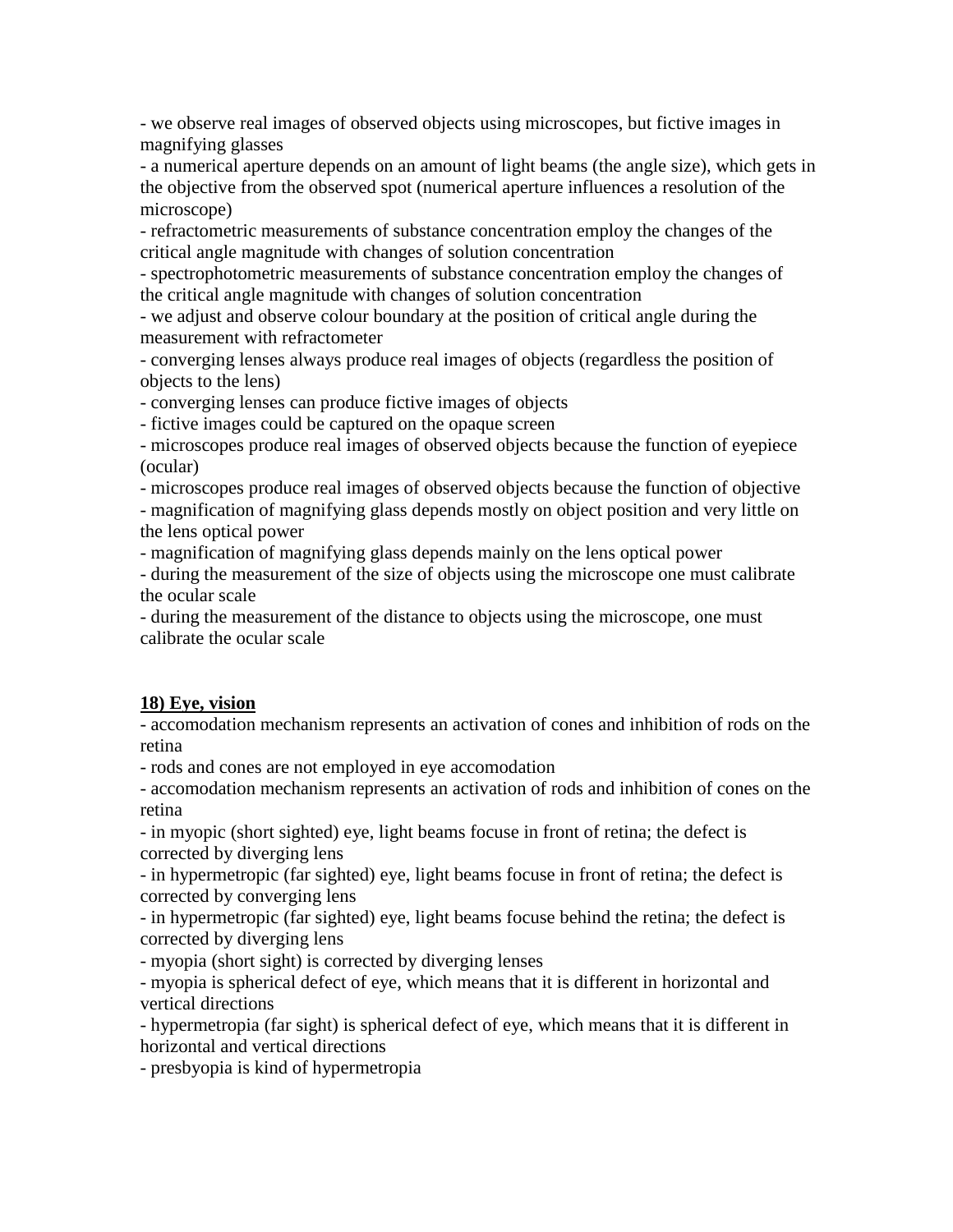- myopia is corrected by concave lenses

- myopia is corrected by convex lenses
- myopia is corrected by cylindrical lenses
- accomodation means the ability of eye to focus on (to perceive sharply) close objects
- accomodation means the ability of eye to change its optical power

- optical power of the cornea adjusts by a change of its curvature

- optical power of the cornea adjusts by a change of its distance from the retina

- optical power of human eyes is approx. **60** dioptres

- optical power of human eyes is approx. **90** dioptres

- optical power of human eyes is appro. **30** dioptres

- optical power can be expressed in **cm-1**

- optical power can be expressed in **m-1**

- **astigmatism** is spherical defect of eye, which means that it is different in horizontal and vertical directions

- **astigmatism** is colour defect
- **astigmatism** is corrected by concave lenses
- **astigmatism** is corrected by convex lenses

- **astigmatism** is corrected by cylindrical lenses

- **hypermetropia** is a monochromatic defect
- **myopia** is a monochromatic defect
- eye cornea is crucial for eye accomodation

- colour vision requires spectral decomposition of light in the eye

- colour vision does not require spectral decomposition of light in the eye

- rods and cones send their axons to the temporal lobe of brain (center of vision)

- eye retina contains mainly chemoreceptors

- retina comprises many layers of unipolar and ganglionar cells

- in the human retina the number of rods is higher than the number of cones
- in the human retina the number of cones is higher than the number of rods
- cones are more sensitive to light than the rods
- rods are less sensitive to light than the cones
- there are only cones in the macula lutea of retina providing "photopic" vision
- there are only rods in the macula lutea of retina providing "photopic" vision
- there are only rods in the blind spot of the retina
- there are only cones in the blind spot of the retina

- phototransmission is based upon absorption of photons by the photoreceptor pigment molecules

- absorption of light (photon) in the pigment results in alteration of the pigment molecule

- when the layer of ganglionic cells is injured (damaged) perception of light is mediated by fibers and action potentials directly from photoreceptors

- a primary response of photoreceptors to light stimulation is their hyperpolarization

- a primary response of photoreceptors to light stimulation is their depolarization

- after the excitation of photosensitive cells by light the ganglionic cells are depolarized
- after the excitation of photosensitive cells by light the ganglionic cells are

hyperpolarized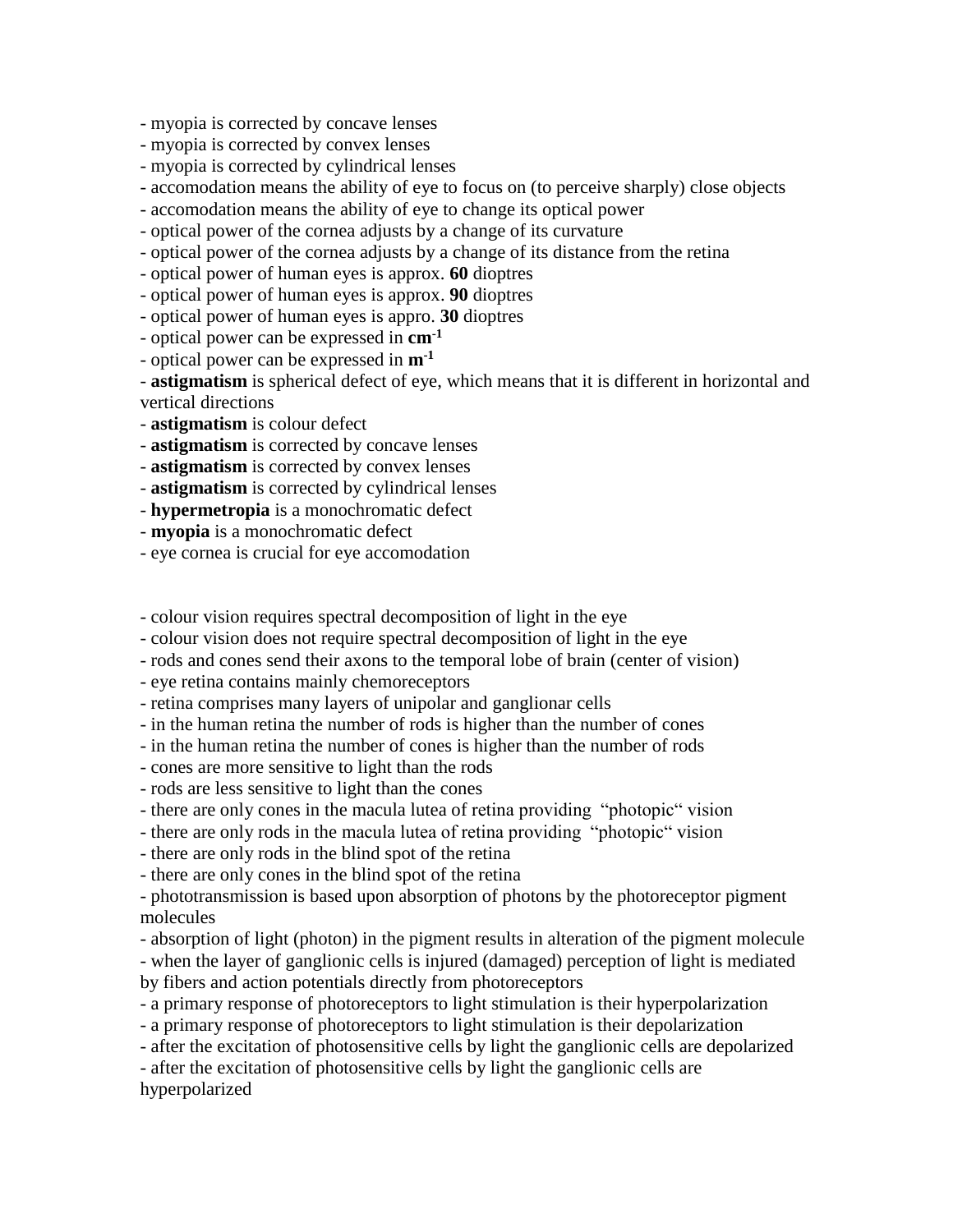- cones and rods contain different pigments

- different kind of cones contain different types of pigments

- an optic analyser consists of 3 parts: an eyeball, a retina, and a visual cortex

- we perceive a polychromatic light as a set (an assembly) of many colours

- cones provide perception of colours

- cones are not employed in the discrimination of colours

- rods provide perception of colours

- human eye discerns (distinguishes) approx. 150 colours (colour tones)

- human eye discerns (distinguishes) approx. 15 colours (colour tones)

- human eye discerns (distinguishes) approx. 1500 colours (colour tones)

- **deuteranomaly** is just reduced ability of person to clearly perceive the green colour

- **protanopy** is complete lost of ability to perceive the blue colour

- **tritanomaly** is aspheric defect in perception of the red colour

- **tritanopy** is lost ability to perceive the blue (and partially yellow) colour

- **cataract** occures due to the damage of the eye lens

- **miosis** (reduced size of pupil) occurs when the intensity of light is higher

- **meiosis** occurs when the intensity of light is lower

- human eye can distinguish two points and perceive them separately if their images reach two different cones at the fovea centralis

- human eye can distinguish two points and perceive them separately if their images reach two different cones

- human eye can distinguish two points and perceive them separately if their images reach two different rods

- visual acuity (Visus) is a fraction (ratio) where a numerator represents the distance of correct reading of signs and a denominator represents the distance of eye examination - visual acuity (Visus) is a fraction (ratio) where a numerator represents the distance of

eye examination and a denominator represents the distance of correct reading of signs - visual acuity is expressed as a **Visus** (V)

- visual acuity represents an ability of vision to distinguish two close points (minimum separabile) expressed e.g. as a magnitude of the angle between the light beams from those two points

- visual acuity is examined using Scheiner charts

- a visual acuity is examined using Snellen charts

- accomodation width represents the range of distances at which the eye can provide sharp (focused) vision, or the range of change of optical powers of the eye (in dioptres) - accomodation width is always entirely determined by the measurement of near point (punctum proximum - PP)

- accomodation width is always entirely determined by the measurement of far point (punctum remotum - PR)

- **near point** (PP – punctum proximum) is the nearest distance at which the eyes can detect light

- **far point** (PR - punctum remotum) is the most distant point at which the eyes can detect light

- if PP = **6 D** and PR = **-2 D**, the accomodation width is **8 D**; this eye is hypermetropic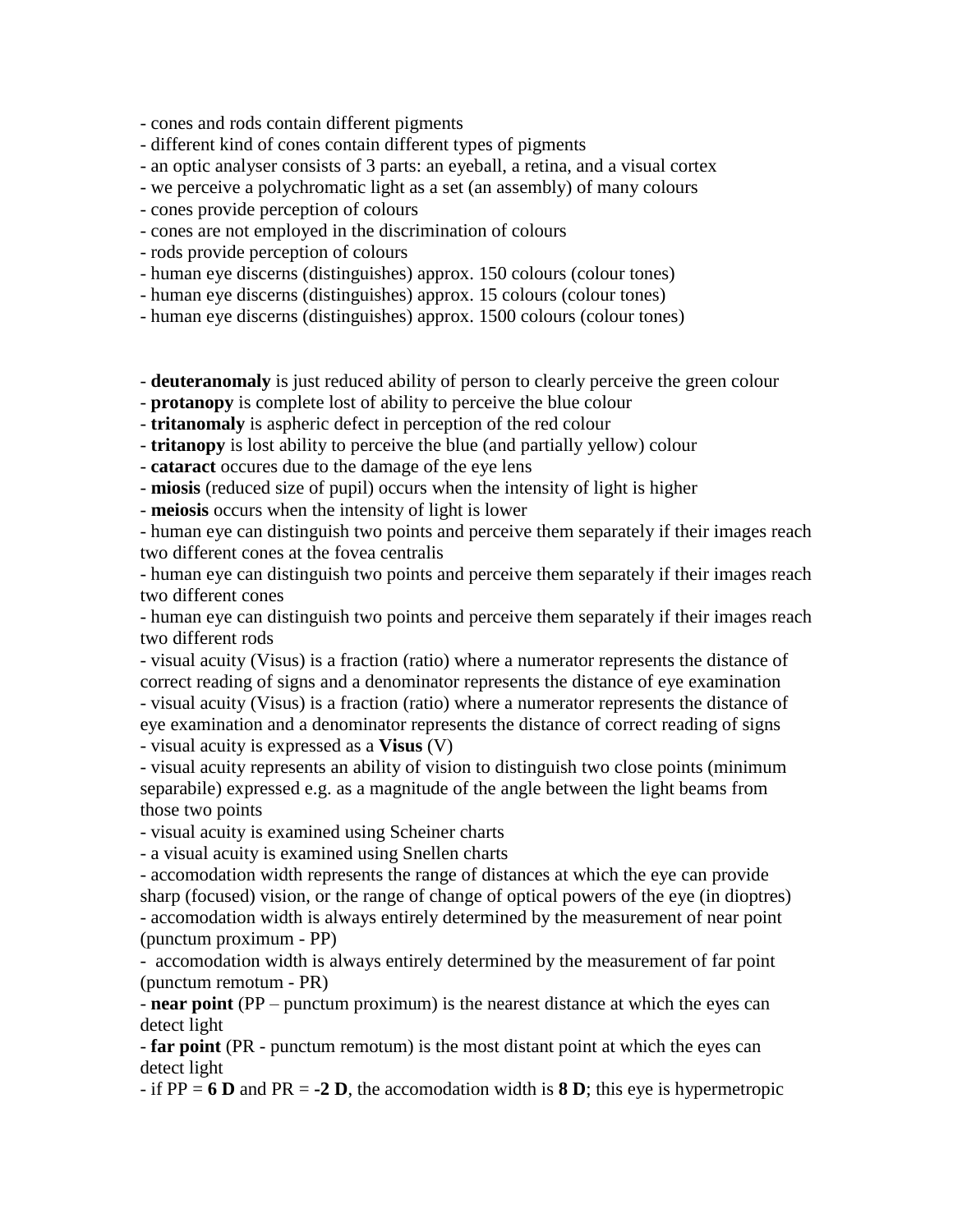- if PP = **6 D** and PR = **-2 D**, the accomodation width is **8 D**; this eye is myopic
- $-$  if PP = 10 **D** and PR = 2 **D**, the accomodation width is **8 D**; this eye is myopic
- Snellen types (symbols) are seen from appropriate distance at the angle of **1**
- Snellen types (symbols) are seen from appropriate distance at the angle of **5**
- Snellen types (symbols) are seen from appropriate distance at the angle of **1**
- Snellen types (symbols) are seen from appropriate distance at the angle of **5**

#### **19) Radiation and radioactivity**

- radioactivity is a kind of transformation within the atomic nucleus
- radioactivity means that the atom is not stable
- radioactivity is associated with particle emissions (releases)
- radioactivity is not associated with production of dangerous radiation
- radioactivity is characterized e.g. by an activity of the sample
- radioactivity can be characterized by a half-life
- radioactivity can never be induced by falling radiation
- radioactivity is a type of chemical reaction
- half-life is not related to the sample activity
- half-life represents the averaged "life" duration of unstable nuclei
- ionization is a decay of atomic nucleus
- ionization is an alteration of the number of electric charges within the atomic nucleus
- ionization is a change in number of atomic electrons
- spectrum of characteristic radiation (X rays) is continuous spectrum
- a brake radiation (bremsstrahlung) gives line spectrum
- spectrum of characteristic radiation (X rays) is line spectrum
- filtration of X-ray beams improves the quality of X-ray image
- scintilators employ transformation of the energy of X-rays (gamma rays) to the light
- scintilators employ transformation of the energy of X-rays (gamma rays) to radio waves
- scintilators employ transformation of the energy of X-rays (gamma rays) to microwaves
- marked molecules (containing radioactive isotopes) are used for evaluation of biological effects of radiation
- marked molecules (containing radioactive isotopes) are used for the calibration of dosimeters
- marked molecules (containing radioactive isotopes) are used for study of biological processes
- electrons in atomic covers (envelopes) are not primarily affected by beta particles
- electrons in atomic covers (envelopes) are not primarily affected by alpha particles
- electrons in atomic covers (envelopes) interact with gamma particles by **photoeffect**
- electrons in atomic covers (envelopes) interact with gamma particles by **Compton scatter**
- gamma particles with high energy interact with atomic nuclei and produce the pairs of electron and positron
- electrons in atomic covers (envelopes) do not directly interact with fast moving neutrons
- ionization is not caused by streams of particles with sub-threshold energy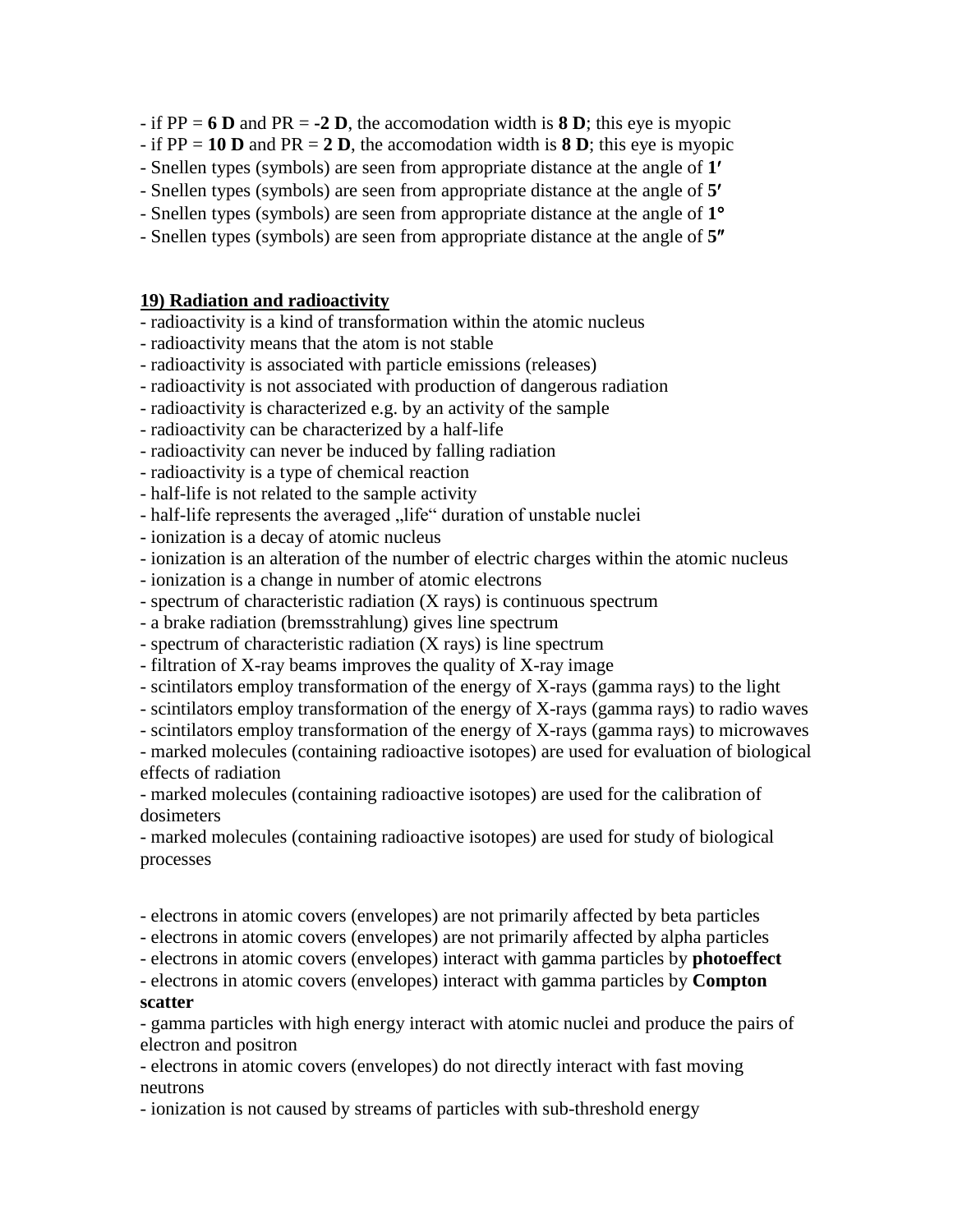- ionization is not caused by streams of photons with supra-threshold (supraliminal) energy

- ionization is induced by streams of gamma particles
- ionization is induced by streams of X ray photons
- ionization is induced by streams of alpha particles
- ionization is not induced by streams of beta particles (electrons and positrons)
- ionization is induced by streams of neutrons
- ionization is induced by microwave radiation
- ionization is induced by infrared radiation
- ionization is not induced by "braking" radiation (bremsstrahlung)
- **Sv** (sievert) is the unit of **activity**
- **Sv** (sievert) is the unit of **dose**
- **Sv** (sievert) is not the unit of **dose**
- **Sv** (sievert) is the unit of **dose equivalent**
- Sv (sievert) is the unit of the exposure
- biological effects of radiation are expressed most correctly as the activity
- biological effects of radiation are expressed most correctly as the dose
- biological effects of radiation are expressed most correctly as the dose equivalent
- biological effects of radiation are expressed most correctly as the ionization
- **Gy** (Gray) is the unit of **dose**
- **C.kg-1** is the unit of **dose**
- **C.kg** is the unit of **exposure** (irradiation)

- the type of cell damage caused by radiation does not depend on the type of radiation

- a cell damage caused by radiation does not depend on an energy of radiation particles

- ionization is the only process that cause damage of cells

- high permeability radiations induce larger damage in irradiated atoms and molecules than radiations with low permeability

- radiations with higher total energy always cause larger damage in the material than radiations with lower total energy

- the order of danger of radiation for living structures at identical dose of irradiation is (the most dangerous first): alpha, beta, neutrons

- the order of danger of radiation for living structures at identical dose of irradiation is (the most dangerous first): neutrons, beta, X-rays

- the order of danger of radiation for living structures at identical dose of irradiation is (the most dangerous first): alpha, neutrons, gamma

- the order of tissue sensitivity to ionizing radiation (larger damage at the same dose) is (the most sensitive first): bone marrow, thyroid gland, muscle

- the order of tissue sensitivity to ionizing radiation (larger damage at the same dose) is (the most sensitive first): thyroid gland, gonads, muscle

- alpha radiation has low permeability (short penetration) in materials
- braking rays (bremsstrahlung) have low permeability (short penetration) in materials
- X-ray has high permeability (deep penetration) in materials
- neutron radiations have low permeability (short penetration) in materials
- dose equivalent does not depend on a dose of irradiation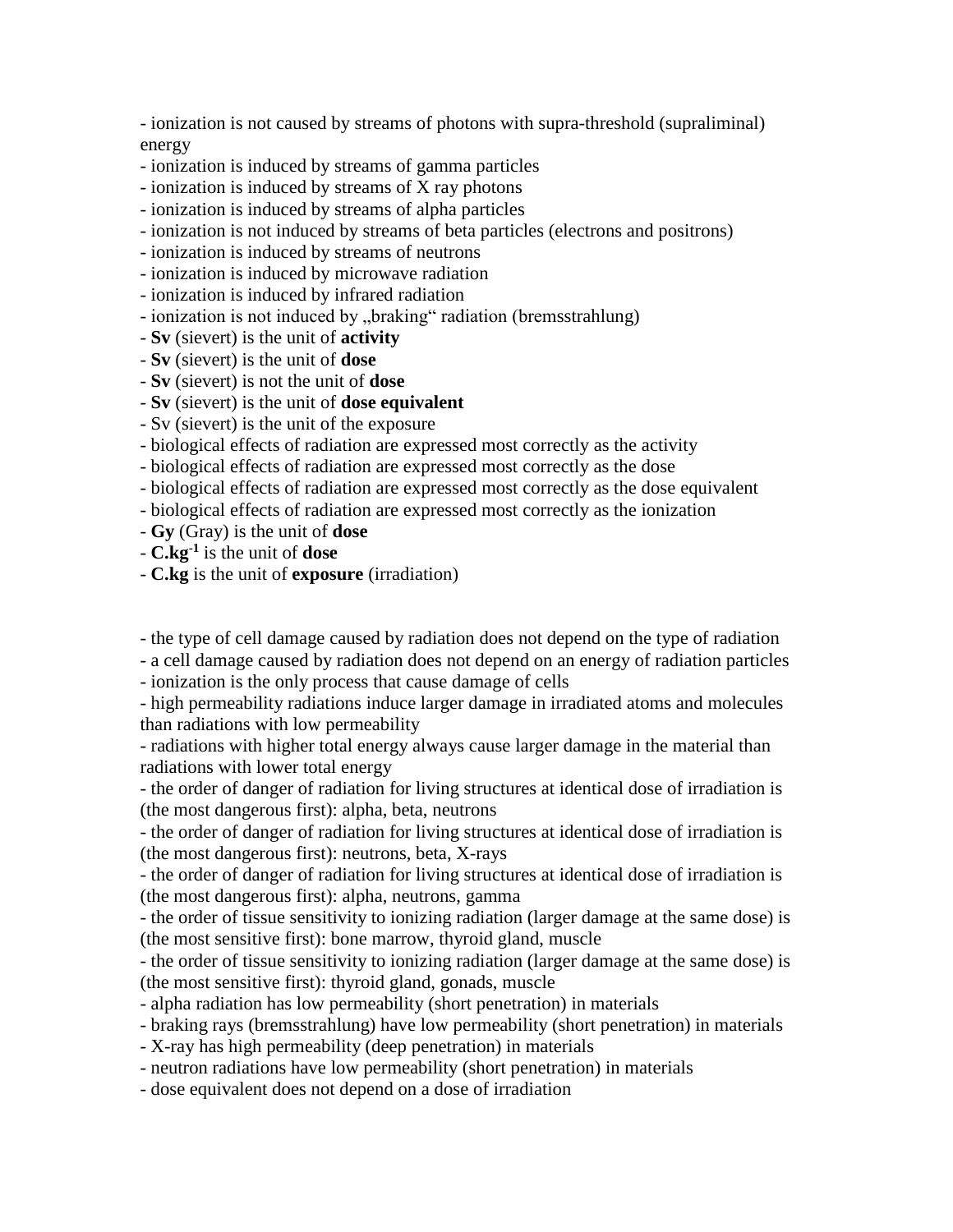- dose equivalent depends on the type of radiation
- dose equivalent depends on the type of irradiated tissues
- water absorbs X-rays more than air
- air absorbs X-rays more than water
- water absorbs X-rays more than bones
- bones absorb X-rays more than water
- blood absorbs X-rays more than bones
- attenuations of X-rays penetrating materials do not depend on the layer thicknesses
- attenuations of X-rays penetrating materials depend on the layer thicknesses
- attenuations of X-rays penetrating materials do not depend on the energy of X-rays
- attenuations of X-rays penetrating materials depend on the energy of X-rays
- attenuations of X-rays penetrating materials do not depend on these materials
- attenuations of X-rays penetrating materials do not depend on the temperature
- attenuations of X-rays penetrating materials depend on the temperature

## **20) Diagnostic and therapeutical methods**

- therapeutic and diagnostic methods are invasive and noninvasive

- radiotherapy is based on different absorption of ionizing radiation by different tissues

- the doses of radiation applied in radiotherapy are simillar to doses used in diagnostics but the configuration of irradiation is different

- skiascopy represents an organ imaging technique using the X-rays at an actual time

- skiagraphy is X-ray imaging technique performing the image of organs on the recording medium

- computer tomography (CT) represents an imaging of the organ at its layers by scanning - computer tomography (CT) produces scan images based on a "transillumination" of organs with X-rays

- radioisotopes when introduced into a body accumulate themselves within the examined organ, and release the radiation being detected (e.g. by gamma-camera)

- positron-emission tomography (PET) is based on the detection of positrons penetrating an examined tissue

- nuclear magnetic resonance tomography (NMR or NMRT) is based on an absorption of infrared radiation in the tissues by the strong magnetic field

- magnetic resonance (MR) employs ionizing as well as non-ionizing radiations in order to generate image

- electron microscopes use primarily a stream of fast electrons to create an image
- NMR tomographs do not contain magnet
- NMR tomographs do not contain radio transmitter
- NMR tomographs do not contain X-ray tube
- NMR does not detect nuclei <sup>12</sup>C
- NMR detects nuclei  ${}^{12}C$
- magnetic spectroscopy allows to determine the oedema size
- magnetic spectroscopy allows to determine the tumor size
- nuclear magnetic resonance allows to determine the tumor size
- nuclear magnetic resonance allows to locate the lesions (spots) of multiple sclerosis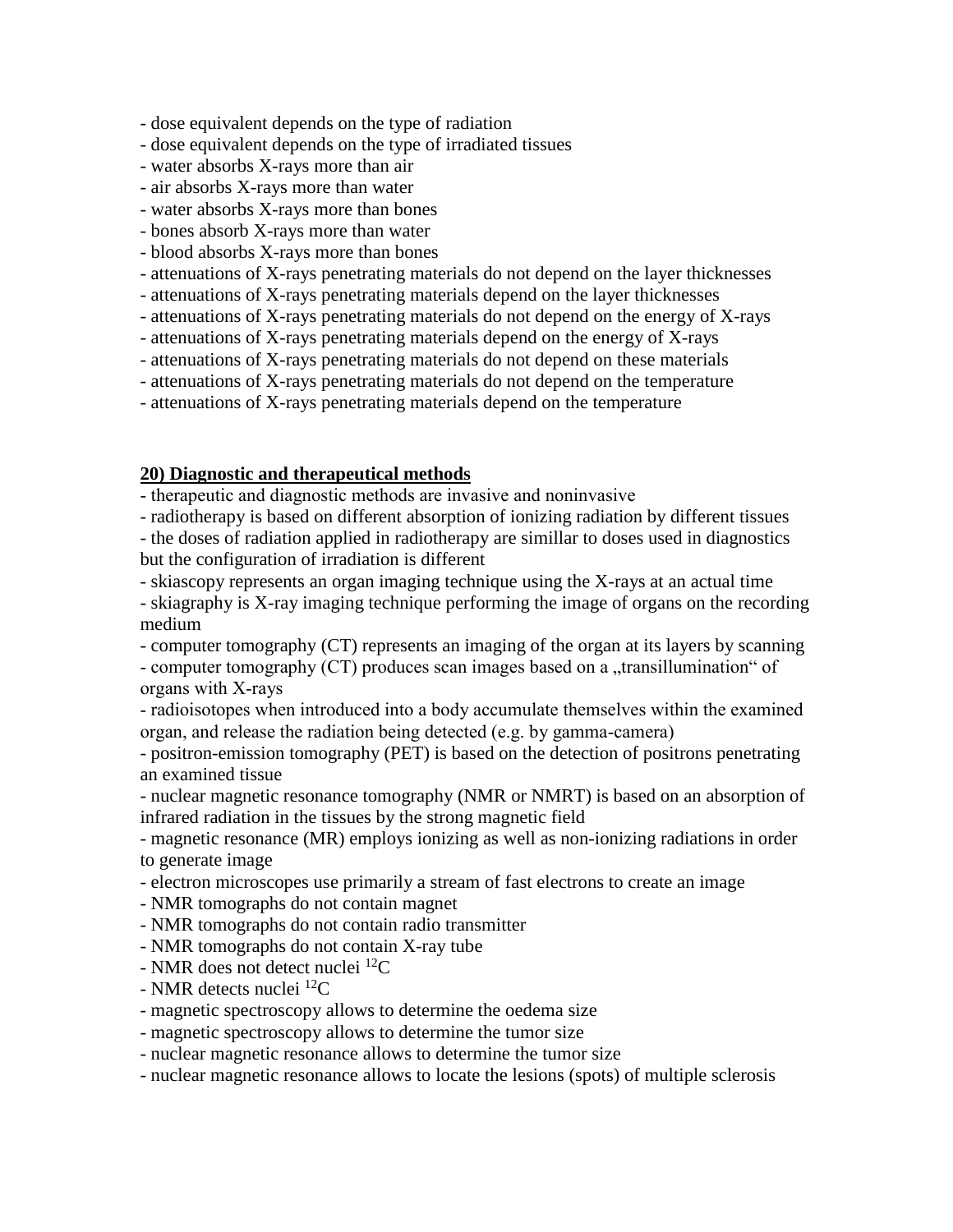- the advantage of magnetic resonance technique over CT is the absence of electromagnetic radiation

- the advantage of magnetic resonance technique over CT is possibility to use contrast substances

- the advantage of magnetic resonance technique over CT is the absence of ionizing electromagnetic radiation

- artificial ventilations may apply positive as well as negative pressure (comparing with atmospheric pressure)

- continuous positive airway pressure (CPAP) means that patients breathe spontaneously, however, the pressure of gas is higher than the atmospheric pressure

- during artificial ventilations at least certain of following parameters are set : an inspiratory duration, an expiratory duration, maximum allowed inspiratory and/or expiratory pressures and/or volumes

- a pacemaker, in fact, replaces damaged and unexcitable myocardial tissue

- effects of direct electric current (DC) are employed in diathermy

- galvanotherapy means the effects of high-frequency alternating electric currents (AC)

- percusion is based on the listening of sounds and murmurs by a stethoscope

- electroencephalografy (EEG) employs an intracellular recording of electrical activities of brain

- during a fiberscopy the examined organ is illuminated and its image is transferred using fiber optics

- fiberscopes allow observations of body cavities based on the total tissue reflection

- dialysis employs the diffusion of toxic metabolites from the blood into dialysing fluid

- dialysis employs the mechanisms of active transports

- dialysis employs the mechanisms of osmosis

- dialysis employs the mechanisms of exocytosis

- cautery is an equipment used for the coagulation of tissues by high temperatures

- cautery is an equipment used for the destruction of tissues by high pressures

- electrocoagulators are devices for the destruction of tissues by high temperatures

- electrocoagulators are devices for the tissues recovery by strong electric fields

- cryocautery causes a tissue destruction due to deep freezing

- cryocautery causes a tissue destruction due to high heating

- diathermy employs thermal effects of high-frequency electromagnetic fields

- defibrilation employs intense electric currents, which stimulate the heart tissue at the same time

- a defibrilator profoundly depolarizes the heart tissue, thus allowing a restoration of a regular depolarization and the normal heart action

- defibrilation employs low electric currents, which stimulate the heart tissue at the same time

- patients have to be grounded during defibrilation

- patients must not be grounded during defibrilation